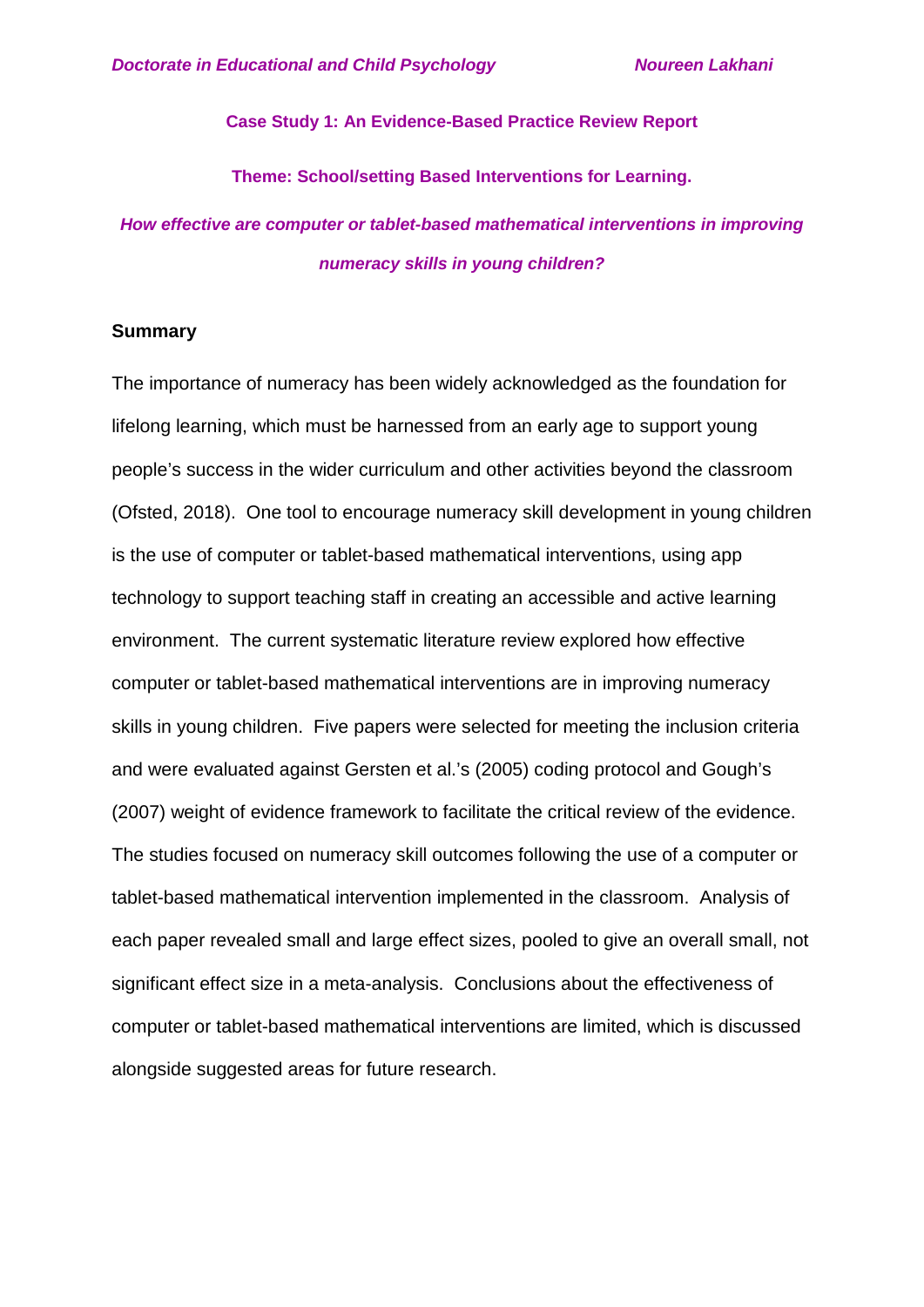#### **Introduction**

#### *Numeracy skill development*

Numeracy is an important area of learning for young people, not only as a fundamental element of mathematics but also as a life skill that gives students a foundation to succeed in learning and access the wider curriculum (Education Scotland, 2019). Ofsted (2018) have emphasised the need to focus on numeracy skill development in young children, given the impact of early mathematical attainment on future achievement in school. This corroborates with previous research whereby early mathematical knowledge is a strong predictor of later school success (Claessens & Engel, 2013). Encompassing key education bodies and current research highlights the need to develop a strong foundation in maths as early as possible, to support children in reaching their full potential as they progress through their education.

#### *Computer and tablet-based interventions*

The use of technology and game-based learning in education has seen a large increase in recent years. Since 2017, there has been a total of \$2.25 billion invested by game-based learning companies, more than double the year before (Adkins, 2018). The exponential growth in using such technologies for education suggests a need to explore the extent of its effectiveness in improving numeracy skills in the classroom.

Computer or tablet-based mathematical interventions are grounded in interactive applications that can be used to teach and develop numeracy skills in children. These applications, downloadable from the app store, are selected according to the specific skill taught, such as counting, number knowledge or transformation,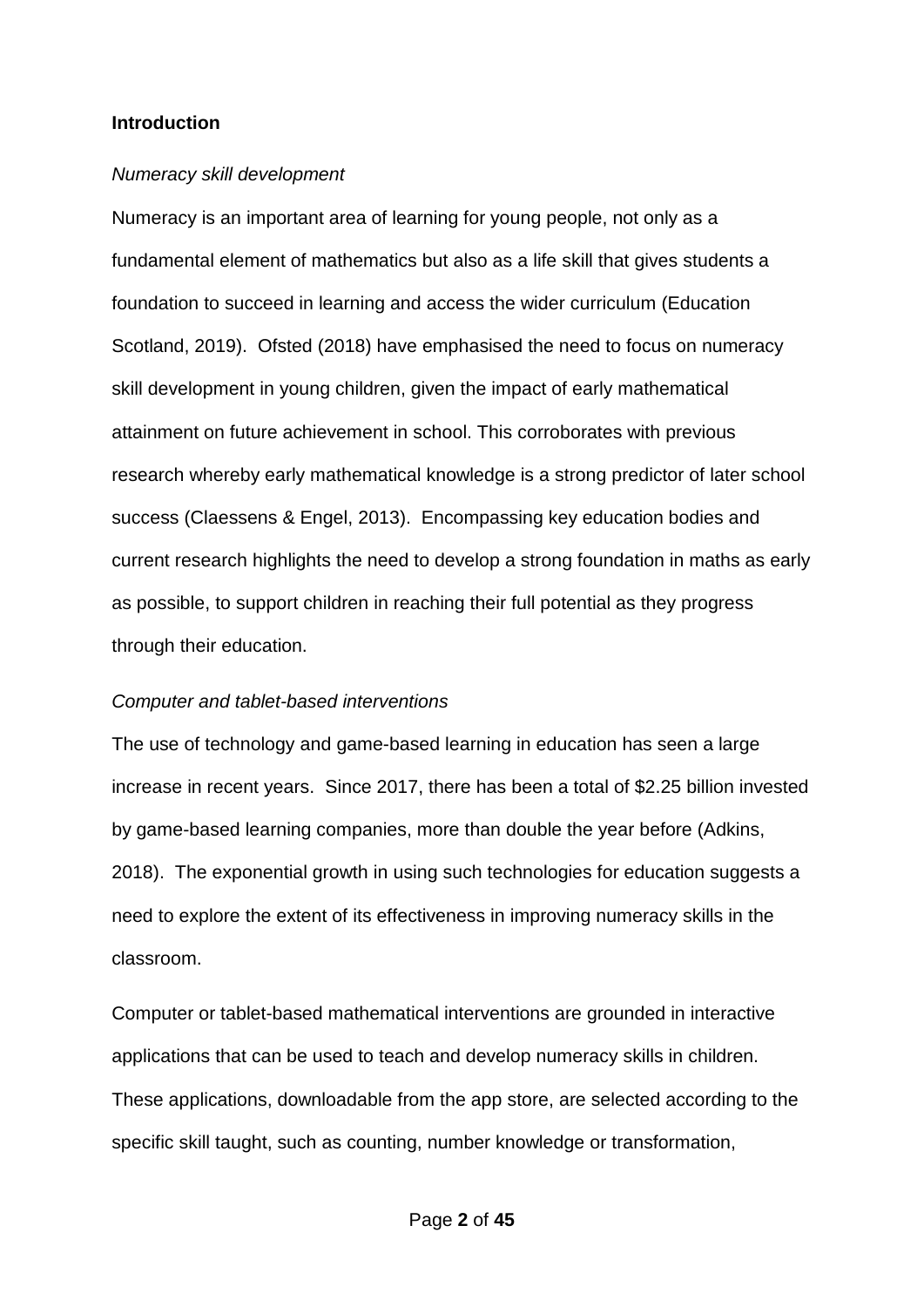delivered via tablets or computers, according to the technology available in the classroom. Within Early Years education, these may be integrated into the existing play-based environment. Of particular note is the research into tablets, highlighting the unique nature of the touchscreen technology that allows young children to practice skills in maths in a practical and engaging manner (Bray & Tangney, 2016).

Given that there are multiple applications available that provide individualised and creative ways of delivering mathematical knowledge and activities, there is diversity in its presentation. Each application is typically learner-centred, in that individuals can work through the app at their own pace which are designed as intuitively motivating for children. This includes the use of colourful pictures, videos and animations, consistent across applications, thus encouraging pupils to work independently on their activities.

#### *Psychological Underpinnings*

The Direct Instruction model (Engelmann, Becker, & Gersten, 2014), whereby children's behaviours evolve according to their environment, underpins the use of computer or tablet-based technologies in education. Through feedback, repetition and rewards from applications, children will continue to repeat behaviours that are followed by positive consequences, such as stimulating audio, reward charts or visuals in the app. This behaviourist model highlights how changing behaviour through reinforcement from app stimuli can encourage children to use educational technologies. An important element of Direct Instruction is that children are actively accessing the information (Magliaro, Lockee, & Burton, 2005), a key part of effective learning and education.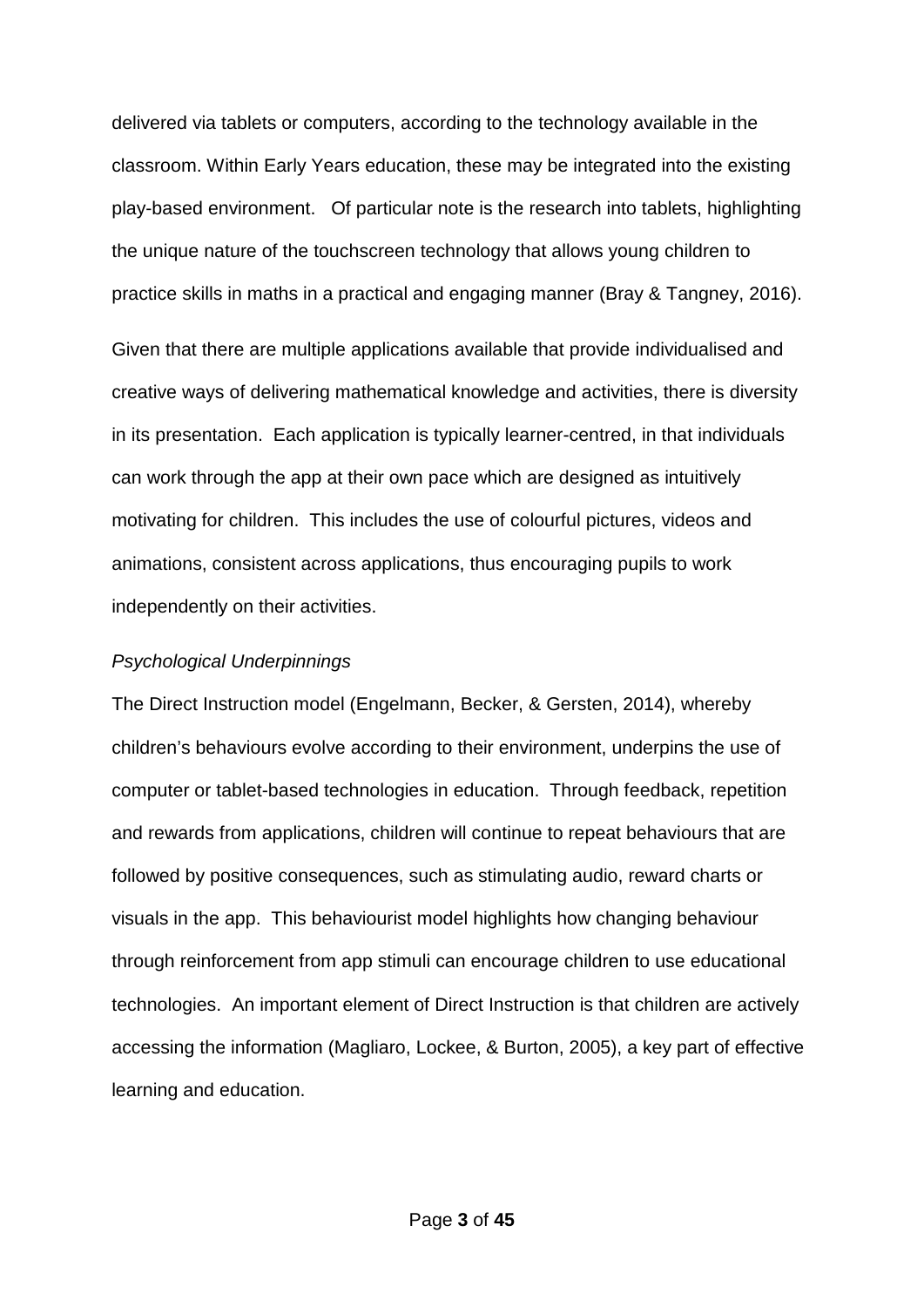The use of computer or tablet-based mathematical interventions embody the principles of motivation theory. This argues for the importance of creating a learning environment that is stimulating and engaging for children so they can perform well and thrive in the classroom (Kaplan, Katz, & Flum, 2011). Within a technologybased learning environment, the self-determination theory of motivation allows learners to be creative and enjoy the activities, giving them autonomy and helping them feel connected to the applications (Ryan, Rigby, & Przybylski, 2006). Moreover, the tactile features of using computers or tablets can increase motivation, as learners can manipulate the size and rotation of shapes and use digital screens to move objects (Tran, Chen, William, Conley, & Dede, 2012).

#### *Rationale and Relevance*

Children may be vulnerable to underachievement throughout their education if they have not developed early mastery in mathematics (Jordan, Kaplan, Ramineni, & Locuniak, 2009). If the tools to support mathematical development are harnessed in young children, especially in their early years where they have shown the fastest rate of mathematics development (Hill, Bloom, Black, & Lipsey, 2008), this will support their numeracy skills in the future.

It has been reported that the use of interactive maths applications could be more valuable than non-interactive technology (National Association for Education of Young Children, 2012) as it incorporates modern advancements with education, creating effective and motivating learning aids in the classroom. Research emphasises the value of these multi-touch technology applications whereby young children demonstrate high performance in mathematics with limited exposure time (Moyer-Packenham& Bolyard, 2016). Combining research on children's motivation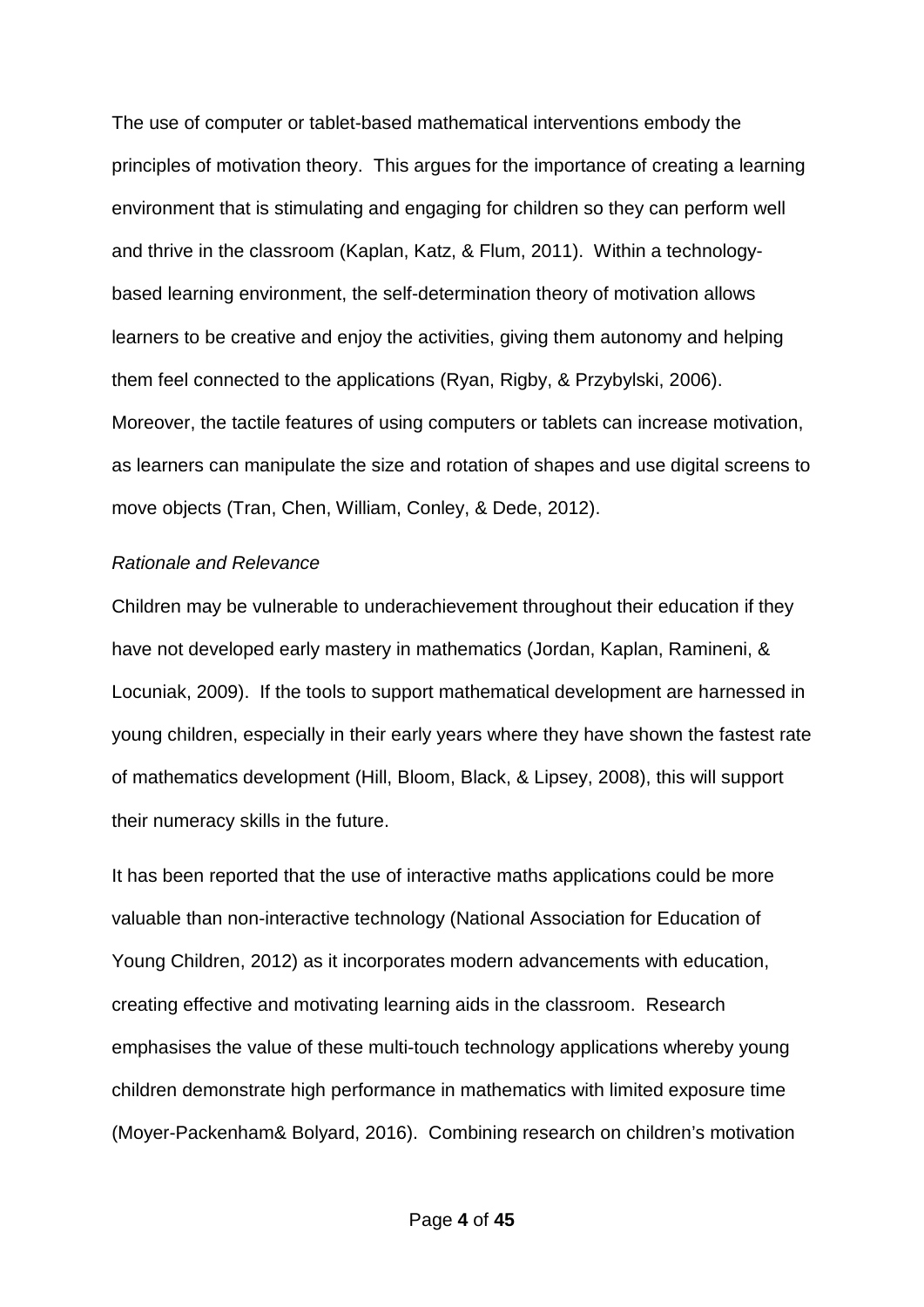and their high performance emphasises the need to evaluate the extent that technologies can transform numeracy skill teaching and learning in the classroom.

One of the key roles of Educational Psychologists (EPs) is to explore how children can learn best, using evidence-based practice to support teachers and adults working with children to improve their future outcomes. This is further reinforced by the HCPC (2016) guidelines that EPs are pivotal in critically appraising the research base to make it easily accessible to other adults working around the child. By supporting school staff with current interventions, EPs are well placed to support the creation of effective learning environments to meet the needs of young people. The use of computer and tablet-based interventions therefore have the potential to change the techniques for supporting numeracy skill development from a very young age.

Despite the growth of touch-screen tablet technologies in schools (Clarke & Svanaes, 2014), evidence arguing the concerns of technology based screen time on early childhood education is also emerging (Madigan, Browne, Racine, Mori, & Tough, 2019). In order to evaluate the impact of technologies in educational settings, a critical review of the research is needed to see the extent of its effectiveness in children's learning and attainment.

### *Review Question*

'How effective are computer or tablet-based mathematical interventions in improving numeracy skills in young children?'

This review focuses on studies evaluating interventions led by teaching staff in the classroom, of high research methodology. This next section will detail the process of selecting appropriate studies, the critical review of the literature and analyse the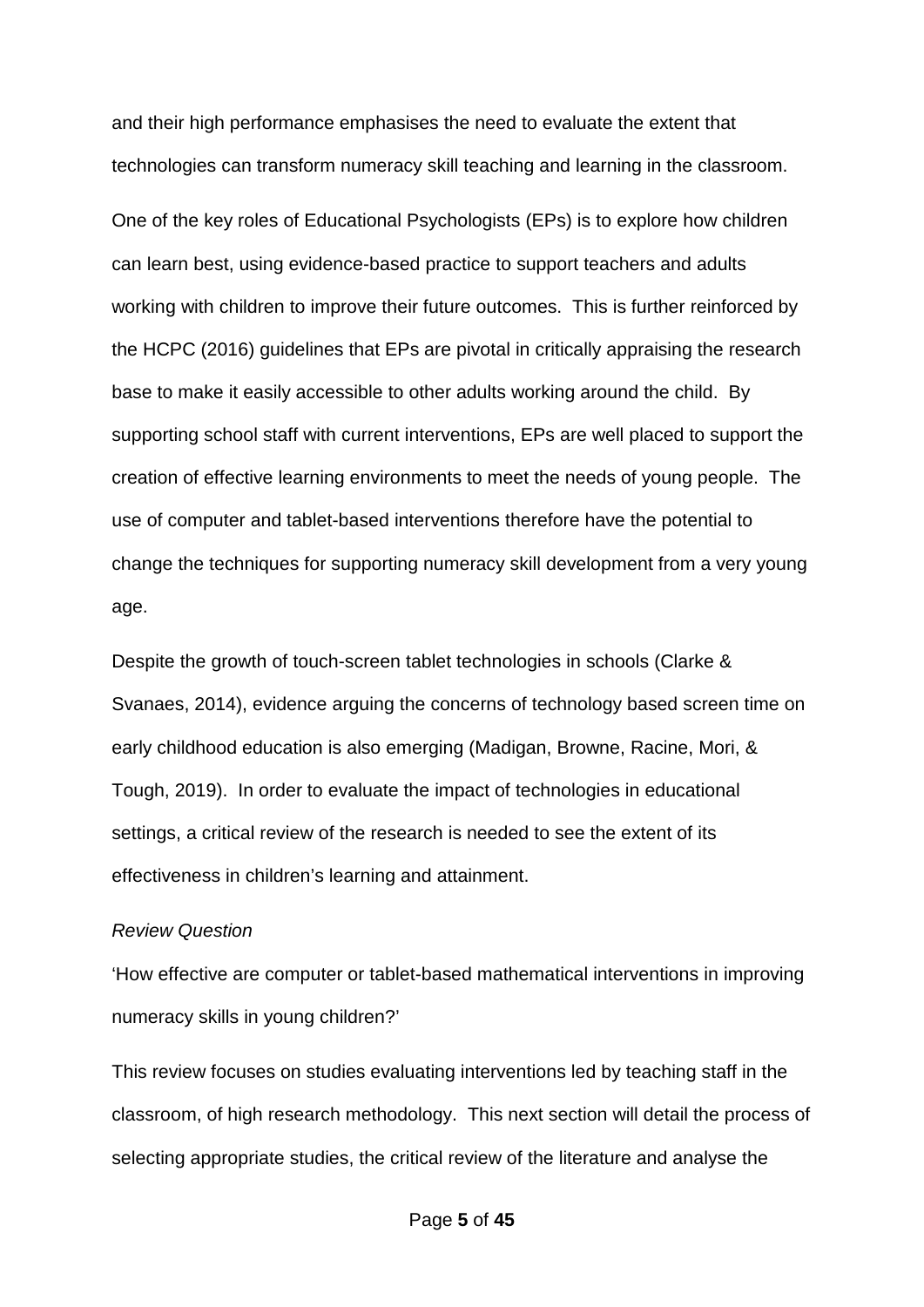effect sizes of the studies, including a meta-analysis. The research findings are discussed, and recommendations about the use of the intervention in practice and future research needs are drawn.

## **Critical Review of the Evidence**

## *Search Procedure*

A systematic search of the literature on Web of Science, PsychINFO and Education Resources Information Centre (ERIC) was conducted on 2<sup>nd</sup> January 2020. Web of Science was chosen as it covers a wide range of multidisciplinary scholarly databases, ERIC for its focus on Education and PsychINFO for its focus on psychology. The key concepts identified for searching are outlined in Table 1, in line with the review question focusing on exploring the effectiveness of computer or tablet based interventions on improving numeracy skills with children in a school environment. By combining the key concepts together, a comprehensive literature search was credible.

## Table 1

| Computer      | Children      | Maths                | Intervention               | School                 |
|---------------|---------------|----------------------|----------------------------|------------------------|
| computer OR   | child OR      | math <sup>*</sup> OR | intervention*              | learn <sup>*</sup> OR  |
| internet OR   | children OR   | arithmetic* OR       | or program <sup>*</sup> or | school* OR             |
| online OR web | juveniles OR  | number* OR           | treatment <sup>*</sup> or  | educat <sup>*</sup> OR |
| OR website    | minors OR     | numeracy             | therap <sup>*</sup> or     | classroom*             |
| OR "web       | "school aged" |                      | strateg <sup>*</sup>       | OR teach <sup>*</sup>  |
| based" OR     | OR "school-   |                      |                            |                        |
| "computer     | aged" OR      |                      |                            |                        |
| based" OR     | young or      |                      |                            |                        |
| "web-based"   | youth OR      |                      |                            |                        |
| <b>OR</b>     | infant OR     |                      |                            |                        |
| "computer-    | "primary age" |                      |                            |                        |
| based" OR     |               |                      |                            |                        |
| virtual OR    |               |                      |                            |                        |
| technology    |               |                      |                            |                        |

*Search terms for key concepts on Web of Science, PsychINFO and ERIC databases*

Note: the "OR" is used to combine terms to find papers that have any of the words e.g. "computer OR internet" finds all items mentioning either computer or internet. The quotation marks are used to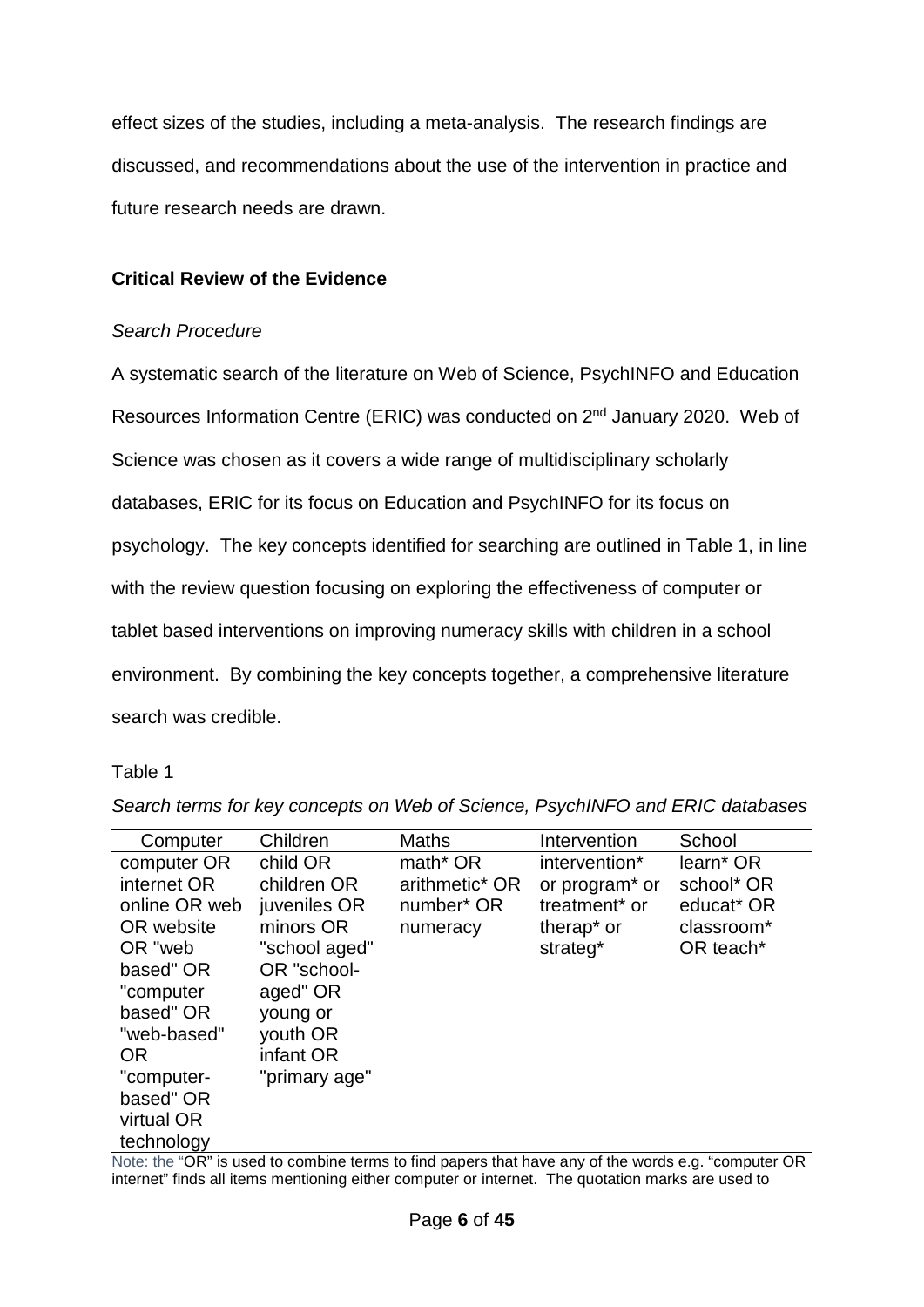search for an exact phrase .g. "computer based" to find variations of this phrase. The use of truncation (an asterisk) is used to search for differnet word endings, including plurals e.g. "math\*" to find "math, maths, mathematics". These key concepts were then combined using "AND" to find results which had all of these concepts e.g. "computer AND children AND maths".

## *Inclusion and Exclusion Criteria*

In conjunction with database searching, an ancestral search was conducted to ensure all relevant studies were found. Figure 1 illustrates a flow diagram of the study selection process. Two hundred and eighteen records, excluding duplicates, were first screened using titles and abstracts according to various inclusion and exclusion criteria (see Table 2). Following this, 31 full-text articles were assessed for their eligibility in the present study using the inclusion and exclusion criteria outlined in Table 2, determined by the review question set out for this review. Of these 31 studies, 26 studies did not meet the criteria for various reasons, detailed in Appendix

A.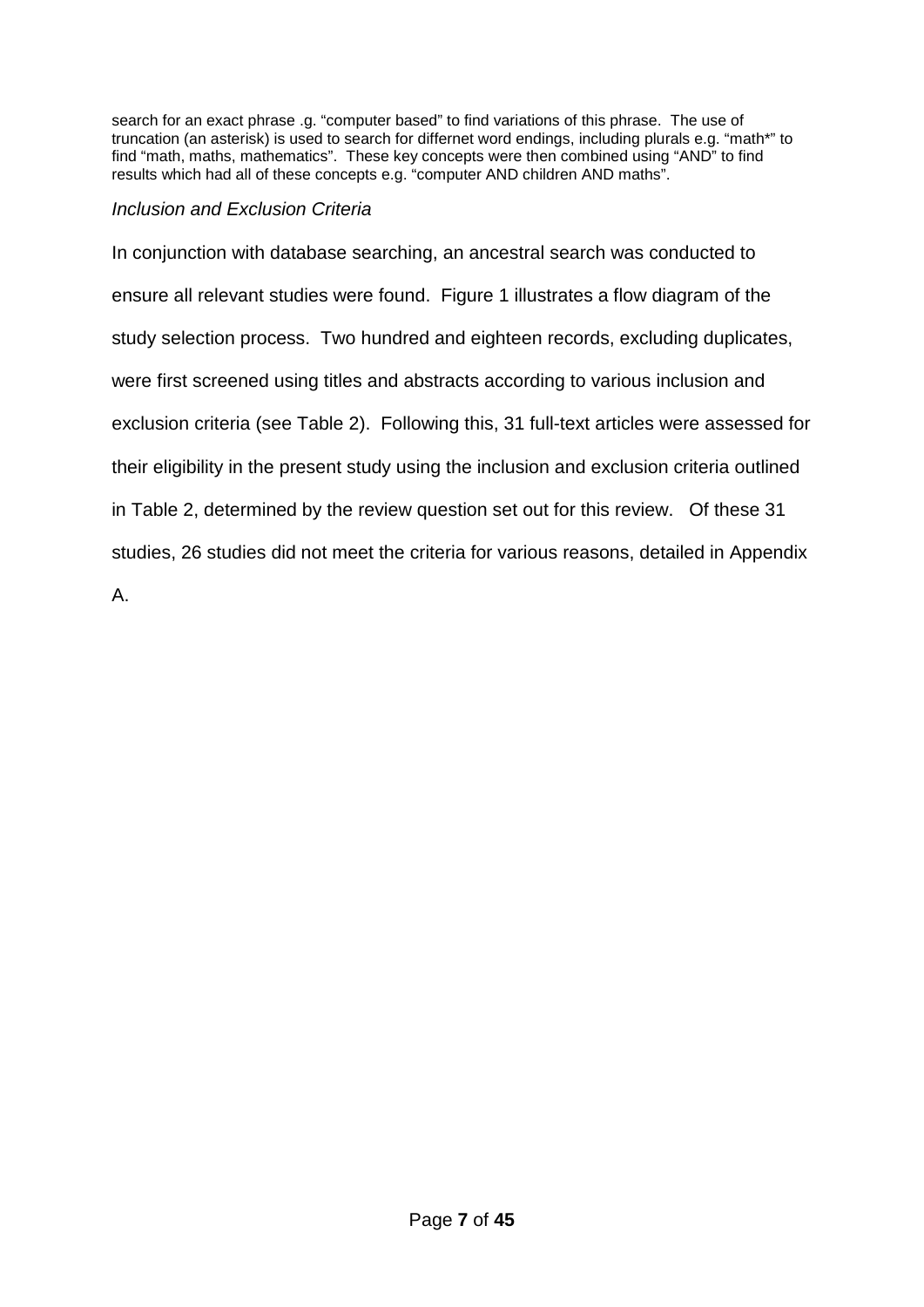Figure 1 *PRISMA Flow Diagram Illustrating Search Strategy*

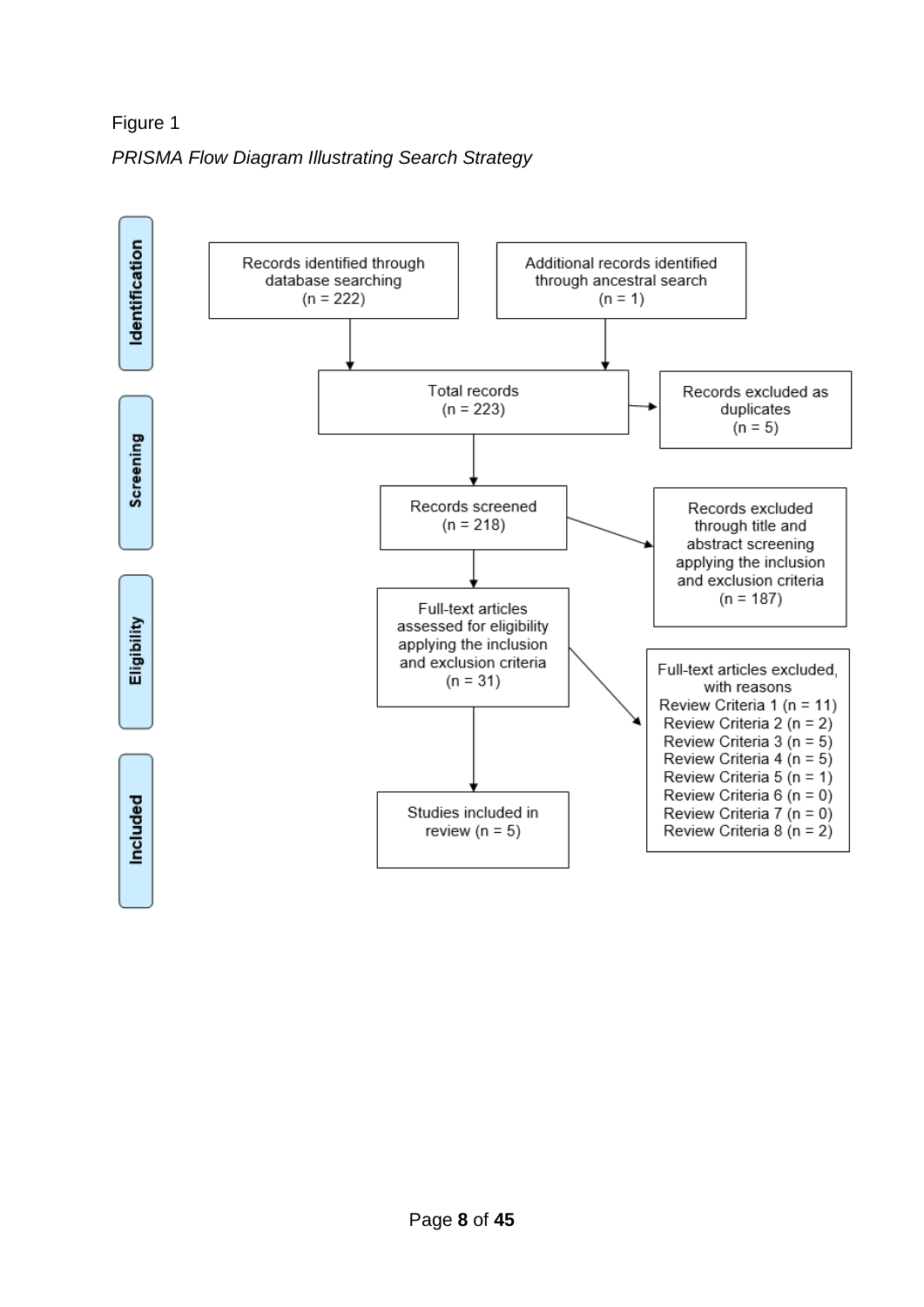# Table 2

|    |              | <b>Inclusion Criteria</b>                                                                                           | <b>Exclusion Criteria</b>                                                                                                                                                                   | Rationale                                                                                                                                                                                                                                                                                                                                                                                     |
|----|--------------|---------------------------------------------------------------------------------------------------------------------|---------------------------------------------------------------------------------------------------------------------------------------------------------------------------------------------|-----------------------------------------------------------------------------------------------------------------------------------------------------------------------------------------------------------------------------------------------------------------------------------------------------------------------------------------------------------------------------------------------|
| 1. | Population   | <b>Typically</b><br>developing children<br>of up to 7 years                                                         | Children greater<br>than 7 years, or<br>children with<br>special educational<br>needs, learning<br>disabilities or<br>identified by<br>teachers as low<br>performing or at<br>risk children | Evidence suggests<br>that between 0 and<br>up to 7 years is<br>typically the age<br>group between<br>informal learning in<br>preschool and<br>formal learning in<br>primary school and<br>thus interventions<br>targeting this<br>population could<br>increase teachers'<br>awareness of how<br>to support young<br>children in this<br>crucial time<br>(Baroody, Eiland &<br>Thompson, 2009) |
| 2. | Setting      | The review will<br>include<br>interventions<br>conducted in<br>nursery, pre-school<br>or primary school<br>settings | This review will not<br>include<br>interventions that<br>are community-<br>based                                                                                                            | Settings should be<br>typical of regular<br>school settings                                                                                                                                                                                                                                                                                                                                   |
| 3. | Intervention | Technology-based<br>academic game<br>must be completed<br>using a computer or<br>tablet during school<br>hours      | All other<br>interventions using<br>other mediums or<br>games for social<br>pleasure                                                                                                        | Technology-based<br>programme is<br>specific to this<br>review question.                                                                                                                                                                                                                                                                                                                      |
|    |              | Intervention must<br>be facilitated by a<br>class teacher or<br>teaching assistant                                  | Any other<br>intervention<br>facilitated by other<br>adults                                                                                                                                 | This review<br>question is focusing<br>on interventions led<br>by teachers during<br>school hours                                                                                                                                                                                                                                                                                             |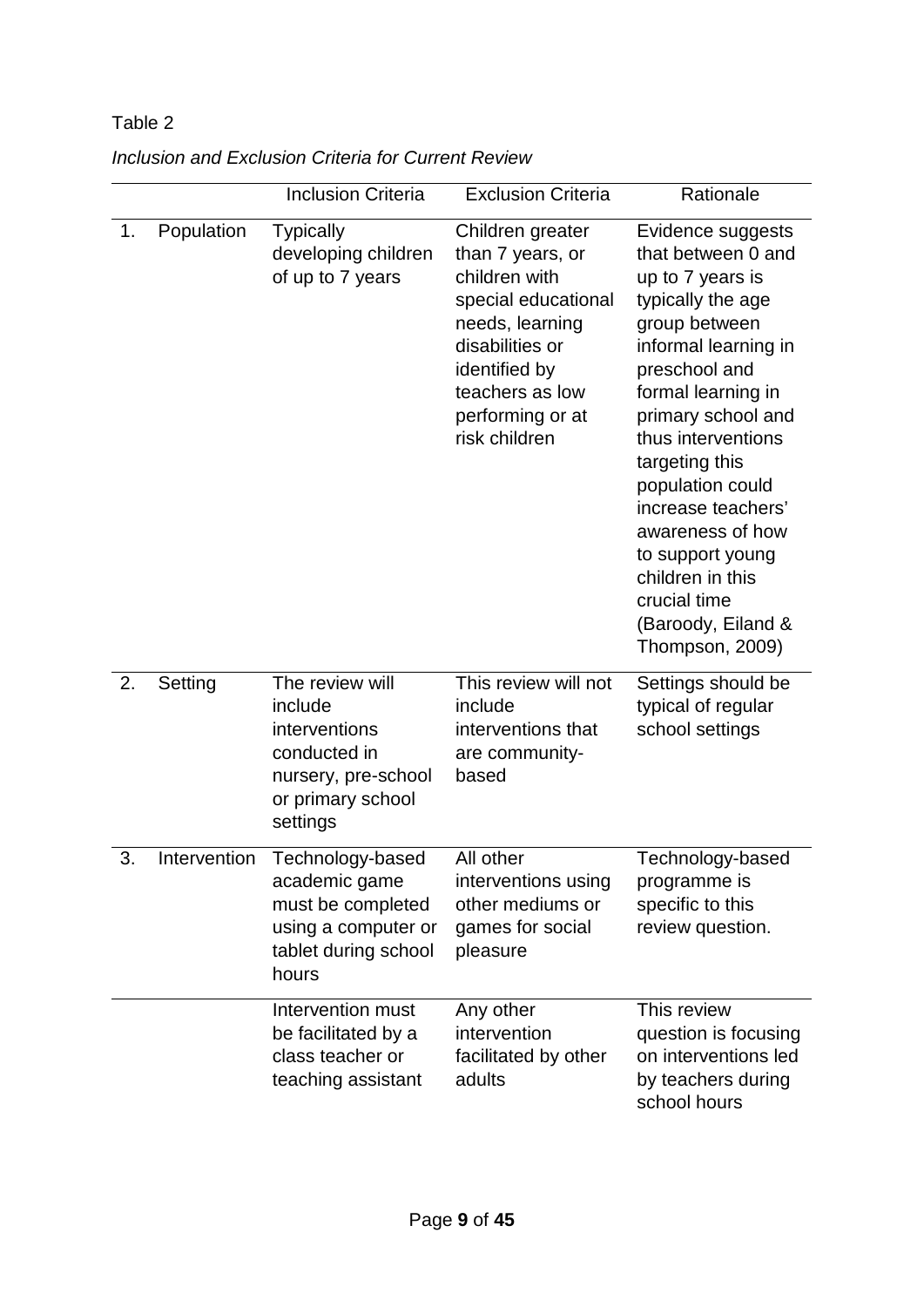|    |                        | <b>Inclusion Criteria</b>                                       | <b>Exclusion Criteria</b>                                          | Rationale                                                                                                                                                                                  |
|----|------------------------|-----------------------------------------------------------------|--------------------------------------------------------------------|--------------------------------------------------------------------------------------------------------------------------------------------------------------------------------------------|
| 4. | Outcome                | Measure of<br>mathematical<br>attainment                        | All other outcome<br>measures                                      | The review<br>question is related<br>to mathematical<br>attainment                                                                                                                         |
| 5. | Study<br>design        | Studies with a<br>group intervention<br>design                  | All other study<br>designs                                         | Methods in which<br>there is a pre-<br>measure, post-<br>measure and a<br>control group are<br>highly valid<br>research methods<br>and allow the<br>impact of the<br>intervention          |
| 6. | Published<br>after     | Studies published<br>after 2017                                 | <b>Published before</b><br>2020                                    | Game based<br>learning companies<br>saw a large<br>increase in<br>investment since<br>2017, with a total of<br>\$2.25bn globally,<br>more than double<br>the year before<br>(Adkins, 2018) |
| 7. | Reported<br>language   | Reported in the<br>English language                             | Reported in a<br>language other<br>than English                    | Author's primary<br>language is<br>English; author has<br>limited access to<br>translation services                                                                                        |
| 8. | Publication<br>article | <b>Studies were</b><br>published in a peer-<br>reviewed journal | The studies were<br>not published in a<br>peer reviewed<br>journal | To ensure high<br>quality research                                                                                                                                                         |

## *Sourced studies*

The remaining five studies that met the inclusion and exclusion criteria were selected

for analysis (see Table 3 for full references).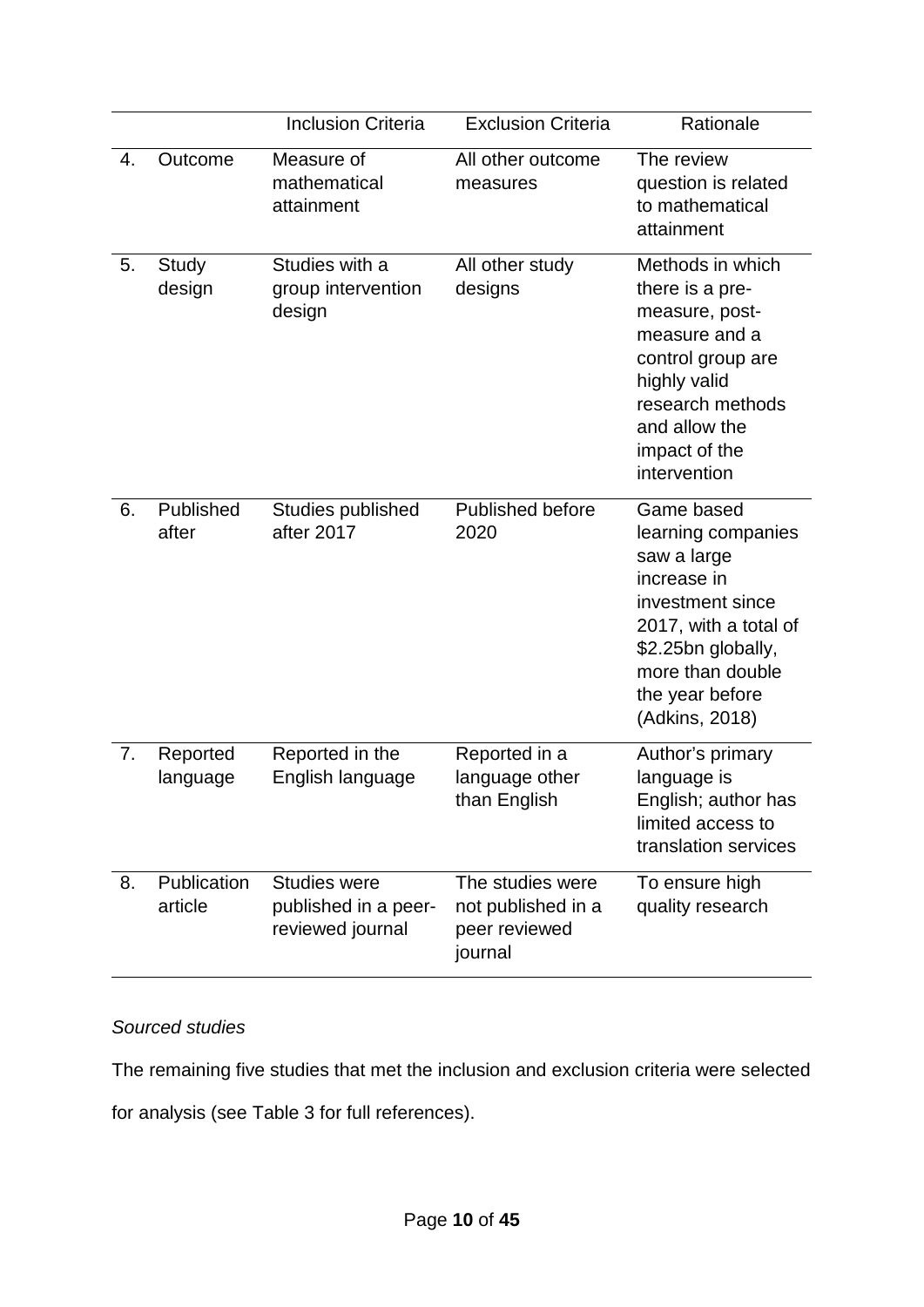## Table 3

*Full references of the final six studies included in the systematic review*

Gecu‐Parmaksiz, Z., & Delialioglu, O. (2019). Augmented reality‐based virtual manipulatives versus physical manipulatives for teaching geometric shapes to preschool children. *British Journal of Educational Technology*, *50*(6), 3376-3390.

Miller, T. (2018). Developing numeracy skills using interactive technology in a playbased learning environment. *International journal of STEM education*, *5*(1), 39.

Outhwaite, L. A., Gulliford, A., & Pitchford, N. J. (2017). Closing the gap: efficacy of a tablet intervention to support the development of early mathematical skills in UK primary school children. *Computers & Education*, *108*, 43-58.

Outhwaite, L. A., Faulder, M., Gulliford, A., & Pitchford, N. J. (2019). Raising early achievement in math with interactive applications: A randomized control trial. *Journal of educational psychology*, *111*(2), 284.

Papadakis, S., Kalogiannakis, M., & Zaranis, N. (2018). The effectiveness of computer and tablet assisted intervention in early childhood students' understanding of numbers. An empirical study conducted in Greece. *Education and Information Technologies*, *23*(5), 1849-1871.

## *Weight of Evidence*

To evaluate the extent to which each piece of the evidence contributes to answering

the review question, Gough's (2007) Weight of Evidence Framework was employed.

It is a well-recognised framework with three dimensions for weighting studies.

Weight of Evidence A (WoE A) focuses on the methodological quality of execution of

the study in relation to quality standards for studies of that type (Gough, 2007). In

this review, a modified version of Gersten et al.'s (2005) quality indicators for group

experimental and quasi-experimental research in special education was employed.

This indicator was amended for the specific purpose of this review which is detailed

and justified in Appendix B (see Appendix C for example completed coding protocols

one paper in this review). Following this, criteria were defined to evaluate WoE A

and each study was assigned a WoE A rating (see Appendix D).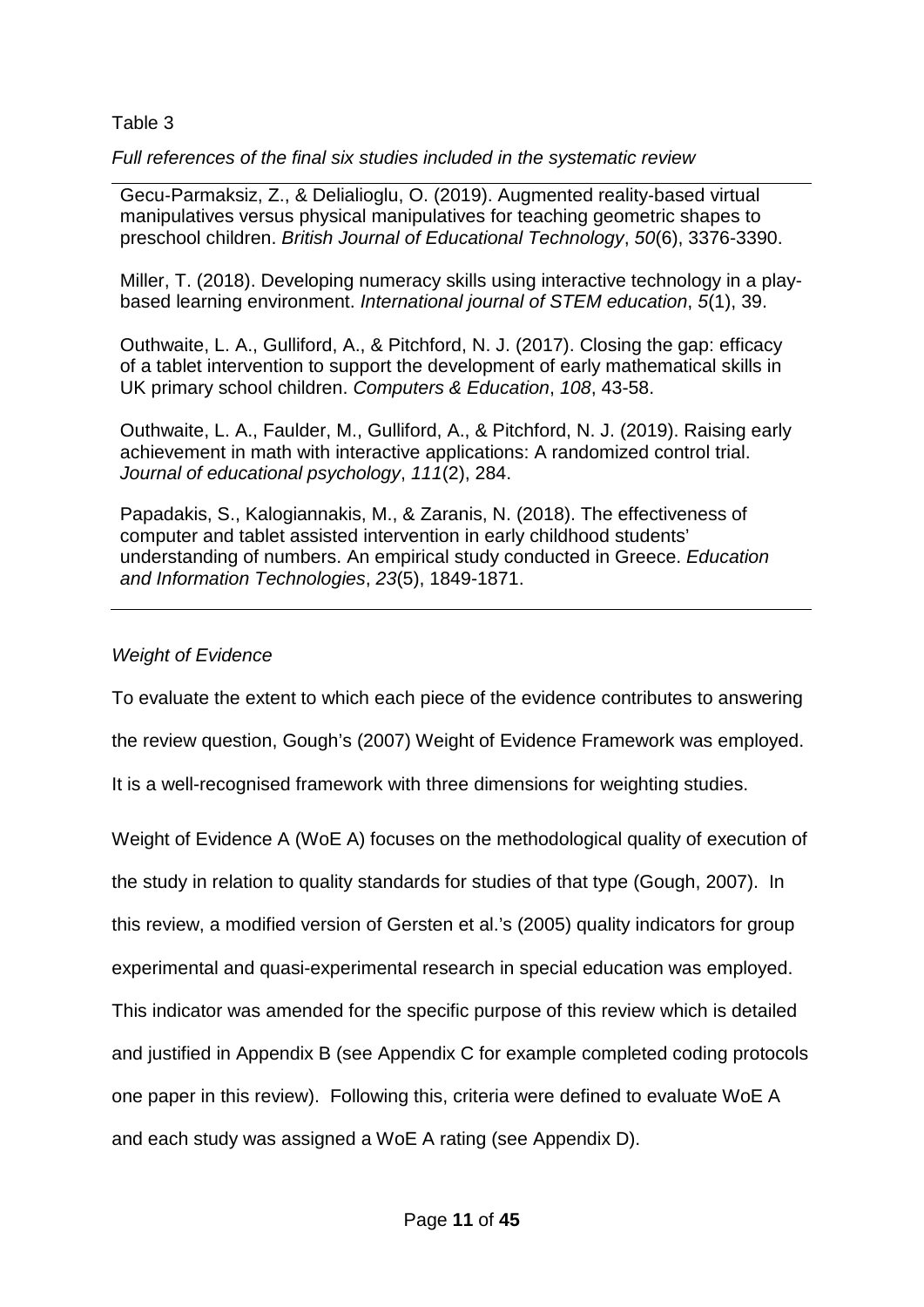Weight of Evidence B (WoE B) consists of a review-specific judgement about the appropriateness of the type of evidence for answering the review question (Gough, 2007). Criteria were created based on the recommendations of Petticrew and Roberts (2003) for research on the effectiveness of interventions (see Appendix E for criteria ratings and WoE B ratings for each study).

Weight of Evidence C (WoE C) is a review-specific judgement about the relevance of the focus of the evidence to the review question (Gough, 2007). Studies were assessed according to various criteria and given a WoE C weighted rating (see Appendix F).

To explain the relative contribution of each WoE to the review, WoE A, B and C were combined to provide an overall judgement, Weight of Evidence D (WoE D; Gough, 2007). Each dimension was treated as having equal weight. The overall WoE A, B and C ratings were added together and divided by three to produce WoE D (see table 4). Each weighting score ranged from 1-3 (see Appendix G for the WoE D average score bands).

#### Table 4

| Study              | WoE A | WoE B | WoE C | WoE D <sup>a</sup> |
|--------------------|-------|-------|-------|--------------------|
| Gecu-Parmaksiz &   | 1     | 2     | 1.5   | 1.4                |
| Delialioglu (2019) |       |       |       | (Low)              |
| Miller (2018)      | 1     | 2     | 2     | 1.6                |
|                    |       |       |       | (Low)              |
| Outhwaite et al.   | 1     | 1     | 2.75  | 4.75               |
| (2017)             |       |       |       | (High)             |
| Outhwaite et al.   | 3     | 2     | 2.5   | 2.5                |
| (2019)             |       |       |       | (Medium)           |
| Papadakis et al.   | 2     | 3     | 2.5   | 2.5                |
| (2018)             |       |       |       | (Medium)           |

#### *Overall Weight of Evidence*

aA score of <2 is marked as low, 2-3 as medium and >3 as high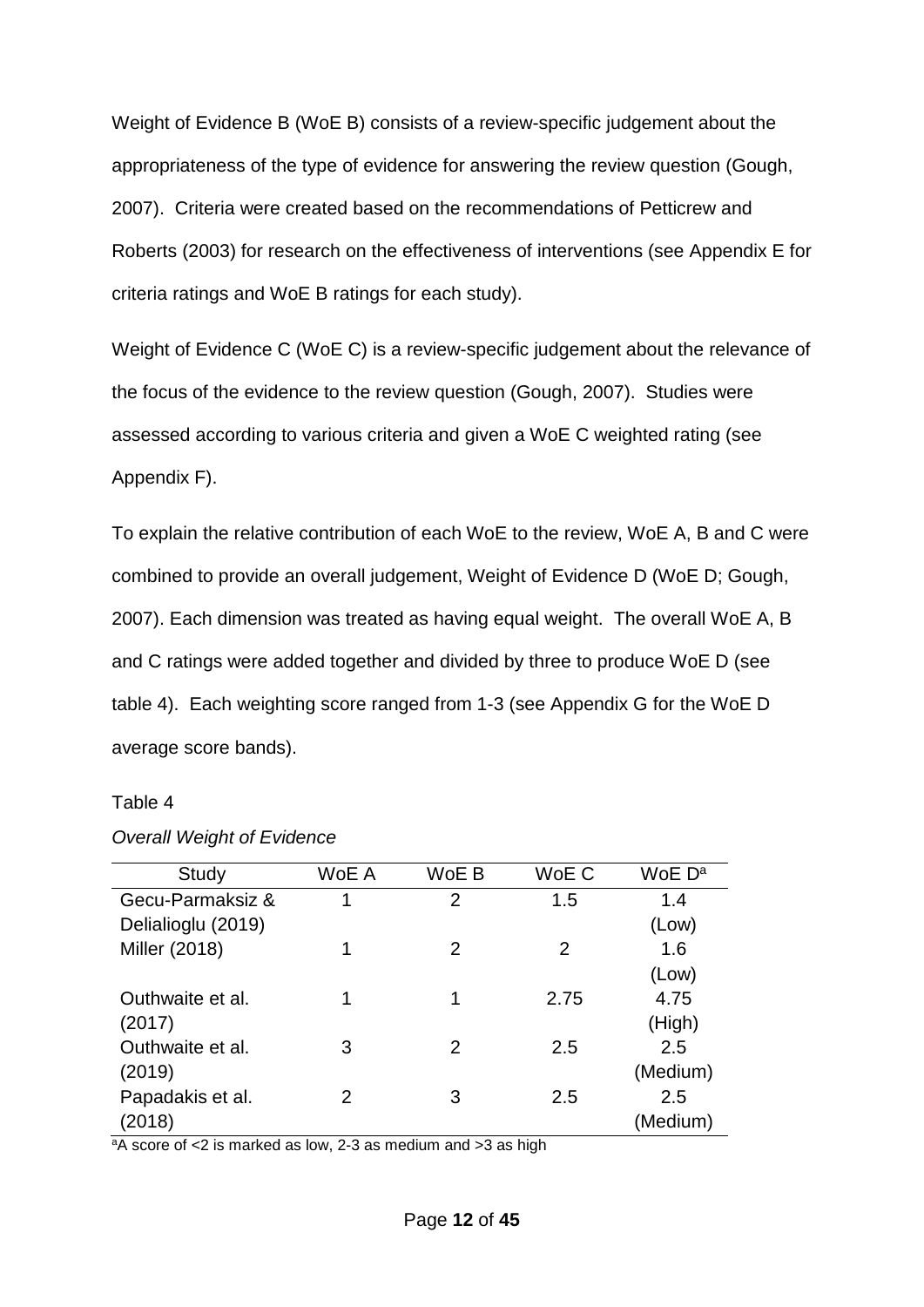#### *Participants*

The five studies in this review included 1938 participants from the UK, Canada, Turkey and Greece. As part of the inclusion criteria, all children ranged from age four to age seven. Additionally, all participants were recruited through their schools, given that the focus of this review question was assessing the impact of the intervention in improving numeracy skills in a learning environment. Each study varied in the number of participants in the intervention group, ranging from 7 (Miller, 2018) to 183 (Papadakis et al.,2018). All studies randomly assigned participants at an individual level to groups to prevent bias in the results, with a comparative control group, as supported by WoE A ratings. The exception to this was the study by Outhwaite et al. (2017) who followed a within-subject design so that all participants in the Early Years received the intervention and were compared to a control group in Key Stage 1 that was not age-matched, resulting in a low WoE A rating.

Additionally, four studies reported information on the socio-economic status of participants, of which two were representing participants from low socio-economic status (SES; Gecu-Parmaksiz & Delialioglu, 2019; Outhwaite et al., 2017). This suggests samples may be limited in their generalisability to wider populations from different SES. Papadakis et al. (2018) report a homogenous sample with regard to SES; however, the direction was not specified.

#### *Research design*

Two studies selected were Randomised Control Trials, a study design recognised with the highest methodological rigour (Petticrew & Roberts, 2003). Other research designs included mixed methods, quasi-experimental and group experimental. All studies met criteria for pre-test and post-test measures, as supported by WoE A and B ratings. Gecu-Parmaksiz and Delialioglu (2019) reported implementation of a pilot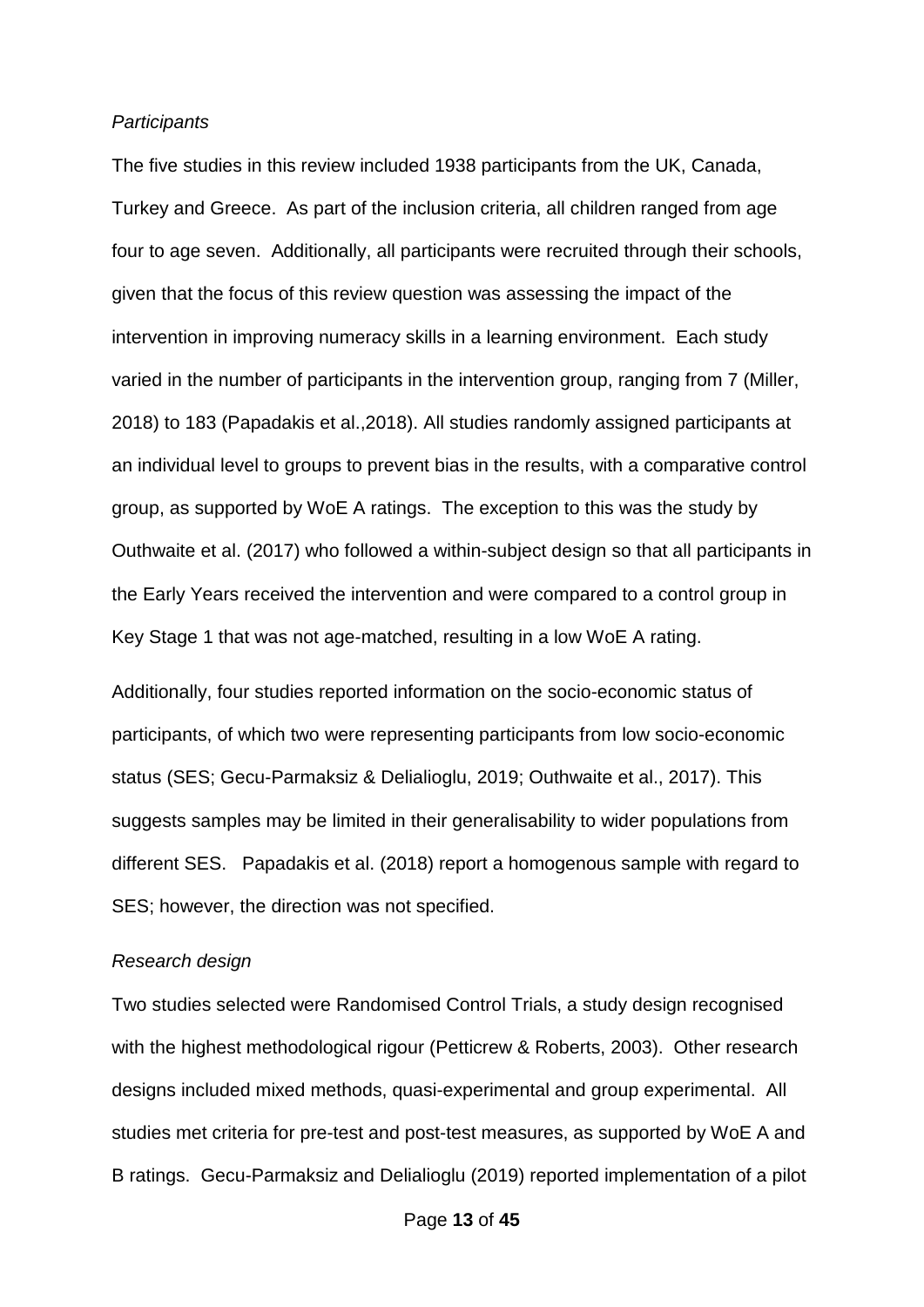study to address concerns over validity and evaluate the assessment procedures and implementation of intervention (Leon, Davis, & Kraemer, 2012), contributing to this study attaining the highest WoE B rating. Outhwaite et al. (2017) was the only study to carry out a 5-month follow up, contributing to its WoE A rating, however this was not weighted strongly enough to increase its overall rating.

#### *Intervention*

Computer or tablet-based mathematical interventions were the focus of this review, however the interventions were all delivered in a different format across the studies. Four studies introduced the concept of applications to support numeracy skills in number counting and recognition, which could be easily downloaded from application stores (Gecu-Parmaksiz & Delialioglu., 2019; Miller, 2018; Outhwaite et al., 2019; Outhwaite et al., 2017) while the remaining study used educational software (Papadakis et al., 2018; see Appendix H for mapping of intervention details).

The presentation of the applications varied across the studies. Gecu-Parmaksiz and Delialioglu (2019) used augmented reality-based virtual manipulatives, focusing on children's' understanding of geometric shapes through applications that allowed them to manipulate shapes. Three studies used child-centred instruction to present topics on core mathematical concepts using a virtual teacher or game characters to structure their learning (Outhwaite et al., 2019; Outhwaite et al., 2017; Papadakis et al., 2018). However, the application used in Miller's (2018) study was limited in reporting the detail, accounted for in its low WoE A score.

Intervention fidelity varied across the studies. This was measured by who implemented the intervention and to what extent they received initial training or ongoing supervision. Three papers included an element of pre-training or guidance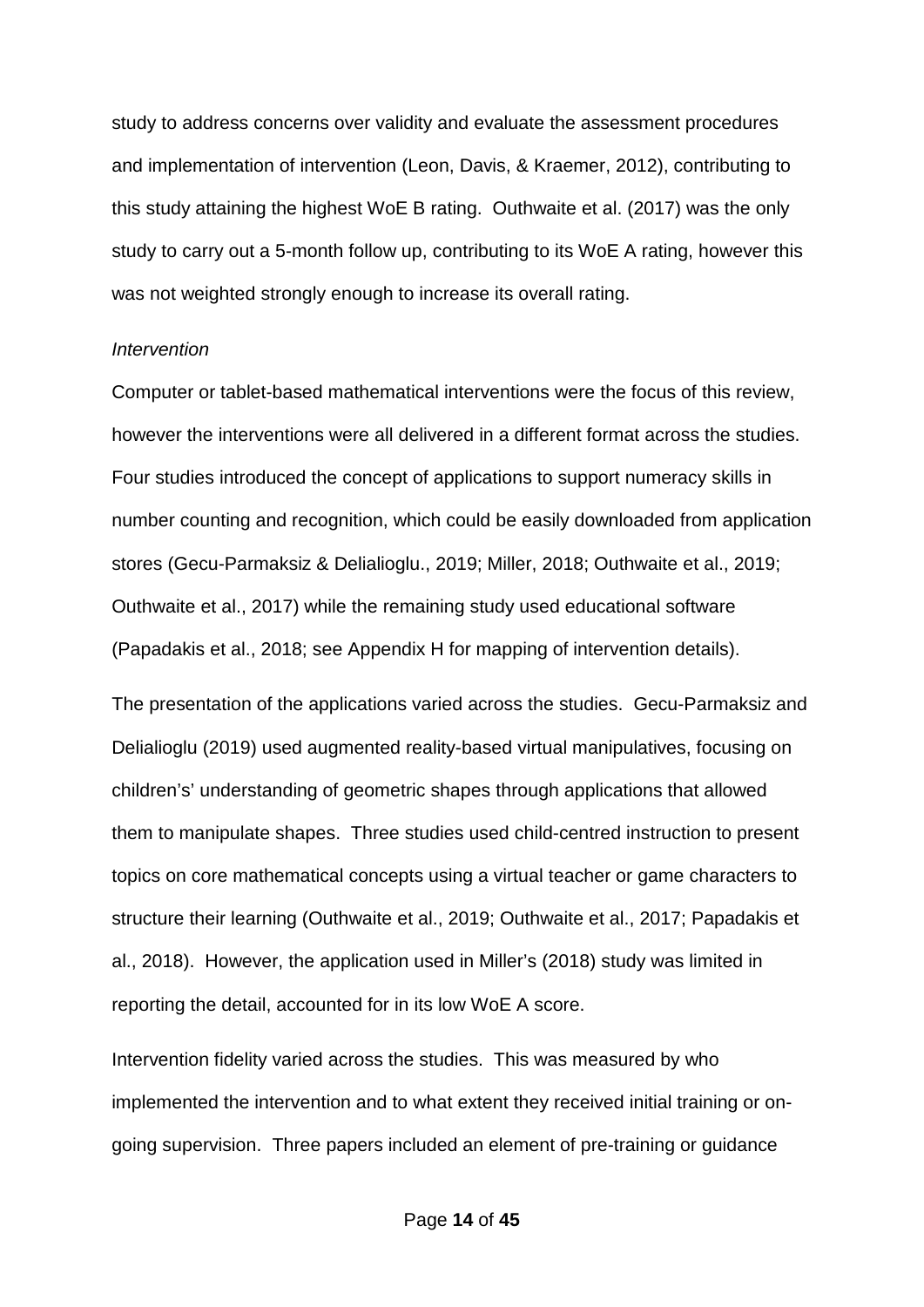prior to the intervention, through face-to-face meetings or access to teacher manuals, or on-going supervision by the researcher during implementation (Miller, 2018; Outhwaite et al., 2017; Papadakis et al., 2018). This allowed the intervention to be uniform in delivery across participants, thus improving the construct validity of the findings. The extent of treatment fidelity in each paper was further scrutinised in the WoE A ratings. Miller (2018), Outhwaite et al. (2019) and Outhwaite et al. (2017) also scored highly on location of intervention as they were based in the UK or OECD countries, contributing to their high overall WoE C ratings.

#### *Measures*

All studies varied in the tools used to measure numeracy skills in the pupils. These were either generalised measures of numeracy (Outhwaite et al., 2019; Outhwaite et al., 2017; Papadakis et al., 2018) or specific measures aligned with the intervention (Gecu-Parmaksiz & Delialioglu, 2019; Miller, 2018). One study was notorious for using both generalised and specific measures of numeracy skills (Outhwaite et al., 2017), reflected in its high WoE C rating.

However, what was not consistent between the studies was their reporting of reliability and validity of the measures provided, whereby either one or the other was reported (Miller, 2018; Papadakis et al., 2018) or neither. Outhwaite et al. (2019) provided information on the high internal consistency and validity of the measure, the Progress Test in Maths 5 (PTM5), contributing to its high WoE A rating.

#### *Findings*

### *Outcomes and effect sizes*

Given the focus of this review is on interventions improving numeracy skills in young children, only effect sizes on general measures of numeracy were reported (see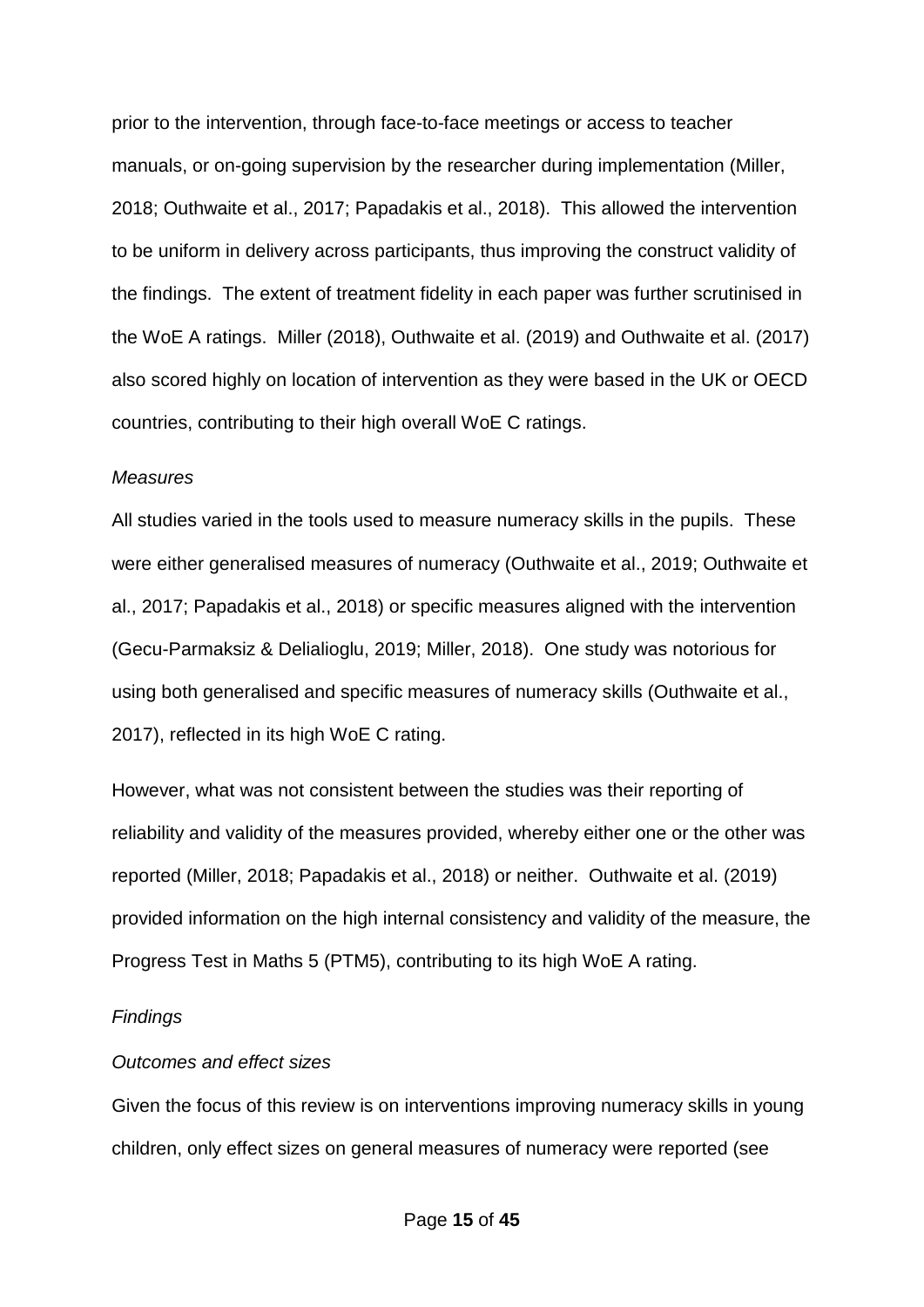table 5). Cohen's d effect sizes were extracted from two studies (Gecu-Parmaksiz & Delialioglu, 2019; Outhwaite et al., 2019). Papadakis et al. (2018) reported partial eta squared, which was converted to Cohen's d using the Campbell Collaboration Calculator (see Appendix I for details of the calculator), in order to compare effect sizes across studies. The remaining papers did not report effect sizes; hence, these were calculated using means and standard deviations using post-intervention data.

The study by Gecu-Parmaksiz and Delialioglu (2019) was the sole study to report a large effect size for the intervention, suggesting the use of augmented reality-based virtual manipulatives has a statistically significant impact on children's typical and atypical shape knowledge. This is in concurrent with previous studies that have found that using virtual manipulatives as a new technological tool can help children understand mathematical concepts, given their visual and tactile teaching components (McNeil & Jarvin, 2007). However, these results must be interpreted with caution, given that they were compared to a control group which had a significantly higher pre-intervention score on the outcome measure, so the construct validity may be limited. Furthermore, Geu-Parmaksiz and Delialioglu's (2019) study had one of the smallest sample sizes, 72, across all the papers in this review, limiting the reliability and replicability of the study (Slavin & Smith, 2009).

The remaining studies all presented with small effect sizes. In the case of Miller (2018), this suggests that the difference between using mathematical applications compared to traditional play-based learning is trivial when assessing children's numeracy development.

Outhwaite et al. (2019), Outhwaite et al. (2017) and Papadakis et al. (2018) all used an ANOVA to compare mean group differences to that led to significant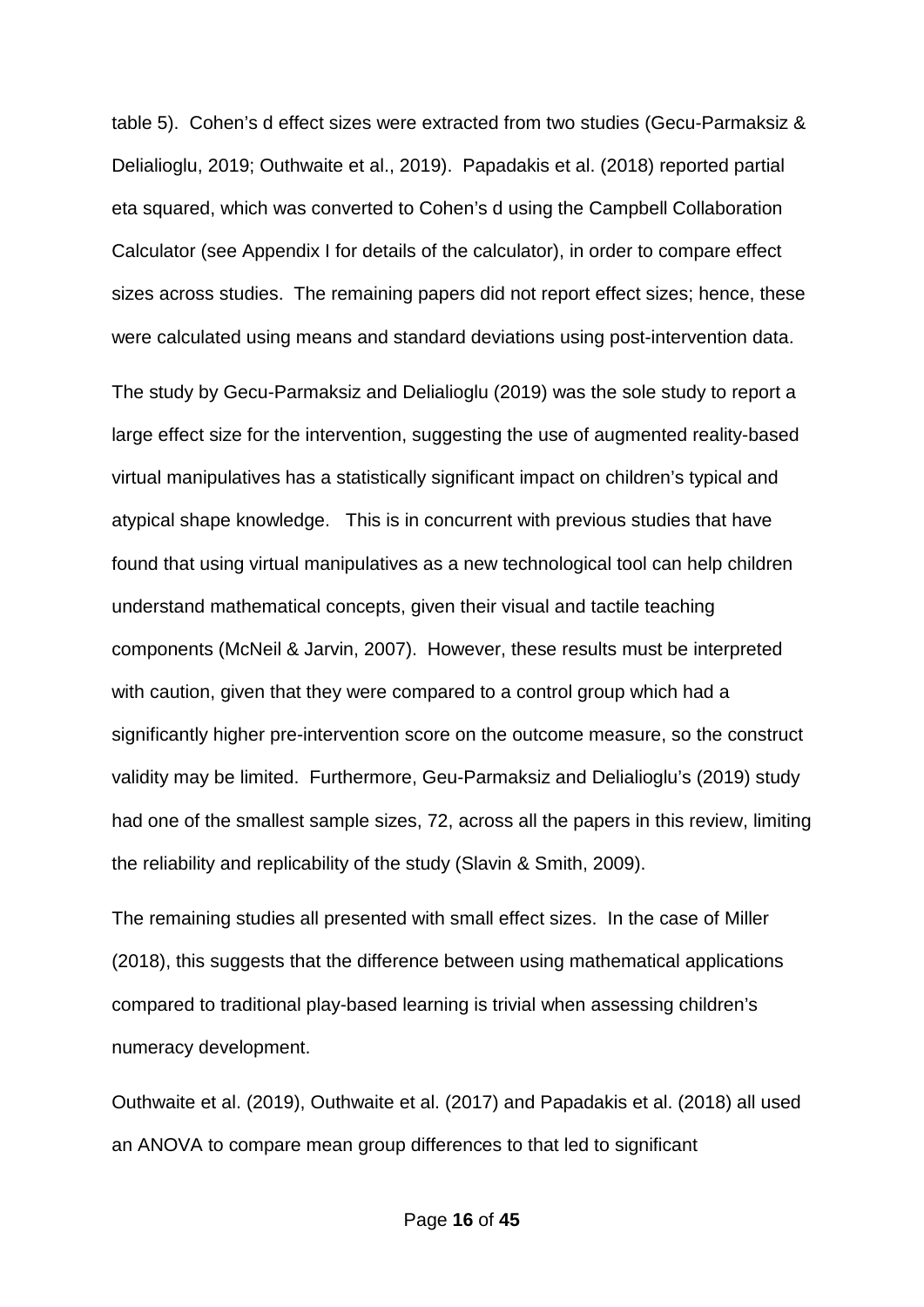improvements in numeracy development because of the intervention. However, these studies did not report pre-exposing children to the tablets and computers, suggesting there may be a novelty effect from playing with new technology. Thus, this may have influenced the improved numeracy skills noted in these interventions.

It is important to note that although Outhwaite et al.'s (2017) study had a small effect size, it had the highest WoE D rating due to the significant improvement in numeracy knowledge sustained at 5 months follow-up.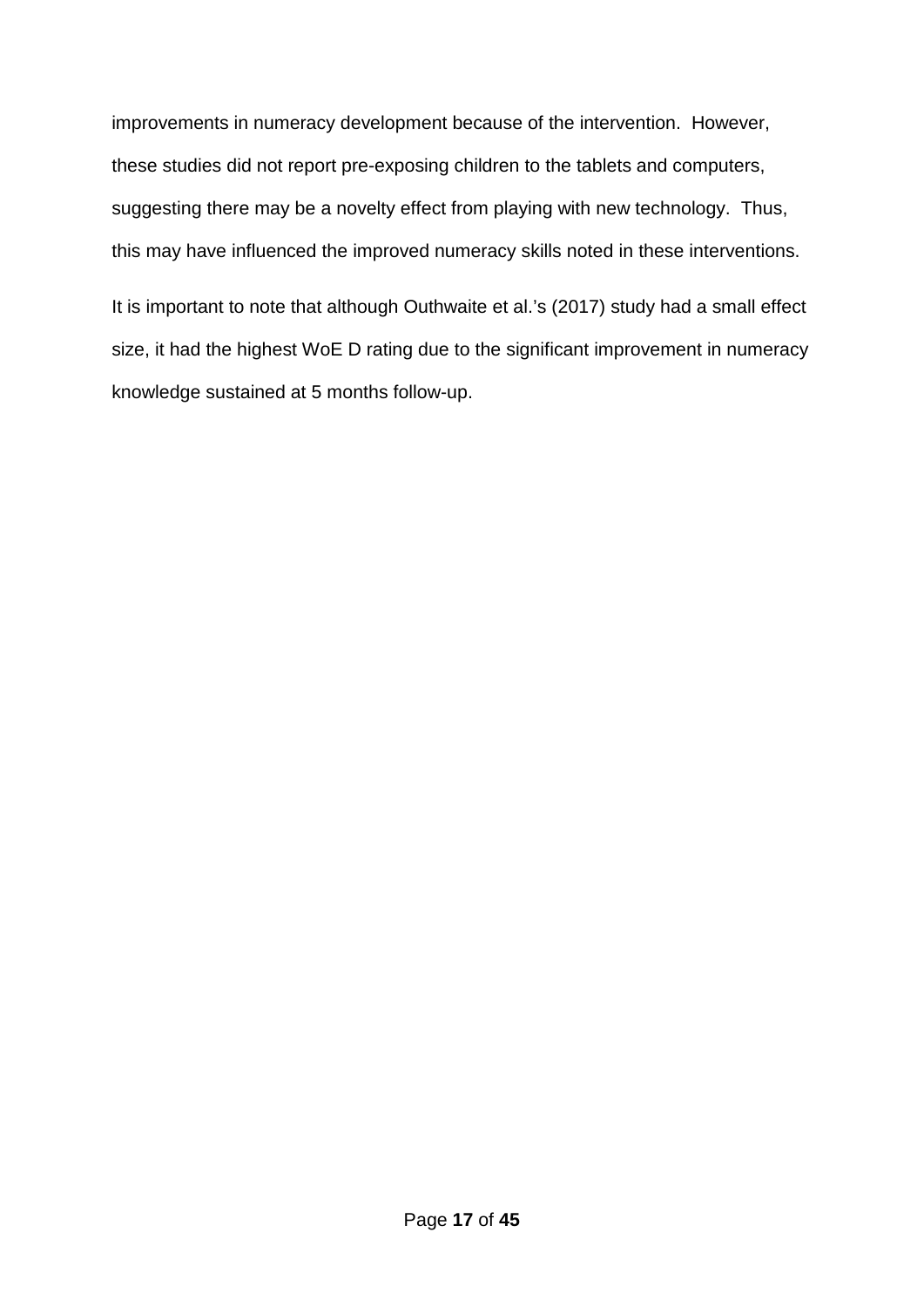# Table 5

# *Effect sizes and Descriptors for studies.*

| Study                                     | Sample<br>size | Outcome<br>measures                                                                                                    | Cohen's d <sup>a</sup> | <b>Effect size</b><br>descriptor | Significance<br>value | 95%<br>Confidence<br>interval | Overall WoE<br>D rating |
|-------------------------------------------|----------------|------------------------------------------------------------------------------------------------------------------------|------------------------|----------------------------------|-----------------------|-------------------------------|-------------------------|
| Miller (2018)                             | 13             | In-app<br>numeracy test                                                                                                | .126                   | Small                            | p < .001              | $-.966 - 1.22$                | 1.6<br>(Low)            |
| Papadakis et al.<br>(2018)                | 365            | The Test of<br>Early<br><b>Mathematics</b><br>Ability - Third<br>Edition<br>(TEMA-3)                                   | $-0.079$               | Small                            | p < .001              | $-0.332 - 0.174$              | 2.5<br>(Medium)         |
| Outhwaite et al.<br>(2019)                | 389            | PTM5 (Math<br>Assessment<br>Resource<br>Service, 2015)                                                                 | .21                    | Small                            | p < .042              | $-0.03 - 0.46$                | 2.5<br>(Medium)         |
| Gecu-Parmaksiz<br>& Delialioglu<br>(2019) | 72             | Geometric<br>Shape<br>Recognition<br>Task (GSRT)                                                                       | 1.17                   | Large                            | p < .001              | $0.668 - 1.67$                | 1.4<br>(Low)            |
| Outhwaite et al.<br>(2017)                | 133            | Measure of<br>maths<br>concepts<br>(similar to<br><b>Numerical</b><br><b>Operations</b><br>sub-test of the<br>WIAT-II) | 0.3                    | Small                            | p < .008              | $11.7 - 14.1$                 | 4.75<br>(High)          |

<sup>a</sup> An effect size of less than 0.2 is considered small, 0.5 is medium and 0.8 or above is large (Cohen, 1998)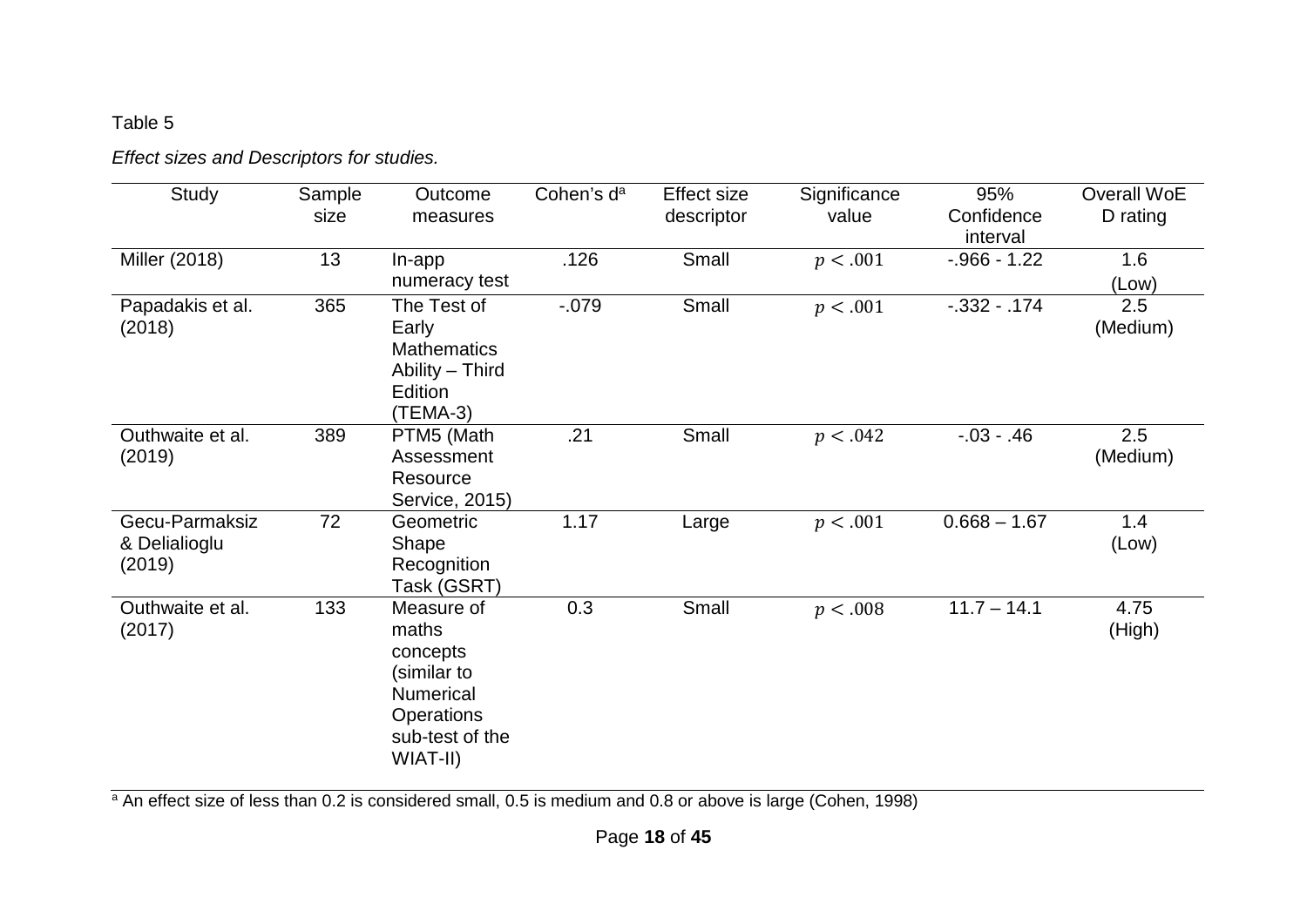### *Meta-Analysis*

Given that the studies in this review presented with methodologically sound effect sizes for the specified populations, a meta-analysis was carried out for hypothesis testing using the Meta-Essentials software (see Appendix J for details). All five papers were included in this meta-analysis, applying a random-effects model. Figure 2 illustrates a forest plot to represent that various study effect sizes and confidence intervals.

## Figure 2

#### *Forest Plot of Effect Sizes at Post Intervention*



Two of the studies showed a significant positive effect while three did not. The overall combined effect size was medium, 0.54 (95% CI -.22, 1.30) which was not statistically significant ( $z = 1.96$ ,  $p = 0.05$ ), for the use of tablet or computer-based interventions and improvement in children's numeracy skills. There is evidence of considerable heterogeneity ( $I^2$ =92.49%, p<sub>Q</sub>= 0.000), suggesting the variation across studies may be due to true heterogeneity rather than chance.

## **Conclusions and Recommendations**

## *Conclusions*

This review aimed to evaluate the effectiveness of computer or tablet-based mathematical interventions in improving numeracy skills in young children. The methodological quality of the studies must be accounted for when forming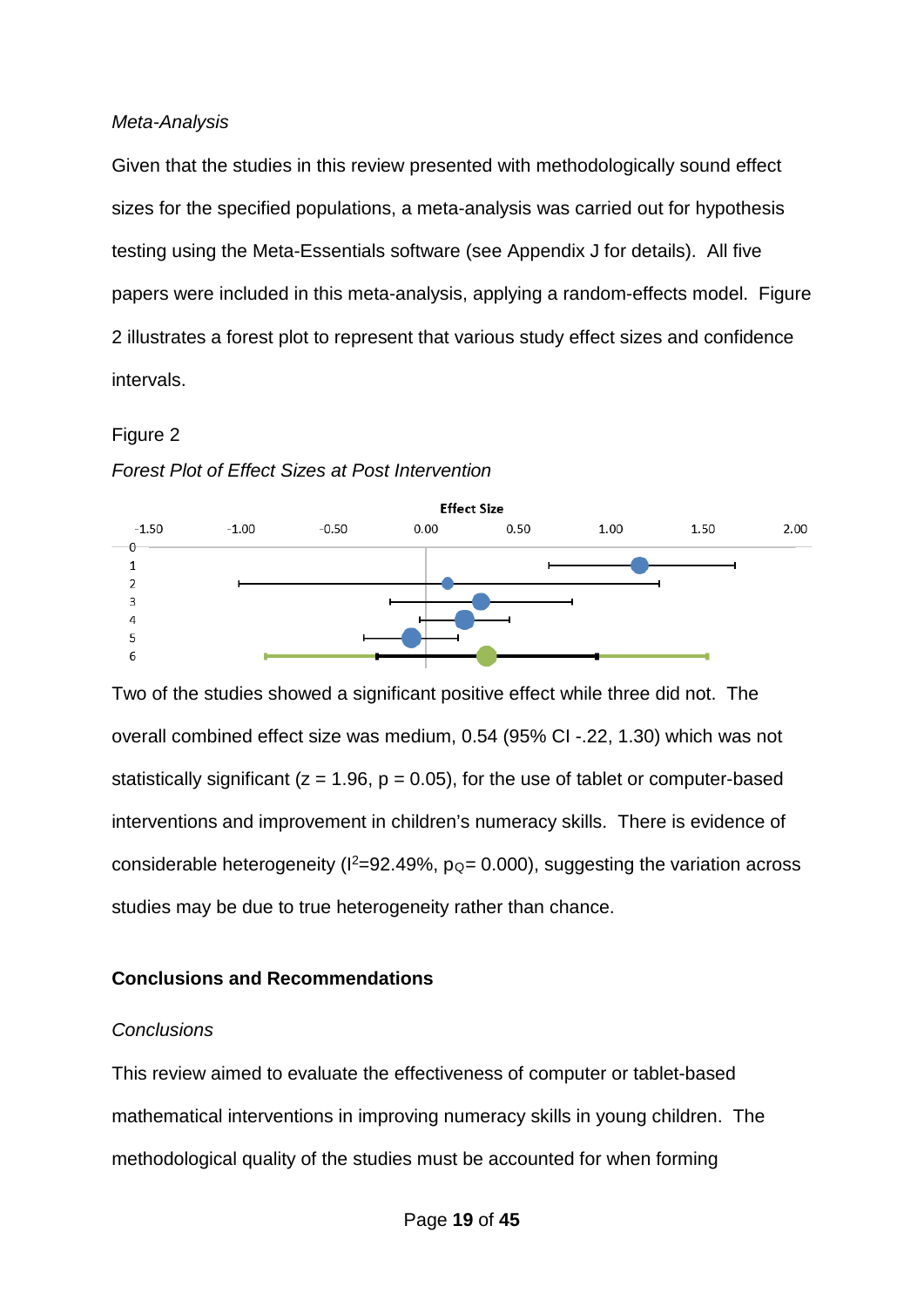conclusions from this review. Two studies received a low overall WoE D rating (Gecu-Parmaksiz & Delialioglu., 2019; Miller, 2019), two received a medium (Outhwaite et al., 2019; Papadakis et al., 2018) and only one study was weighted with a high WoE D (Outhwaite et al., 2017). Majority of these papers reported small effect sizes of the post-intervention outcomes.

The meta-analysis revealed these results were not statistically significant in favour of this technology being effective for improving numeracy skills, suggesting the interaction between tablet or computer-based interventions and numeracy skills may be varied by other factors beyond chance.

#### *Recommendations*

This review has contributed to the existing research that it is important to build interventions to support numeracy skill development, given it is a strong predictor of later life success (Claessens & Engel, 2013). Although these studies provide insufficient evidence to suggest tablet or computer based interventions can improve numeracy skills, there is evidence to suggest that these technological manipulatives can be more advantageous than traditional tools. This review highlights the benefits of a multiagency approach to numeracy development where teachers and Educational Psychologists can work together to use new resources in the classroom. Furthermore, it highlights the importance and value of using modern technological advances to improve engagement and success in numeracy.

#### *Limitations*

Intervention fidelity varied considerably across the studies. Two papers reported the extensive number of years of early years teaching experience that the teachers implementing the intervention had (Miller, 2018; Papadakis et al., 2018) however this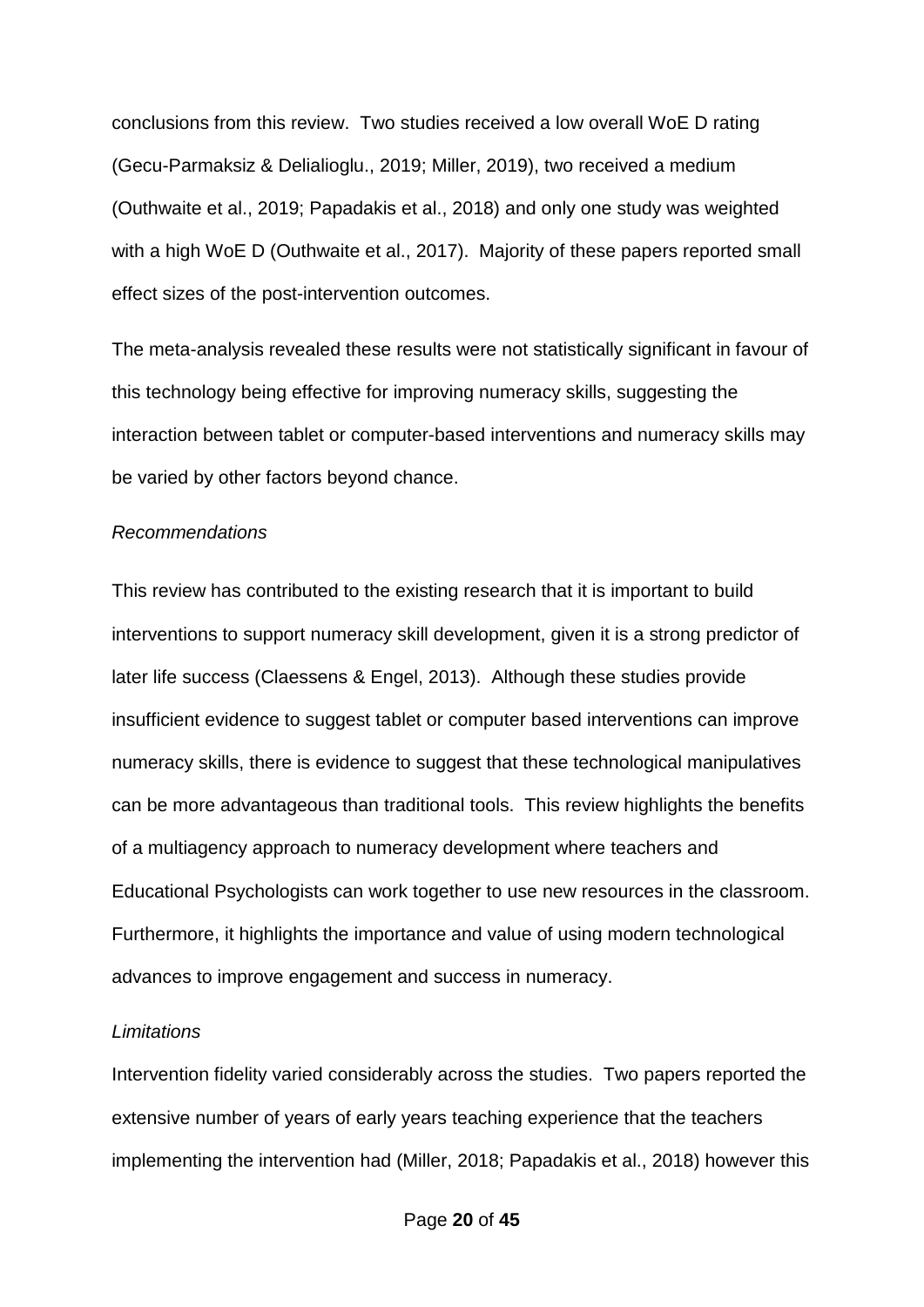was not documented in Outhwaite et al. (2019). Teacher's experience may have been a confounding variable that affected pupils' success in the intervention (Podolsky, Kini & Darling-Hammond, 2019), not accounted for in the studies. Furthermore, two researchers were responsible for carrying out the intervention in their studies (Gecu-Parmaksiz & Delialioglu., 2019; Outhwaite et al., 2019), which may have led to a publication bias and an overestimation of the effectiveness of the intervention.

The meta-analysis indicated substantial heterogeneity across the studies. From a methodological perspective, this may be explained by the outcome measures used whereby two papers did not report any means of standardisation of measures such as the Geometric Shape Recognition Task (Gecu-Parmaksiz & Delialioglu, 2019, 2019) and 'Explain Everything' numeracy test application (Miller, 2019), limiting the reliability and validity of the measures. The factors that varied the outcome may have been explored through a moderator analysis, however this was not the aim of the current review. Substantive factors could have accounted for the heterogeneity such as SES, the number of applications accessed online and the duration of the intervention.

#### *Areas for Future Research*

The first area of future research focuses on assessing the effectiveness of technology based mathematical interventions in special education. Given the sensory nature of tablet-based interventions with an appealing tactile element, these technologies may create highly stimulating learning environments for learners who may benefit from high sensory input and a highly sensitive touch-screen (Kagohara et al., 2013).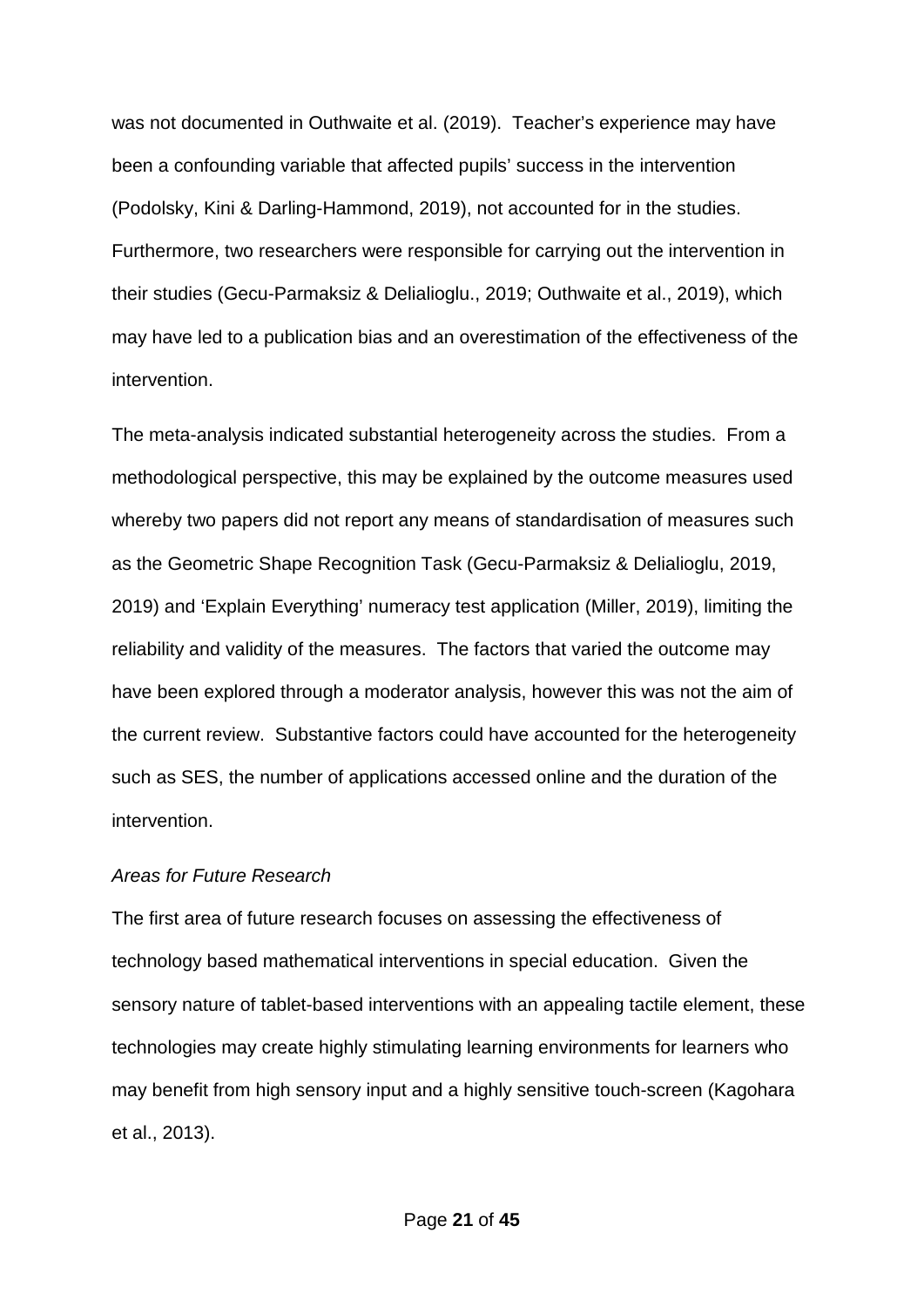While EPs have a pivotal role in working with teachers within a school context, their collaborative role in working with families is also a fundamental part of their practice (Todd, 2007). To take these findings further, it would be good practice to identify whether the use of computer or tablet-based mathematical interventions may have an effect on numeracy skills development when delivered at home. The engagement of parents and families alongside schools is vital when considering the child in a system and thus exploring the effectiveness of interventions in multiple contexts would further support this research area.

Given the substantial heterogeneity in the studies critiqued in this review, it is plausible that the differences between the studies may be attributable to moderators that may be explored in future research. For example, the intervention fidelity varied across studies, whereby three studies did not report teachers' being supervised by researchers to ensure validity of the intervention (Gecu-Parmaksiz et al., 2019; Miller, 2018; Outhwaite et al., 2017). Future research may see benefit from providing supervision to teachers when delivering such new technological interventions and their effectiveness.

When considering the use of computer or tablet-based mathematical interventions in young children, this review provides limited evidence in its favour and as a result, its use in mainstream classrooms may be contended. However, in light of its limitations and areas of future research, it is important to explore whether they may be more effective in special educational needs populations and to what extent its' effectiveness depends on the environment it is used in. With technology advancing at exponential rates (Butler, 2016), it is important this research is explored in the future in order to account for new technology being brought into education.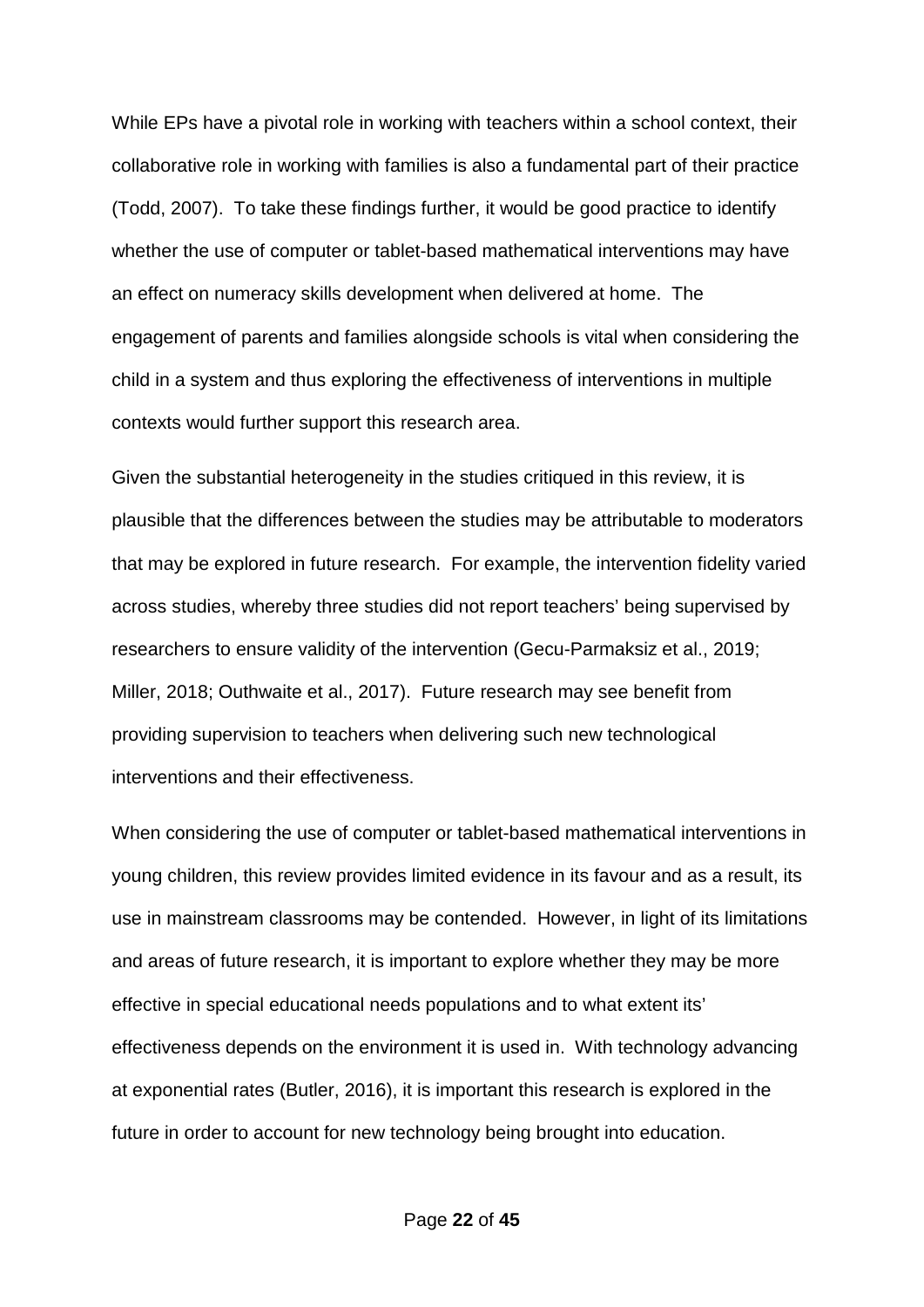## **References**

Adkins, S. S. (2018). *The 2017 Global Learning Technology Investment Patterns*. 30. Retrieved from http://users.neo.registeredsite.com/9/8/1/17460189/assets/Metaari\_s-Analysisof-the-2017-Global-Learning-Technology-Investment-Pat27238.pdf

- Baroody, A. J., Eiland, M., & Thompson, B. (2009). Fostering at-risk preschoolers' number sense. *Early Education and Development*, *20*(1), 80-128.
- Bray, A., & Tangney, B. (2016). Enhancing student engagement through the affordances of mobile technology: a 21st century learning perspective on Realistic Mathematics Education. *Mathematics Education Research Journal*, *28*(1), 173-197.
- Butler, D. (2016). Tomorrow 's Technological Change Is Accelerating Today At an Unprecedented World. *Nature*, *530*(7591), 398401. Retrieved from https://ezp.waldenulibrary.org/login?url=https://search-proquestcom.ezp.waldenulibrary.org/docview/1768830517?accountid=14872
- Claessens, A., & Engel, M. (2013). How Important Is Where You Start? Early Mathematics Knowledge and Later School Success. *Teachers College Record, 115*(6), 1-29
- Clarke, B., & Svanaes, S. (2014). An updated literature review on the use of tablets in education. *Tablets for Schools. UK: Family Kids & Youth*.
- Education Scotland. (2019). *Numeracy across learning: Principles and practice*. Retrieved from https://education.gov.scot/Documents/numeracy-acrosslearning-pp.pdf
- Engelmann, S., Becker, W. C., & Gersten, R. (2014). The direct instruction follow through model : design and outcomes*. Education and Treatment of Children,11*(4), 303–317.
- Gecu-Parmaksiz, Z., & Delialioglu, O. (2019). Augmented reality-based virtual manipulatives versus physical manipulatives for teaching geometric shapes to preschool children. *British Journal of Educational Technology*, *50*(6), 3376– 3390.
- Gersten, R., Fuchs, L. S., Compton, D., Coyne, M., Greenwood, C., & Innocenti, M. S. (2005). Quality indicators for group experimental and quasi-experimental research in special education. *Exceptional children*, *71*(2), 149-164.
- Gough, D. (2007). Weight of evidence: a framework for the appraisal of the quality and relevance of evidence. *Research papers in education*, *22*(2), 213-228.
- Hak, T., Van Rhee, H. J., & Suurmond, R. (2016). How to interpret results of metaanalysis. (Version 1.3) Rotterdam, The Netherlands: Erasmus Rotterdam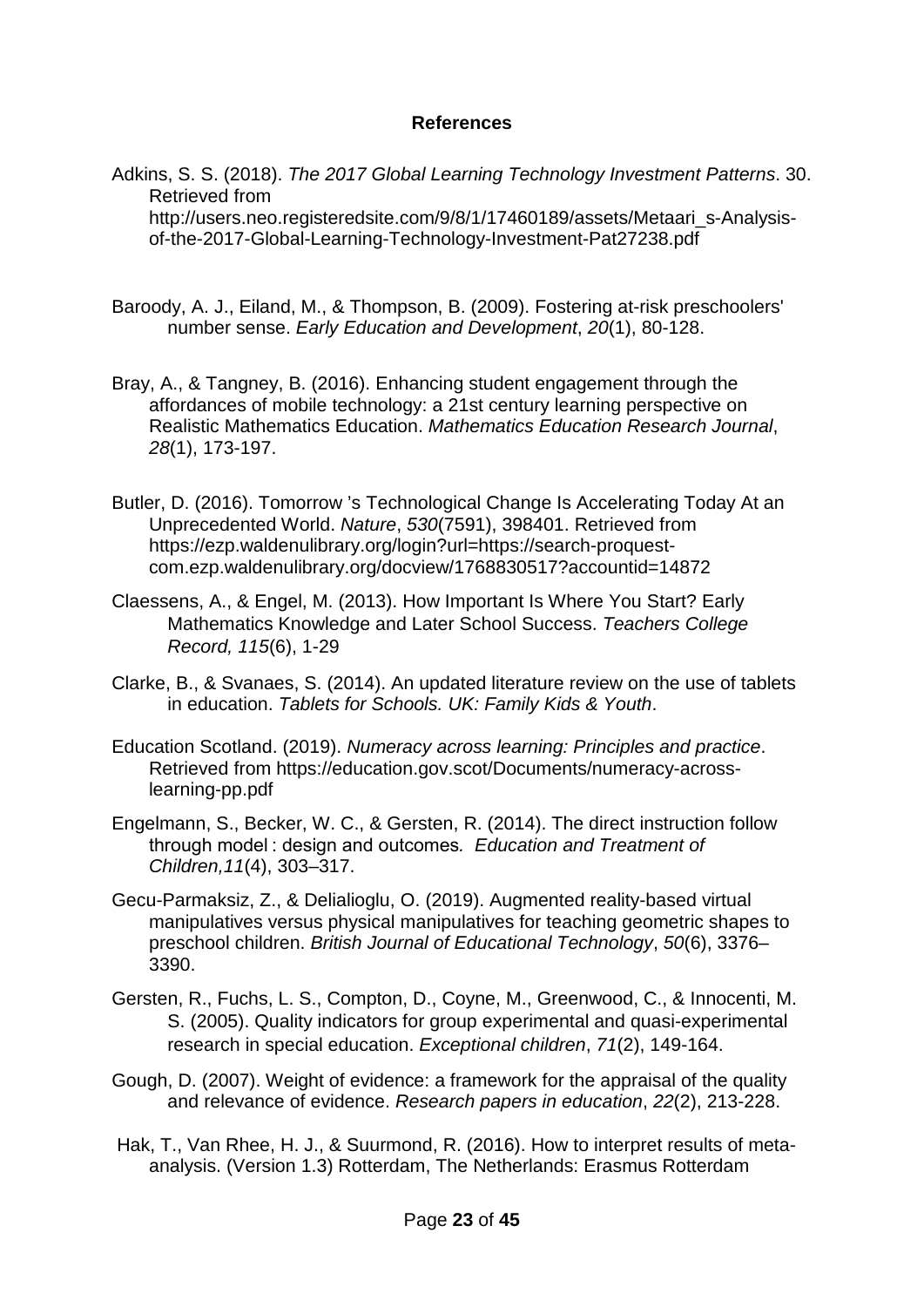Institute of Management. Retrieved from www.erim.eur.nl/researchsupport/meta-essentials/downloads

- Health and Care Professions Council (2016). Standards of Conduct, Performance and Ethics. HCPC: London. Retrieved from https://www.hcpcuk.org/standards/standards-of-conduct-performance-and-ethics/
- Hill, C. J., Bloom, H. S., Black, A. R., & Lipsey, M. W. (2008). Empirical benchmarks for interpreting effect sizes in research. *Child Development Perspectives*, *2*(3), 172–177.
- Jordan, N. C., Kaplan, D., Ramineni, C., & Locuniak, M. N. (2009). Early Math Matters: Kindergarten Number Competence and Later Mathematics Outcomes. *Developmental Psychology*, *45*(3), 850–867.
- Kagohara, D. M., van der Meer, L., Ramdoss, S., O'Reilly, M. F., Lancioni, G. E., Davis, T. N., Rispoli, M., Marschik, P. B., Sutherland, D., Green, V. A., & Sigafoos, J. (2013). Using iPods® and iPads® in teaching programs for individuals with developmental disabilities: A systematic review, *34*(1), 147-156.
- Kaplan, A., Katz, I., & Flum, H. (2011). Motivation theory in educational practice: Knowledge claims, challenges, and future directions. *APA Educational Psychology Handbook: Individual Differences and Cultural and Contextual Factors*, *2*(1), 165–194.
- Leon, A., Davis, L., & Kraemer, H. (2012). The role and interpretation of pilot studies in clinical research. *45*(5), 626–629.
- Madigan, S., Browne, D., Racine, N., Mori, C., & Tough, S. (2019). Association between Screen Time and Children's Performance on a Developmental Screening Test. *Journal of American Medical Association Pediatrics*, *173*(3), 244–250.
- Magliaro, S. G., Lockee, B. B., & Burton, J. K. (2005). Direct instruction revisited: A key model for instructional technology. *Educational Technology Research and Development*, *53*(4), 41–55.
- McNeil, N., & Jarvin, L. (2007). When theories don't add up: disentangling he manipulatives debate. *Theory into practice*, *46*(4), 309-316.
- Moyer-Packenham, P. S., & Bolyard, J. J. (2016). Revisiting the definition of a virtual manipulative. In *International perspectives on teaching and learning mathematics with virtual manipulatives*, 3-23.
- Miller, T. (2018). *Developing numeracy skills using interactive technology in a playbased learning environment*.
- National Association for the Education of Young Children, & Fred Rogers Center for Early Learning and Children's Media at Saint Vincent College. (2012). Technology and interactive media as tools in early childhood programs serving children from birth through age 8 Retrieved from. http://www.naeyc.org/files/ naeyc/file/positions/PS technology WEB2.pdf
- Ofsted. (2018)*. Bold beginnings: The Reception curriculum in a sample of good and outstanding primary schools*. London, UK: Ofsted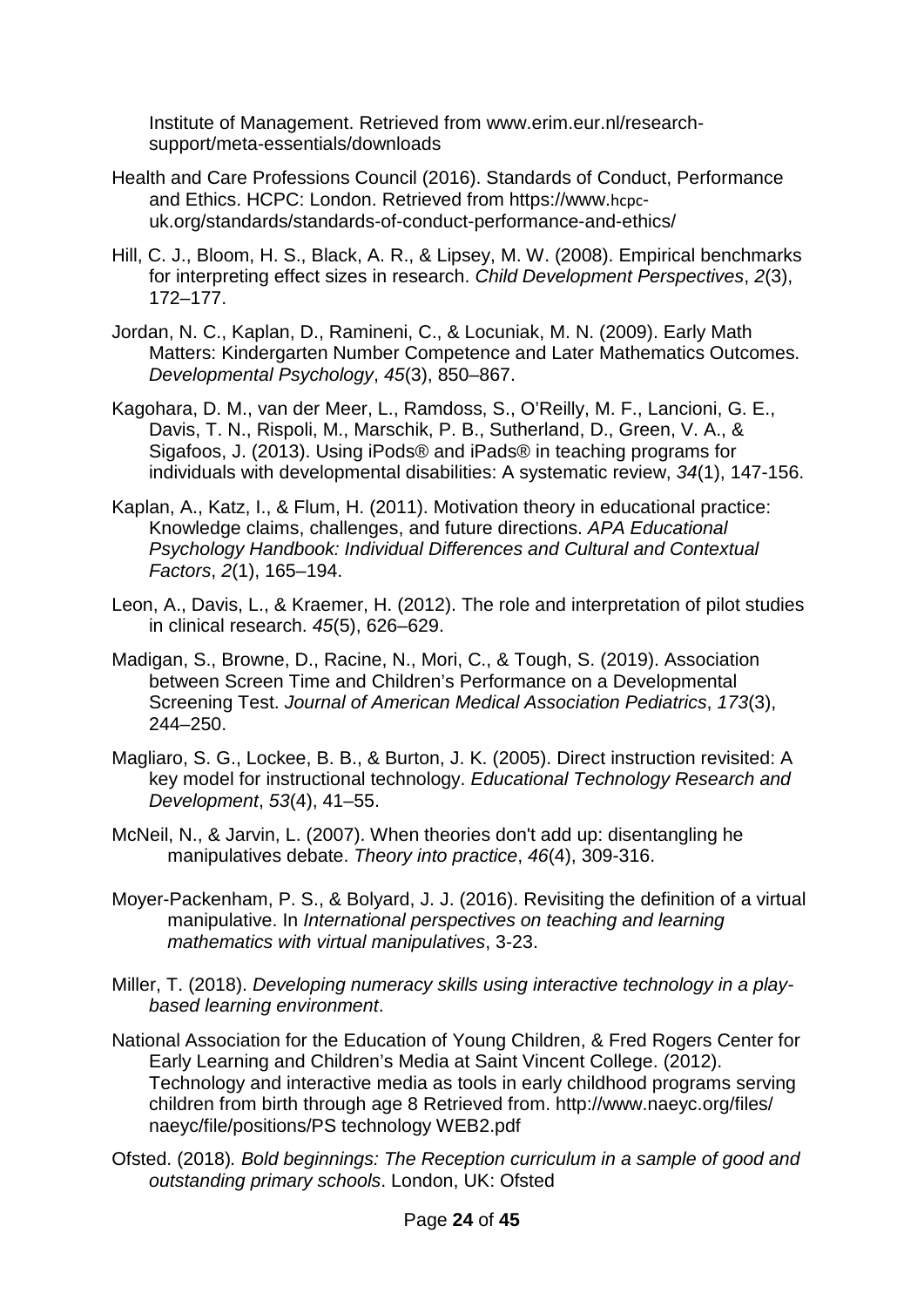- Outhwaite, L. A., Gulliford, A., & Pitchford, N. J. (2017). Closing the gap: Efficacy of a tablet intervention to support the development of early mathematical skills in UK primary school children. *Computers and Education*, *108*, 43–58.
- Petticrew, M., & Roberts, H. (2003). Evidence, hierarchies, and typologies: horses for courses. *Journal of Epidemiology & Community Health*, *57*(7), 527-529.
- Podolsky, A., Kini, T., & Darling-Hammond, L. (2019). Does teaching experience increase teacher effectiveness? A review of US research. *Journal of Professional Capital and Community*, 1-72.
- Rosenfeld, D., Dominguez, X., Llorente, C., Pasnik, S., Moorthy, S., Hupert, N., … Vidiksis, R. (2019). Early Childhood Research Quarterly A curriculum supplement that integrates transmedia to promote early math learning : A randomized controlled trial of a PBS KIDS intervention. *Early Childhood Research Quarterly*, *49*, 241–253.
- Ryan, R. M., Rigby, C. S., & Przybylski, A. (2006). The motivational pull of video games: A self-determination theory approach. *Motivation and Emotion*, *30*(4), 347–363.
- Slavin, R., & Smith, D. (2009). The relationship between sample sizes and effect sizes in systematic reviews in education. *Educational Evaluation and Policy Analysis*, *31*(4), 500–506.
- Todd, L. (2007). *Partnerships for Inclusive Education: A critical approach to collaborative working*. Routledge.
- Tran, C., Chen, J., William, C., Conley, A., & Dede, C. (2012). Applying Motivation Theories to the Design of Educational Technology, *48*. Retrieved from http://publish.wm.edu/articles/48
- Van Rhee, H.J., Suurmond, R., & Hak, T. (2015). User manual for *Meta-Essentials*: Workbooks for meta-analysis (Version 1.4) Rotterdam, The Netherlands: Erasmus Research Institute of Management. Retrieved from www.erim.eur.nl/research-support/meta-essentials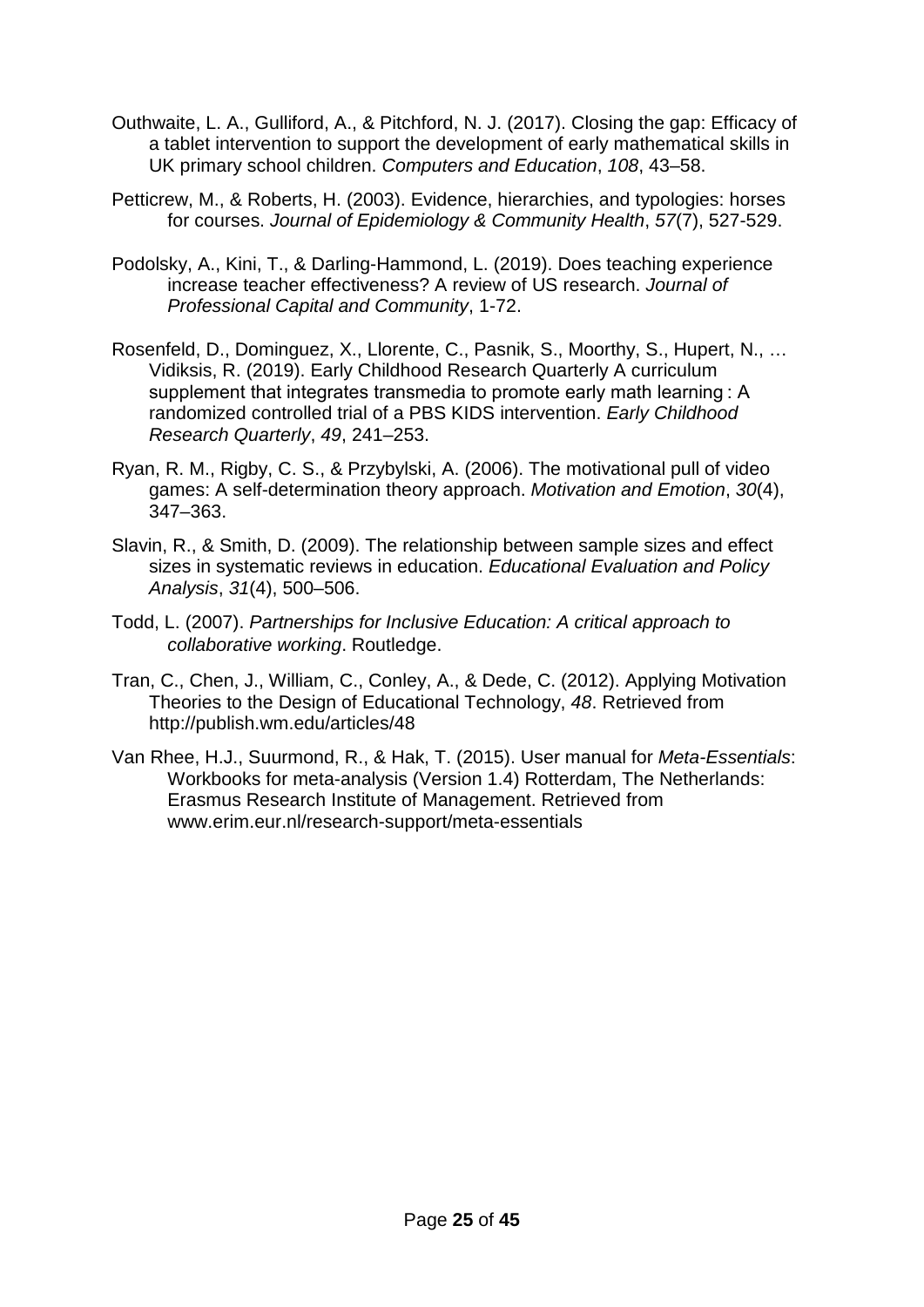# **Appendix A**

Table 1

*List of excluded studies at full review*

| <b>Excluded Studies</b>                                                                                                                                                                                             | <b>Exclusion Criterion</b><br>number                                                                              |
|---------------------------------------------------------------------------------------------------------------------------------------------------------------------------------------------------------------------|-------------------------------------------------------------------------------------------------------------------|
| Freiman, V., Polotskaia, E., & Savard, A. (2017). Using a<br>computer-based learning task to promote work on<br>mathematical relationships in the context of word problems<br>in early grades. ZDM, 49(6), 835-849. | 1.<br>Study is based on<br>pupils 7-8 years old                                                                   |
| Kermani, H. (2017). Computer mathematics games and<br>conditions for enhance young children's learning of number<br>sense. Malaysian Journal of Learning and Instruction<br>(MJLI), 14 (2), 23-57.                  | 1.<br>Study defines<br>population as at<br>risk                                                                   |
| Cornu, V., Schiltz, C., Pazouki, T., & Martin, R. (2019).<br>Training early visuo-spatial abilities: A controlled<br>classroom-based intervention study. Applied<br>Developmental Science, 23(1), 1-21.             | 4.<br>Intervention<br>assesses visuo-<br>motor skills and it's<br>generalisation to<br>mathematical<br>attainment |
| McCarthy, E., Tiu, M., & Li, L. (2018). Learning Math with<br>Curious George and the Odd Squad: Transmedia in the<br>Classroom. Technology, Knowledge and Learning, 23(2),<br>223-246.                              | 3.<br>Intervention<br>includes optional<br>activity using<br>technology with<br>parents at home                   |
| Taylor, M. S. (2018). Computer programming with Pre-K<br>through first-grade students with intellectual disabilities.<br>The journal of special education, 52(2), 78-88.                                            | 1.<br>Population<br>identified to be<br>children with<br>intellectual<br>disabilities                             |
| & Orey, M. (2017). Motivation<br>Vasconcelos,<br>Barreto.<br>D<br>and learning engagement through playing math video<br>games. Malaysian Journal of Learning and Instruction<br>(MJLI), 14 (2), 1-21.               | 1<br>Study is based on<br>pupils 8-9 years old                                                                    |
| Fulton, L., Paek, S., & Taoka, M. (2017). Science<br>notebooks for the 21st century. Science and Children,<br>$54(5)$ , 54.                                                                                         | 8.<br>Not published in a<br>peer reviewed<br>iournal                                                              |
| Beckman, A., Mason, B. A., Wills, H. P., Garrison-Kane, L.,<br>& Huffman, J. (2019). Improving Behavioral and Academic<br>Outcomes for Students with Autism Spectrum Disorder:                                      | 1.<br>Population<br>identified to be                                                                              |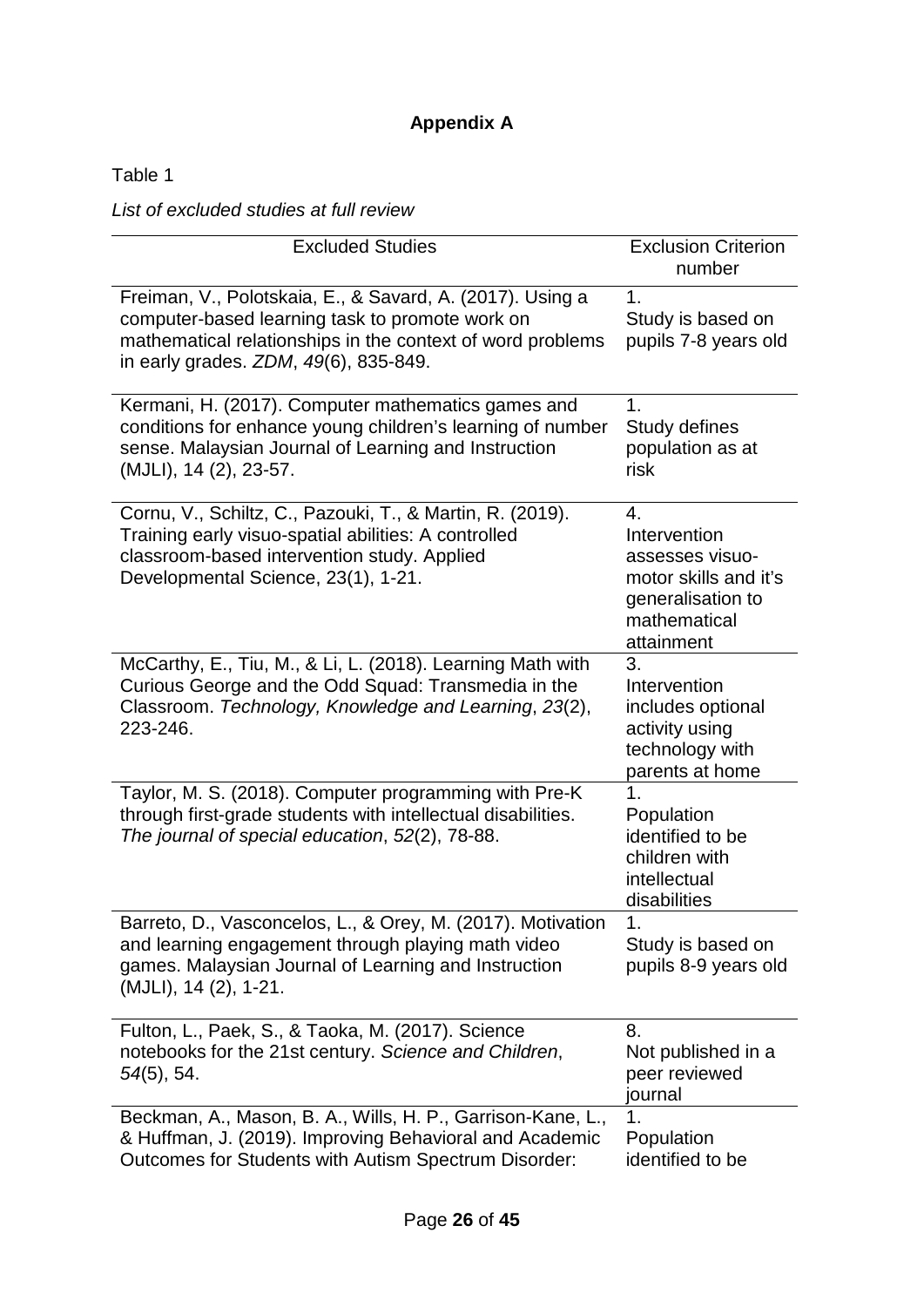| <b>Excluded Studies</b>                                                                                                                                                                                                                                   | <b>Exclusion Criterion</b><br>number                                                                      |
|-----------------------------------------------------------------------------------------------------------------------------------------------------------------------------------------------------------------------------------------------------------|-----------------------------------------------------------------------------------------------------------|
| Testing an App-based Self-monitoring Intervention.<br>Education and Treatment of Children, 42(2), 225-244.                                                                                                                                                | children with<br>autism                                                                                   |
| Coxon, S. V., Dohrman, R. L., & Nadler, D. R. (2018).<br>Children using robotics for engineering, science,<br>technology, and math (CREST-M): The development and<br>evaluation of an engaging math curriculum. Roeper<br>Review, 40(2), 86-96.           | 3.<br>Intervention carried<br>out during summer<br>programme                                              |
| Yanikoglu, B., Gogus, A., & Inal, E. (2017). Use of<br>handwriting recognition technologies in tablet-based<br>learning modules for first grade education. Educational<br>Technology Research and Development, 65(5), 1369-<br>1388.                      | 4.<br>Looks at motivation<br>of children using<br>technology rather<br>than attainment                    |
| Burte, H., Gardony, A. L., Hutton, A., & Taylor, H. A.<br>(2017). Think3d!: Improving mathematics learning through<br>embodied spatial training. Cognitive Research: Principles<br>and Implications, 2(1), 13.                                            | 3.<br>Looks at the effect<br>of spatial thinking<br>skills in paper<br>folding programme<br>on attainment |
| Techaraungrong, P., Suksakulchai, S., Kaewprapan, W., &<br>Murphy, E. (2017). The design and testing of multimedia<br>for teaching arithmetic to deaf learners. Education and<br>Information Technologies, 22(1), 215-237.                                | 1.<br>Population to be<br>children identified<br>as deaf learners                                         |
| Liu, Z., Zhi, R., Hicks, A., & Barnes, T. (2017).<br>Understanding problem solving behavior of 6–8 graders in<br>a debugging game. Computer Science Education, 27(1), 1-<br>29.                                                                           | 4.<br>Intervention<br>assesses<br>programming skills<br>in computer<br>science and not<br>mathematics     |
| Falco, L. D. (2019). An intervention to support mathematics<br>self-efficacy in middle school. Middle School Journal,<br>$50(2)$ , 28-44.                                                                                                                 | 4.<br>Intervention assess<br>self-efficacy in<br>mathematics and<br>not attainment                        |
| Aragón-Mendizábal, E., Aguilar-Villagrán, M., Navarro-<br>Guzmán, J. I., & Howell, R. (2017). Improving number<br>sense in kindergarten children with low achievement in<br>mathematics. Anales De Psicología/Annals of Psychology,<br>$33(2)$ , 311-318. | 1.<br>Study compares<br>performance<br>between low and<br>high-performing<br>maths students               |
| Stacy, S. T., Cartwright, M., Arwood, Z., Canfield, J. P., &<br>Kloos, H. (2017). Addressing the math-practice gap in<br>elementary school: Are tablets a feasible tool for informal<br>math practice?. Frontiers in psychology, 8, 179.                  | 2.<br>Community-based<br>intervention                                                                     |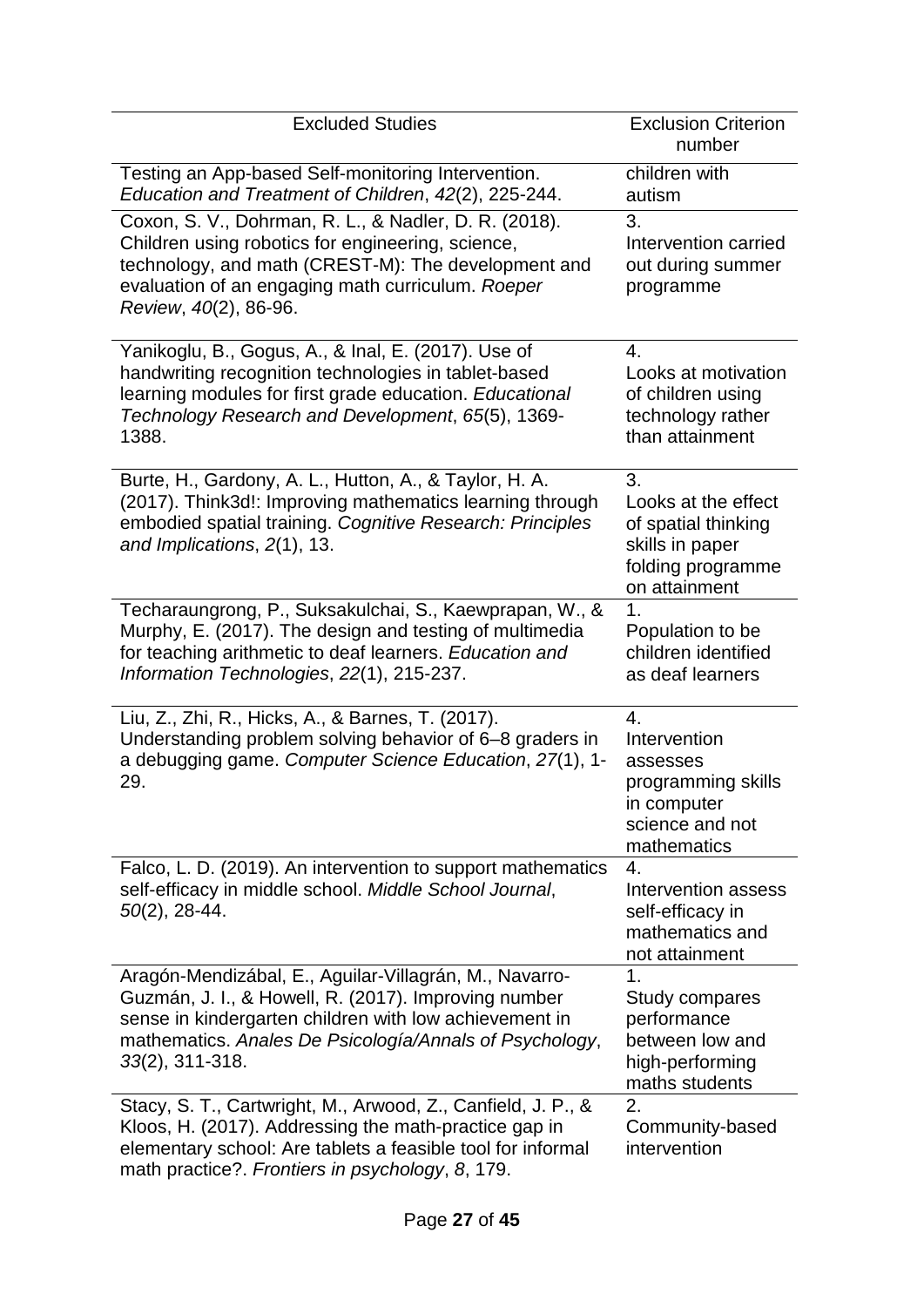| <b>Excluded Studies</b>                                                                                                                                                                                                                                                                                                 | <b>Exclusion Criterion</b><br>number                                         |
|-------------------------------------------------------------------------------------------------------------------------------------------------------------------------------------------------------------------------------------------------------------------------------------------------------------------------|------------------------------------------------------------------------------|
| Rodríguez, J. L., Morga, G., & Cangas-Moldes, D. (2019).                                                                                                                                                                                                                                                                | 1.                                                                           |
| Geometry teaching experience in virtual reality with                                                                                                                                                                                                                                                                    | Population are                                                               |
| NeoTrie VR. Psychology, Society, & Education, 11(3), 355-                                                                                                                                                                                                                                                               | children in                                                                  |
| 366.                                                                                                                                                                                                                                                                                                                    | secondary school                                                             |
| Dowker, A. (2017). Interventions for primary school                                                                                                                                                                                                                                                                     | 8.                                                                           |
| children with difficulties in mathematics. In Advances in                                                                                                                                                                                                                                                               | Not published in a                                                           |
| child development and behavior (Vol. 53, pp. 255-287).                                                                                                                                                                                                                                                                  | peer reviewed                                                                |
| JAI.                                                                                                                                                                                                                                                                                                                    | journal                                                                      |
| Van de Ven, F., Segers, F., Takashima, A., & Verhoeven,<br>L. (2017). Effects of a tablet game intervention on simple<br>addition and subtraction fluency in first graders computers<br>in human behavior. Computers in Human Behavior, 72,<br>200-207.                                                                 | 3.<br>Intervention based<br>on teaching Arabic<br>numbers                    |
| Constantin, A., Johnson, H., Smith, E., Lengyel, D., &                                                                                                                                                                                                                                                                  | 1.                                                                           |
| Brosnan, M. (2017). Designing computer-based rewards                                                                                                                                                                                                                                                                    | Population                                                                   |
| with and for children with Autism Spectrum Disorder and/or                                                                                                                                                                                                                                                              | identified to be                                                             |
| Intellectual Disability. Computers in Human Behavior, 75,                                                                                                                                                                                                                                                               | children with                                                                |
| 404-414.                                                                                                                                                                                                                                                                                                                | autism                                                                       |
| Hassler Hallstedt, M., Klingberg, T., & Ghaderi, A. (2018).                                                                                                                                                                                                                                                             | 1.                                                                           |
| Short and long-term effects of a mathematics tablet                                                                                                                                                                                                                                                                     | Population of low-                                                           |
| intervention for low performing second graders. Journal of                                                                                                                                                                                                                                                              | performing maths                                                             |
| Educational Psychology, 110(8), 1127.                                                                                                                                                                                                                                                                                   | students                                                                     |
| Hwa, S. P. (2018). Pedagogical Change in Mathematics<br>Learning: Harnessing the Power of Digital Game-Based<br>Learning. Journal of Educational Technology & Society,<br>21(4), 259-276.                                                                                                                               | 3.<br>Intervention carried<br>out at home                                    |
| Sánchez-Pérez, N., Castillo, A., López-López, J. A., Pina,<br>V., Puga, J. L., Campoy, G., & Fuentes, L. J. (2018).<br>Computer-Based Training in Math and Working Memory<br>Improves Cognitive Skills and Academic Achievement in<br>Primary School Children: Behavioral Results. Frontiers in<br>psychology, 8, 2327. | 4.<br>Intervention assess<br>working memory on<br>mathematical<br>attainment |
| Ginsburg, H. (2017). Maya Loves Tubby, and You Should,<br>too, if You Want to Understand and Evaluate Children's<br>Math Learning in the Digital Age. Teachers College<br>Record, 119(6), 1.                                                                                                                            | 5.<br>Single-case design                                                     |
| Nicholas, K., & Fletcher, J. (2017). What is happening in                                                                                                                                                                                                                                                               | 1.                                                                           |
| the use of ICT mathematics to support young adolescent                                                                                                                                                                                                                                                                  | Population of                                                                |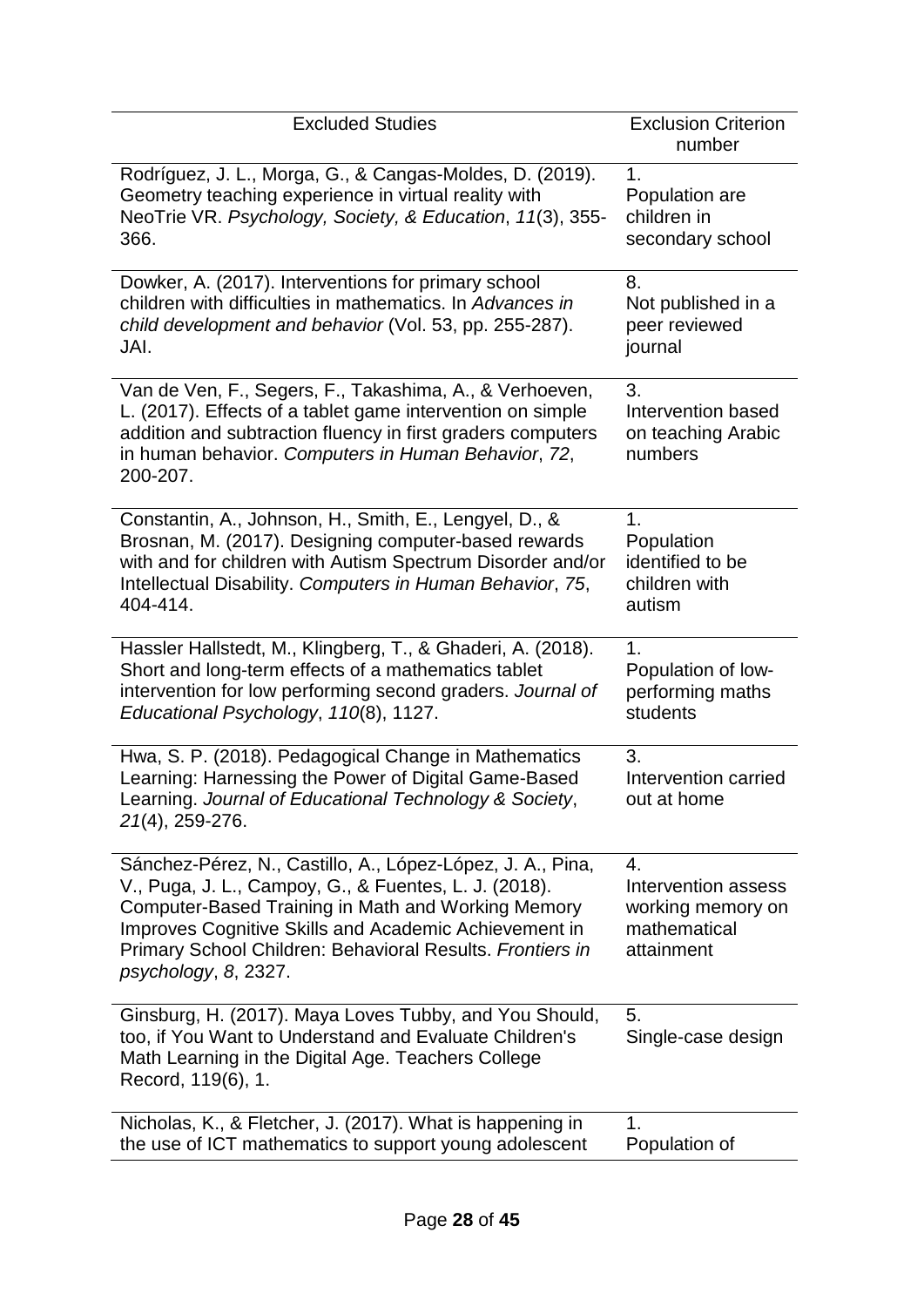| <b>Excluded Studies</b>                                                                                                                                                                                                                                                                                                           | <b>Exclusion Criterion</b><br>number                                   |
|-----------------------------------------------------------------------------------------------------------------------------------------------------------------------------------------------------------------------------------------------------------------------------------------------------------------------------------|------------------------------------------------------------------------|
| learners? A New Zealand experience. Educational review,<br>69(4), 474-489.                                                                                                                                                                                                                                                        | students in<br>secondary school                                        |
| Rosenfeld, D., Dominguez, X., Llorente, C., Pasnik, S.,<br>Moorthy, S., Hupert, N., Gerard., S., & Vidiksis, R. (2019).<br>A curriculum supplement that integrates transmedia to<br>promote early math learning: A randomized controlled trial<br>of a PBS KIDS intervention. Early Childhood Research<br>Quarterly, 49, 241-253. | $2_{-}$<br>Mixture of<br>community and<br>school-based<br>intervention |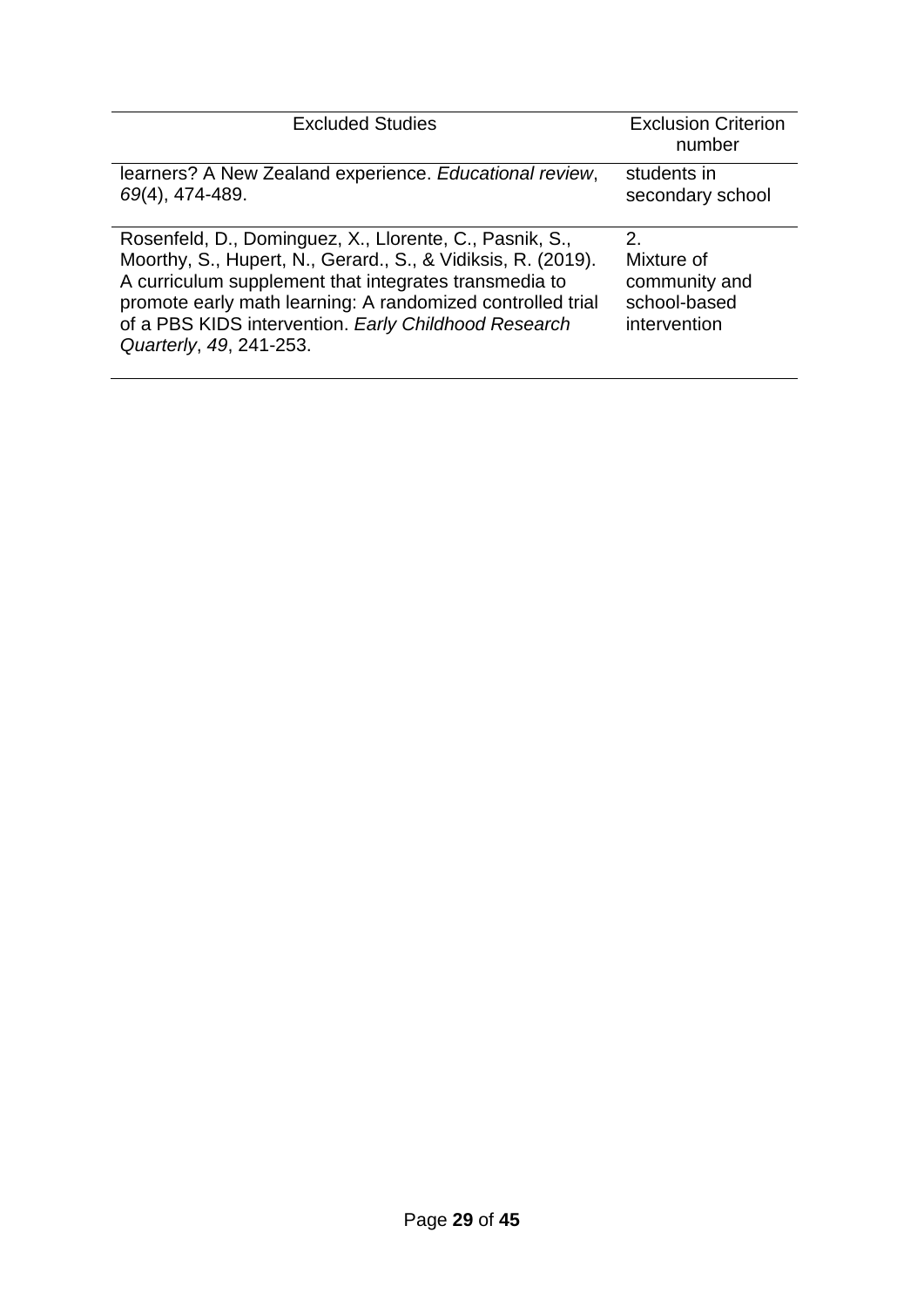# **Appendix B**

The coding protocol from Gersten et al. (2005) has been used in this review. Table 1 details the amendments and justifications to this quality indicator.

Table 1

*Amendments to the Gersten et al. (2005) protocol*

| <b>Section Heading</b>     | Indicator                                                                                                                                                                          | Section<br>modified                                                                                                                                                          | Rationale                                                                                                                                                                                                                                                    |
|----------------------------|------------------------------------------------------------------------------------------------------------------------------------------------------------------------------------|------------------------------------------------------------------------------------------------------------------------------------------------------------------------------|--------------------------------------------------------------------------------------------------------------------------------------------------------------------------------------------------------------------------------------------------------------|
| Describing<br>participants | Was sufficient<br>information provided<br>to determine/confirm<br>whether the<br>participants<br>demonstrated the<br>disability(ies) or<br>difficulties presented?                 | Section<br>removed                                                                                                                                                           | The present<br>review focused on<br>typically<br>developing<br>populations, as<br>part of its inclusion<br>criteria                                                                                                                                          |
| Describing<br>participants | Were appropriate<br>procedures used to<br>increase the likelihood<br>that relevant<br>characteristics of<br>participants in the<br>sample were<br>comparable across<br>conditions? | Were<br>appropriate<br>procedures<br>used to ensure<br>that<br>participants<br>were<br>comparable<br>across<br>intervention<br>conditions on<br>relevant<br>characteristics? | The present<br>review focused on<br>typically<br>developing<br>populations,<br>hence the<br>characteristics for<br>comparison were<br>not relevant but it<br>was important to<br>compare the<br>populations across<br>the intervention                       |
| Describing<br>participants | Was sufficient<br>information given<br>characterising the<br>interventionists or<br>teachers provided?<br>Did it indicate whether<br>they were comparable<br>across conditions?    | Were<br>appropriate<br>procedures<br>used to<br>increase the<br>probability that<br>teachers or<br>interventions<br>were<br>comparable<br>across<br>conditions?              | The focus of this<br>review was on the<br>effectiveness of<br>interventions,<br>comparing the<br>experimental<br>groups with<br>control groups,<br>hence it was<br>important to<br>ensure procedures<br>were in place to<br>ensure probable<br>comparability |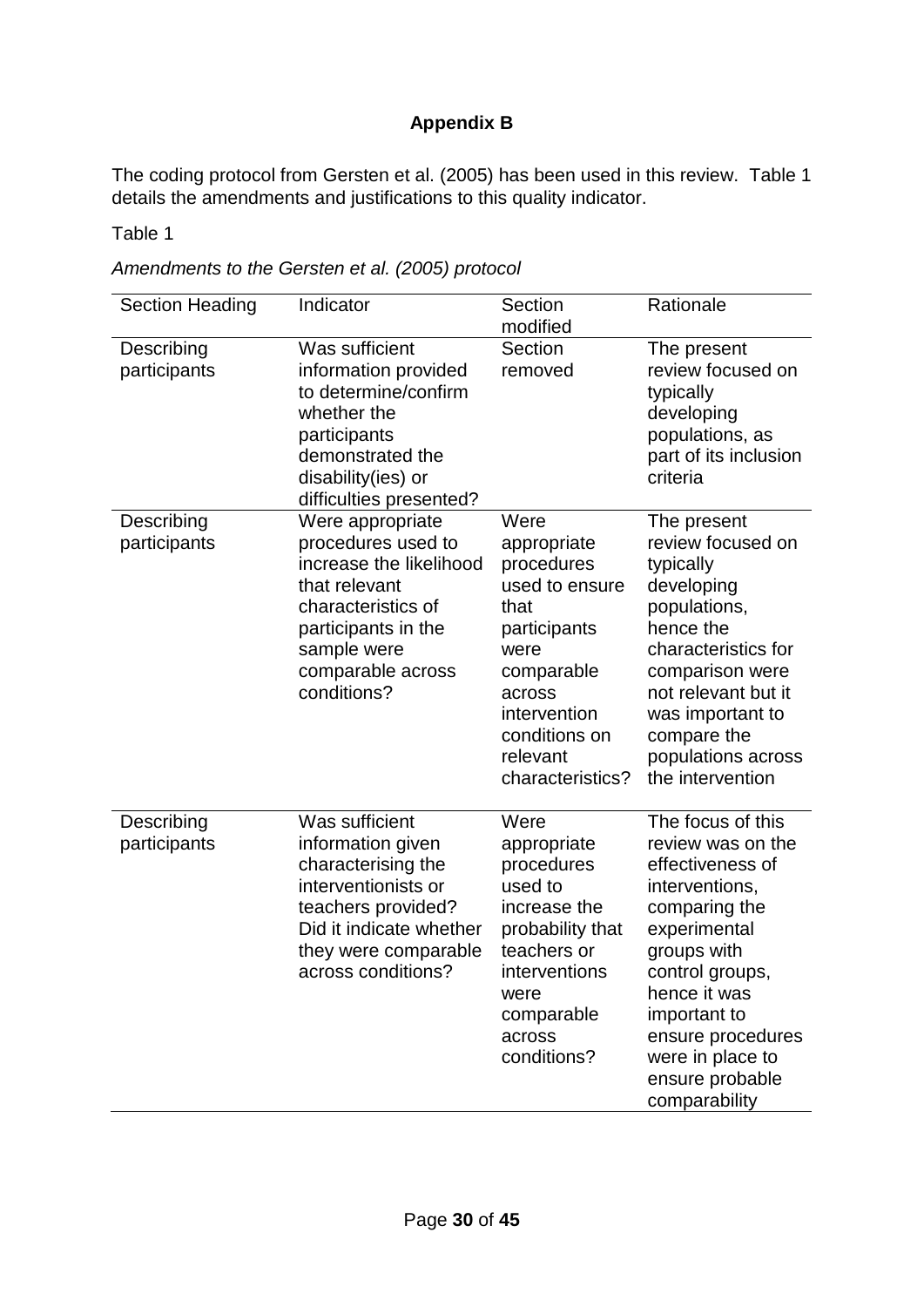# **Appendix C**

Example Coding Protocol for Weight of Evidence A

Adapted from Gersten, R., Fuchs, L. S., Compton, D., Coyne, M., Greenwood, C., & Innocenti, M. S. (2005). Quality indicators for group experimental and quasiexperimental research in special education. *Exceptional children*, *71*(2), 149-164.

**Study:** Gecu-Parmaksiz and Delialioglu (2019)

# **Essential Quality Indicators**

*Quality Indicators for Describing Participants*

1. Were appropriate procedures used to ensure that participants were comparable across intervention conditions on relevant characteristics?

**X**Yes  $\Box$ No  $\Box N/A$ Unknown/unable to code

2. Were appropriate procedures used to increase the probability that teachers or interventions were comparable across conditions?

**X**Yes  $\Box$ No  $\Box N/A$ Unknown/unable to code

3. Was sufficient information given characterising the interventions or teachers provided? Did it indicate whether they were comparable across conditions?

**X**Yes  $\Box$ No  $\Box N/A$ Unknown/unable to code

*Quality Indicators for Implementation of the Intervention and Description of Comparison Conditions*

1. Was the intervention clearly described and specified?

**X**Yes  $\Box$ No  $\Box N/A$ Unknown/unable to code

2. Was the fidelity of implementation described and assessed?

 $\Box$ Yes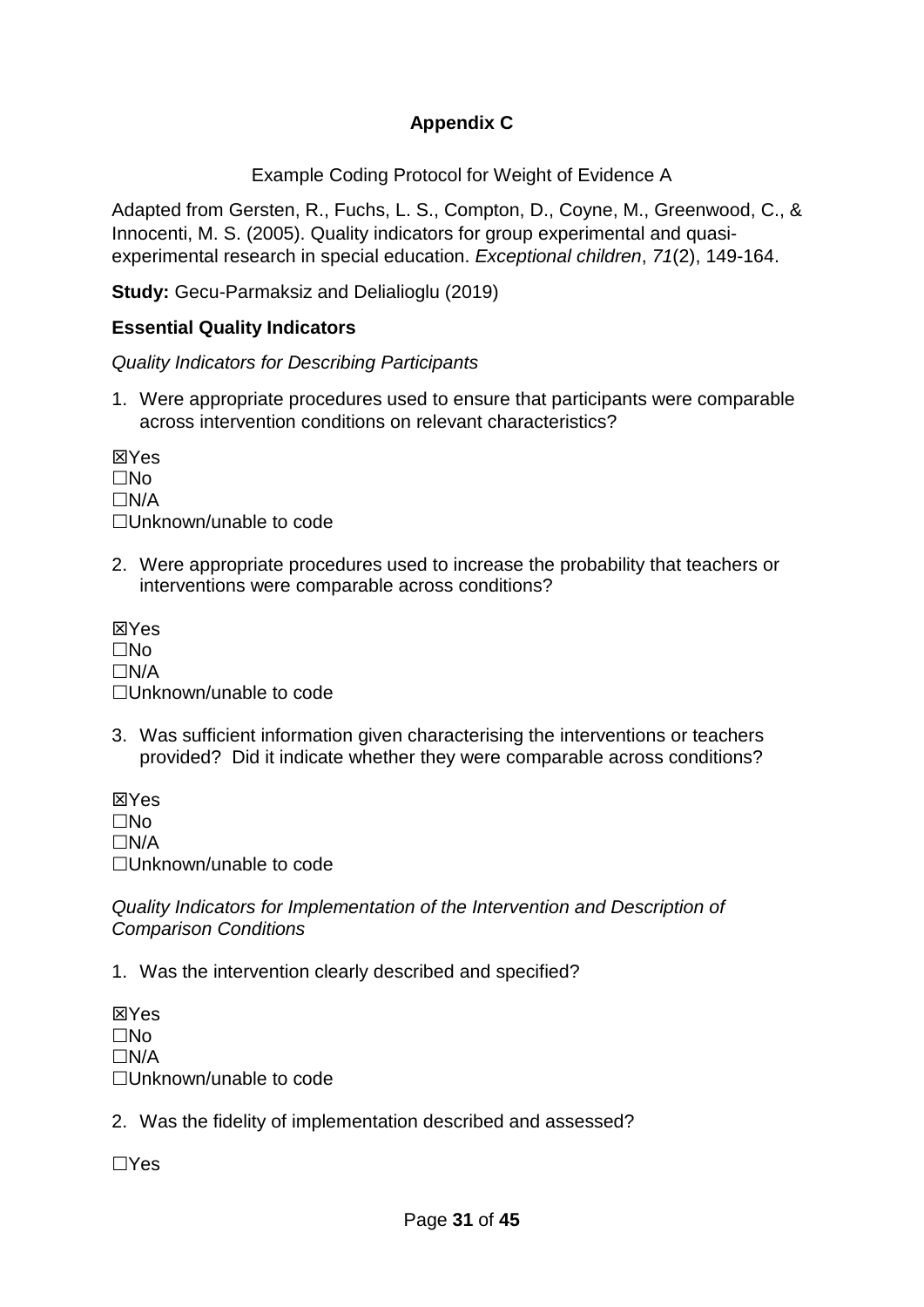**X<sub>No</sub>**  $\Box N/A$ Unknown/unable to code

3. Was the nature of services provided in comparison conditions described?

**XXYes**  $\square$ No  $\Box N/A$ □Unknown/unable to code

## *Quality Indicators for Outcome Measures*

1. Were multiple measures used to provide an appropriate balance between measures closely aligned with the intervention and measures of generalised performance?

 $\Box$ Yes **XNo**  $\Box N/A$ □Unknown/unable to code

2. Were outcomes for capturing the intervention's effect measured at the appropriate times?

**X**Yes  $\Box$ No  $\Box N/A$ □Unknown/unable to code

*Quality Indicators for Data Analysis*

1. Were the data analysis techniques appropriately linked to key research questions and hypotheses? Were they appropriately linked to the unit of analysis in the study?

**X**Yes  $\Box$ No  $\Box N/A$ □Unknown/unable to code

2. Did the research report include not only inferential statistics but also effect size calculations?

**X**Yes  $\Box$ No  $\Box N/A$ □Unknown/unable to code

## **Desirable Quality Indicators**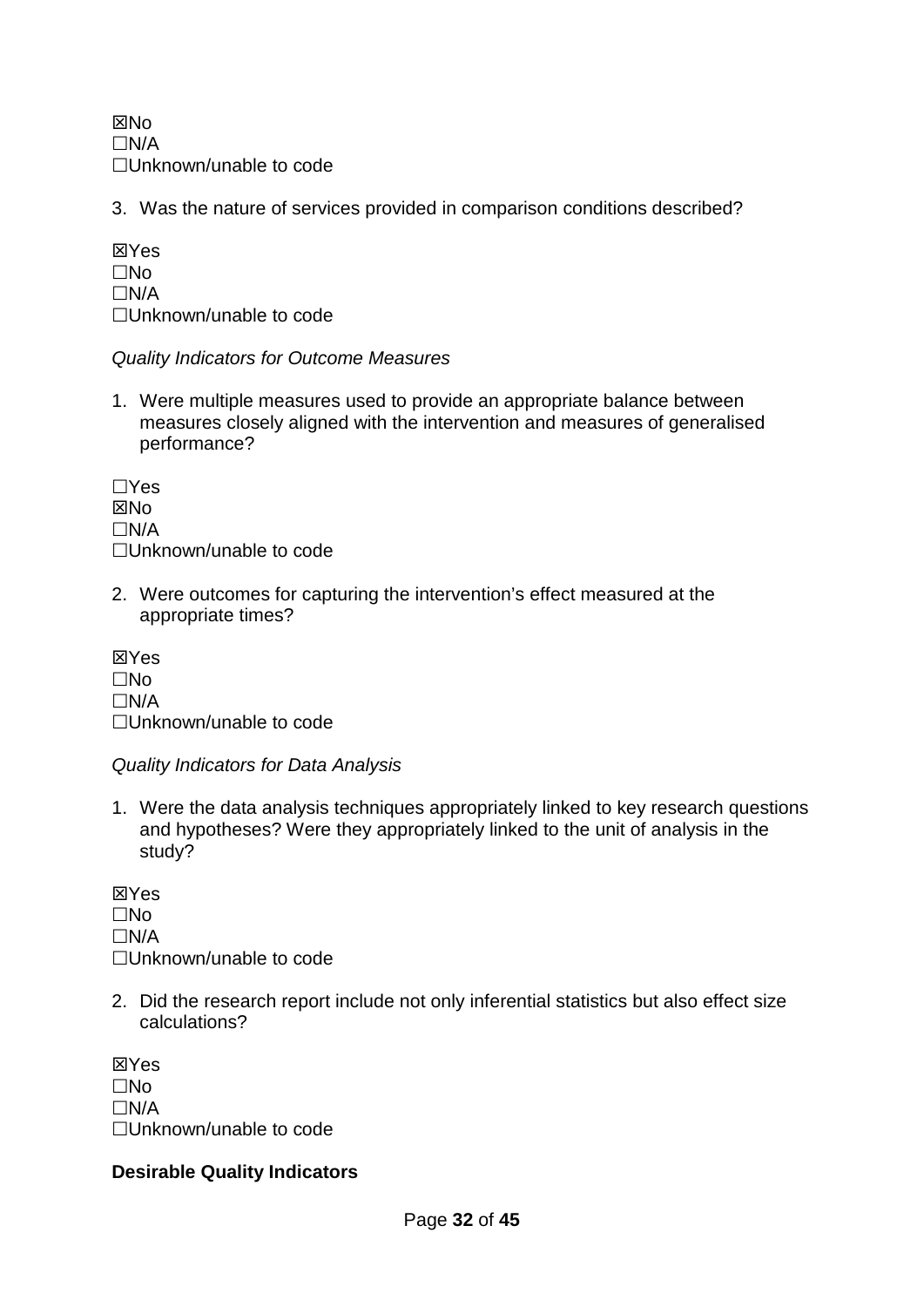1. Was data available on attrition rates among intervention samples? Was severe overall attrition documented? If so, is attrition comparable across samples? Is overall attrition less than 30%?

 $\Box$ Yes **XNo**  $\Box N/A$ □Unknown/unable to code

2. Did the study provide not only internal consistency reliability but also test-retest reliability and interrater reliability (when appropriate) for outcome measures? Were data collectors and/or scores blind to study conditions and equally (un)familiar to examinees across study conditions?

 $\Box$ Yes **XINO**  $\Box$ N/A □Unknown/unable to code

3. Were outcomes for capturing the intervention's effect measured beyond an immediate post-test?

 $\Box$ Yes **X<sub>No</sub>**  $\Box$ N/A □Unknown/unable to code

4. Was evidence of the criterion-related validity and construct validity of the measures provided?

 $\Box$ Yes  $\boxtimes$ No  $\Box$ N/A □Unknown/unable to code

5. Did the research team assess not only surface features of fidelity implementation (e.g. number of minutes allocated to the intervention or teacher/interventionist following procedures specified), but also examine quality of implementation?

 $\Box$ Yes **X<sub>No</sub>**  $\Box N/A$ □Unknown/unable to code

6. Was any documentation of the nature of instruction or series provided in comparison conditions?

**X**Yes  $\Box$ No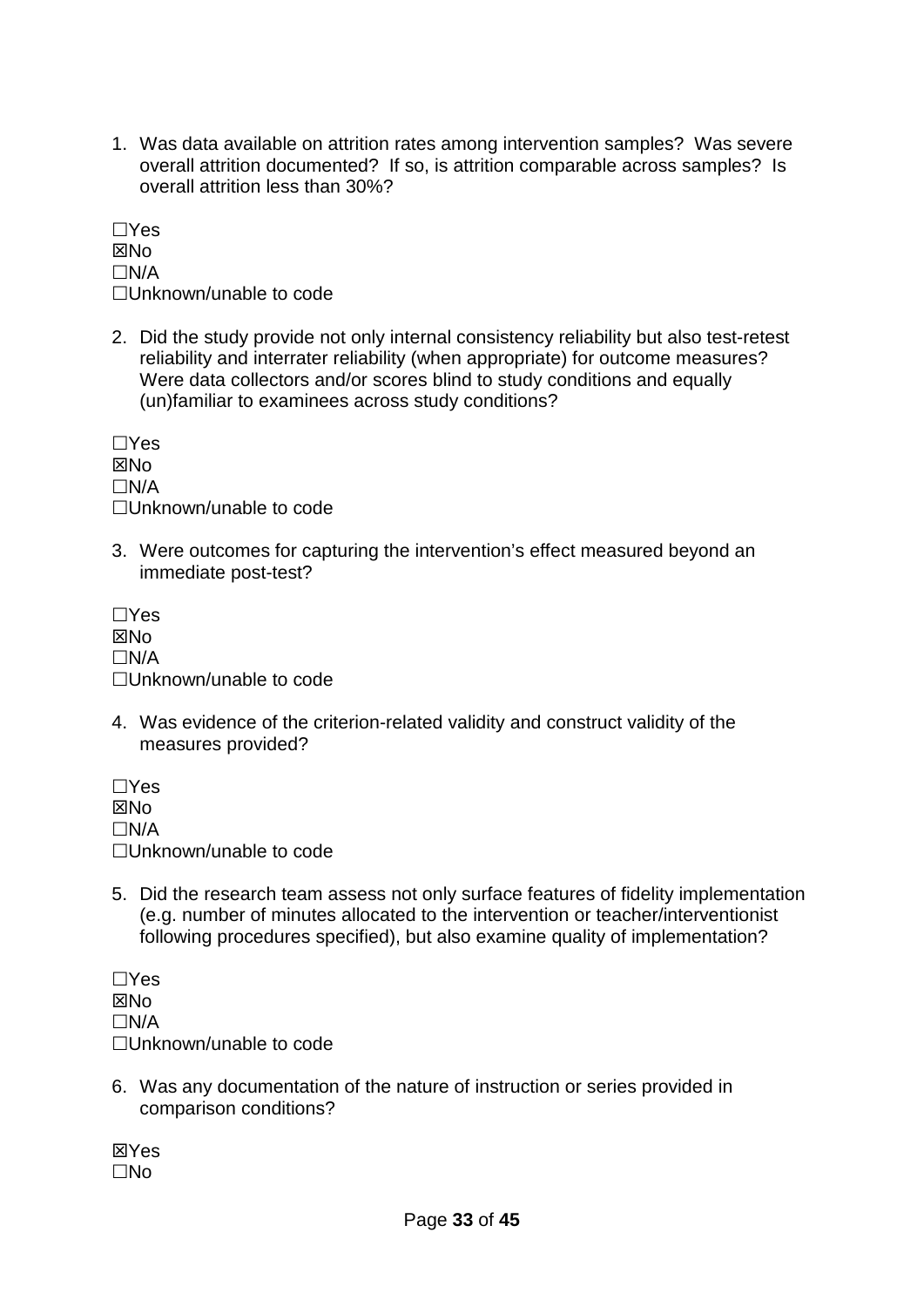$\Box N/A$ □Unknown/unable to code

7. Did the research report include actual audio or videotape excerpts that capture the nature of the intervention?

 $\Box$ Yes  $\square$ No  $\boxtimes N/A$ □Unknown/unable to code

8. Were results presented in a clear, coherent fashion?

**X**Yes  $\square$ No  $\Box N/A$ □Unknown/unable to code

**Overall Rating of Evidence:** □3 □2 ⊠1 □0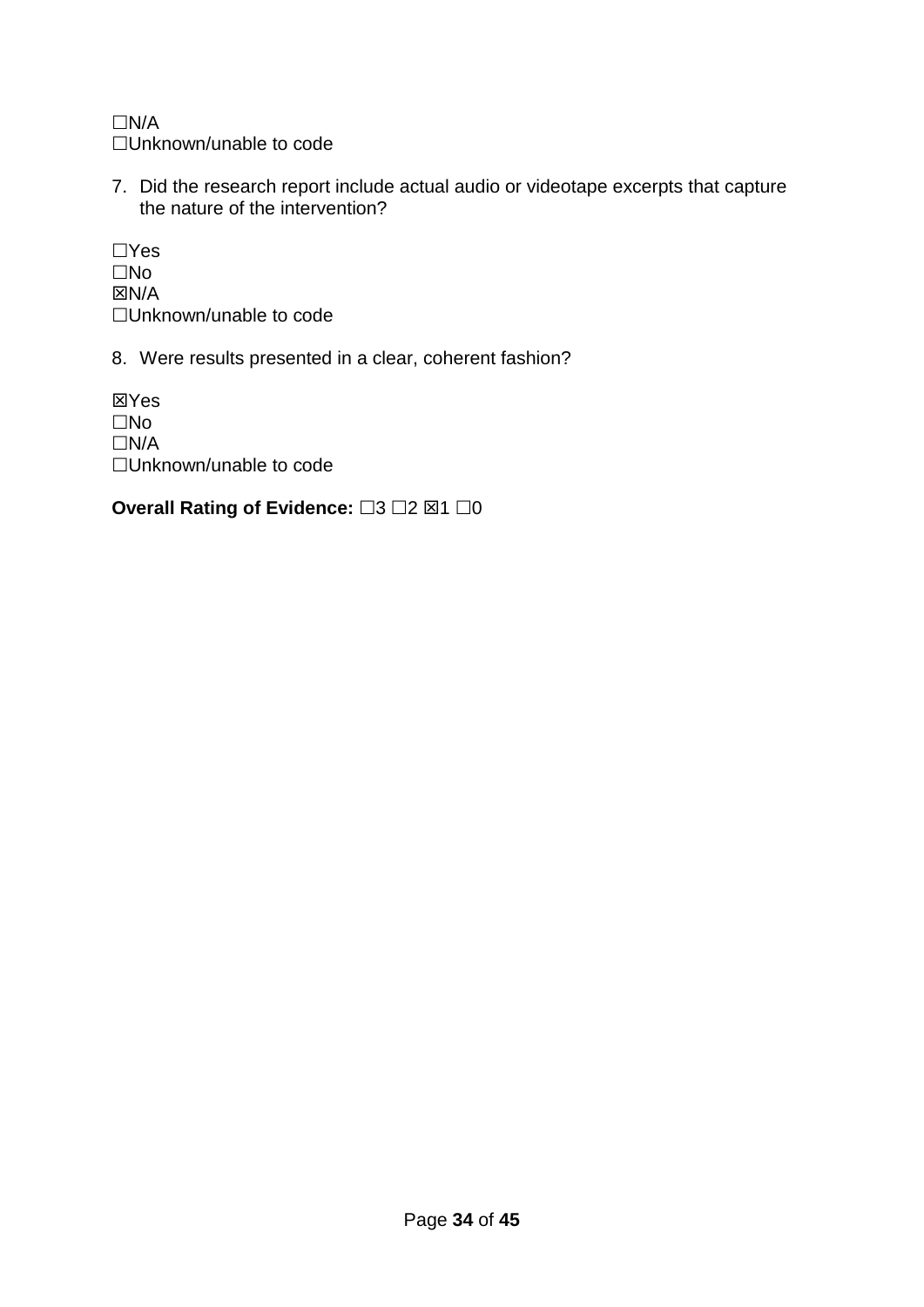# **Appendix D**

Weight of Evidence A (WoE A): Methodological Quality

Table 1 highlights the criteria set for evaluating WoE A, based on recommendations of Gersten et al's (2005) coding protocol. Table 2 summarises the overall WoE A ratings for the six studies included in the present review.

Table 1

*Weight of Evidence A Criteria (WoE A) for RCTs/Quasi-Experimental Studies*

| WoE A Rating | Criteria                                                        |
|--------------|-----------------------------------------------------------------|
| $3$ (High)   | 1. Study meets at least 9 essential<br>criteria                 |
|              | 2. Study meets four or more<br>desirable criteria               |
| 2 (Medium)   | 1. Study meets at least 9 essential<br>criteria                 |
|              | 2. Study meets at least 1 and less<br>than 4 desirable criteria |
| 1 (Low)      | 1. Study meets less than 9<br>essential criteria                |

# Table 2

*Summary of Weight of Evidence A (WoE A) Ratings for RCTs/Quasi-Experimental Studies*

| Study                                  | Number of<br>essential criteria | Number of<br>desirable criteria | Overall WoE A |
|----------------------------------------|---------------------------------|---------------------------------|---------------|
| Gecu-Parmaksiz &<br>Delialioglu (2019) | 8                               | 2                               |               |
| Miller (2018)                          |                                 | 2                               |               |
| Outhwaite et al.<br>(2017)             | 8                               | 3                               |               |
| Outhwaite et al.<br>(2019)             | 9                               | 5                               | 3             |
| Papadakis et al<br>(2018)              | 9                               | 5                               |               |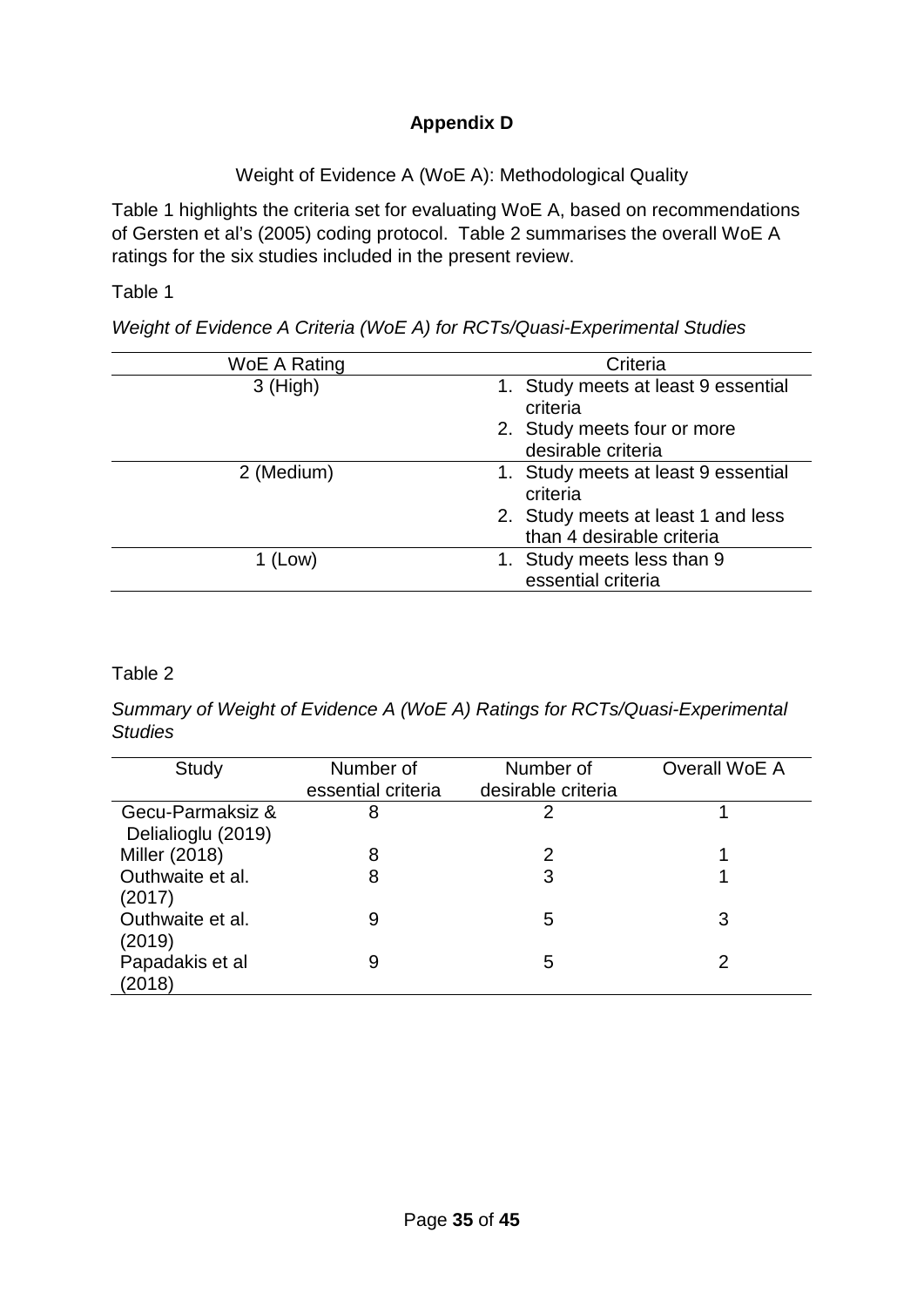Weight of Evidence B (WoE B): Methodological Relevance

WoE B is a review-specific judgement on the appropriateness of a form of evidence used to answer the review question (Gough, 2007). Typologies are preferred to hierarchies as they assess the appropriateness of the type of study in relation to the review question (Petticrew & Roberts, 2003). Table 1 illustrates the criteria created based on "Typology of evidence" recommendations for research best suited to studying the effectiveness of interventions (Petticrew & Roberts, 2003). Each study must meet every part of the section to receive that rating. Table 2 provides the overall WoE B ratings for each paper.

Table 1

| Weight of Evidence B (WoE B) Criteria |
|---------------------------------------|
|                                       |

| <b>WoE B Rating and Qualitative</b> | Criteria                                                                                                                                                                                                                                                                                                                                                                                                            |
|-------------------------------------|---------------------------------------------------------------------------------------------------------------------------------------------------------------------------------------------------------------------------------------------------------------------------------------------------------------------------------------------------------------------------------------------------------------------|
| Descriptor                          |                                                                                                                                                                                                                                                                                                                                                                                                                     |
| 3 (High)                            | At least one age-matched<br>$\bullet$<br>control/comparison group<br>Participants are randomly<br>assigned to the treatment and<br>control groups<br>Pre-test and post-test measures<br>$\bullet$<br>are reported for the treatment<br>and control groups<br>Measures used to test the<br>effectiveness are outlined and<br>include reliability and validity<br>information with reference to the<br>use of a pilot |
| 2 (Medium)                          | At least one age-matched<br>$\bullet$<br>control/comparison group<br>Participants are randomly<br>assigned to the treatment and<br>control groups<br>Pre-test and post-test measures<br>$\bullet$<br>are reported for the treatment<br>and control groups<br>Measures are used to test<br>$\bullet$<br>effectiveness and include<br>reliability of validity information                                             |
| $1$ (Low)                           | No age-matched<br>$\bullet$<br>control/comparison group<br>Participants are not randomly<br>assigned to the treatment or<br>control groups                                                                                                                                                                                                                                                                          |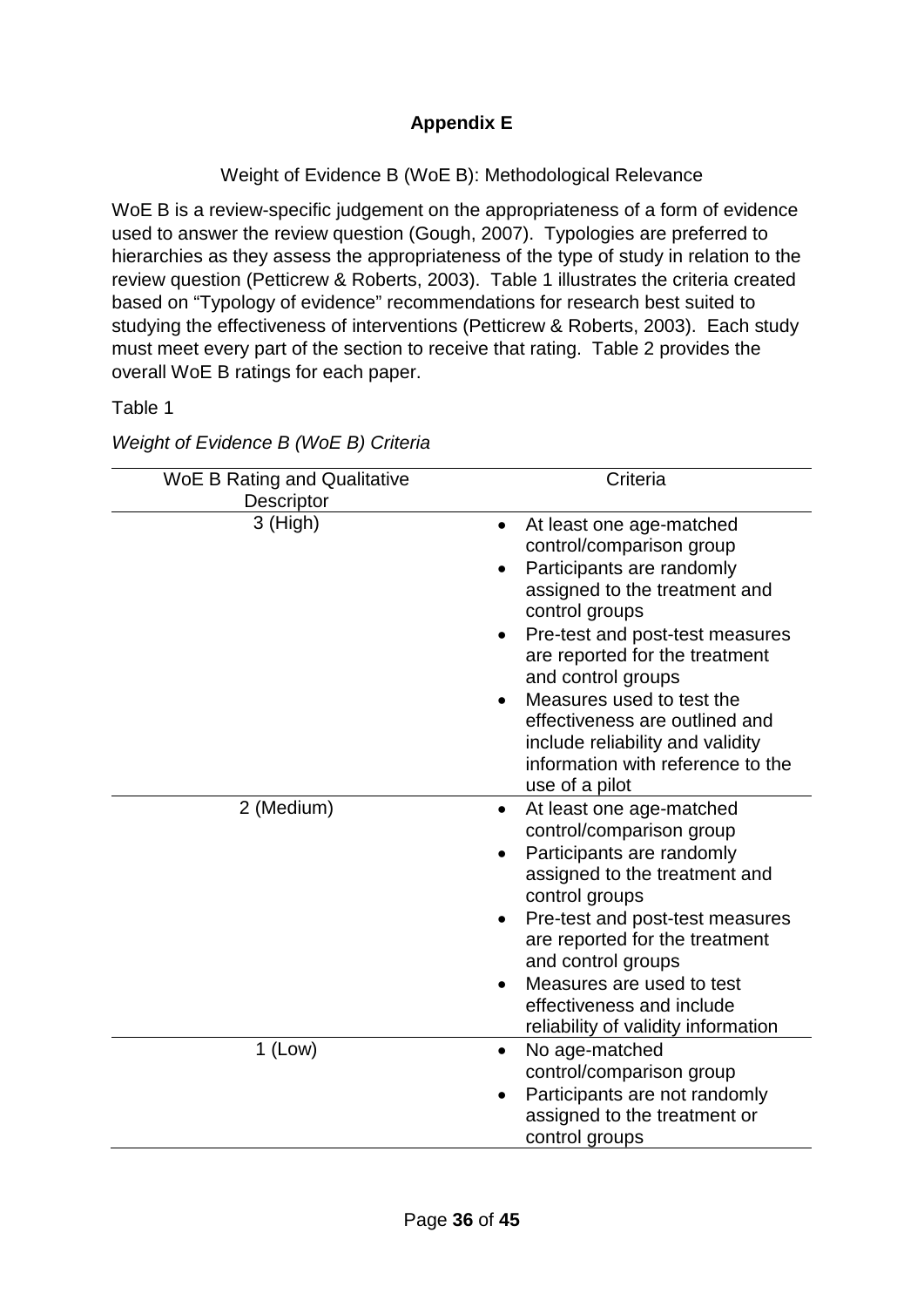| <b>WoE B Rating and Qualitative</b><br>Descriptor | Criteria                                                                                                                                               |  |  |
|---------------------------------------------------|--------------------------------------------------------------------------------------------------------------------------------------------------------|--|--|
|                                                   | • Pre-test and post-test measures<br>are reported for the treatment<br>and control groups<br>• Measures used to test the<br>effectiveness are outlined |  |  |

# Table 2

*Weight of Evidence B*

| Study                               | Overall WoE B |
|-------------------------------------|---------------|
| Gecu-Parmaksiz & Delialioglu (2019) |               |
| Miller (2018)                       |               |
| Outhwaite et al. (2017)             |               |
| Outhwaite et al. (2019)             |               |
| Papadakis et al. (2018)             |               |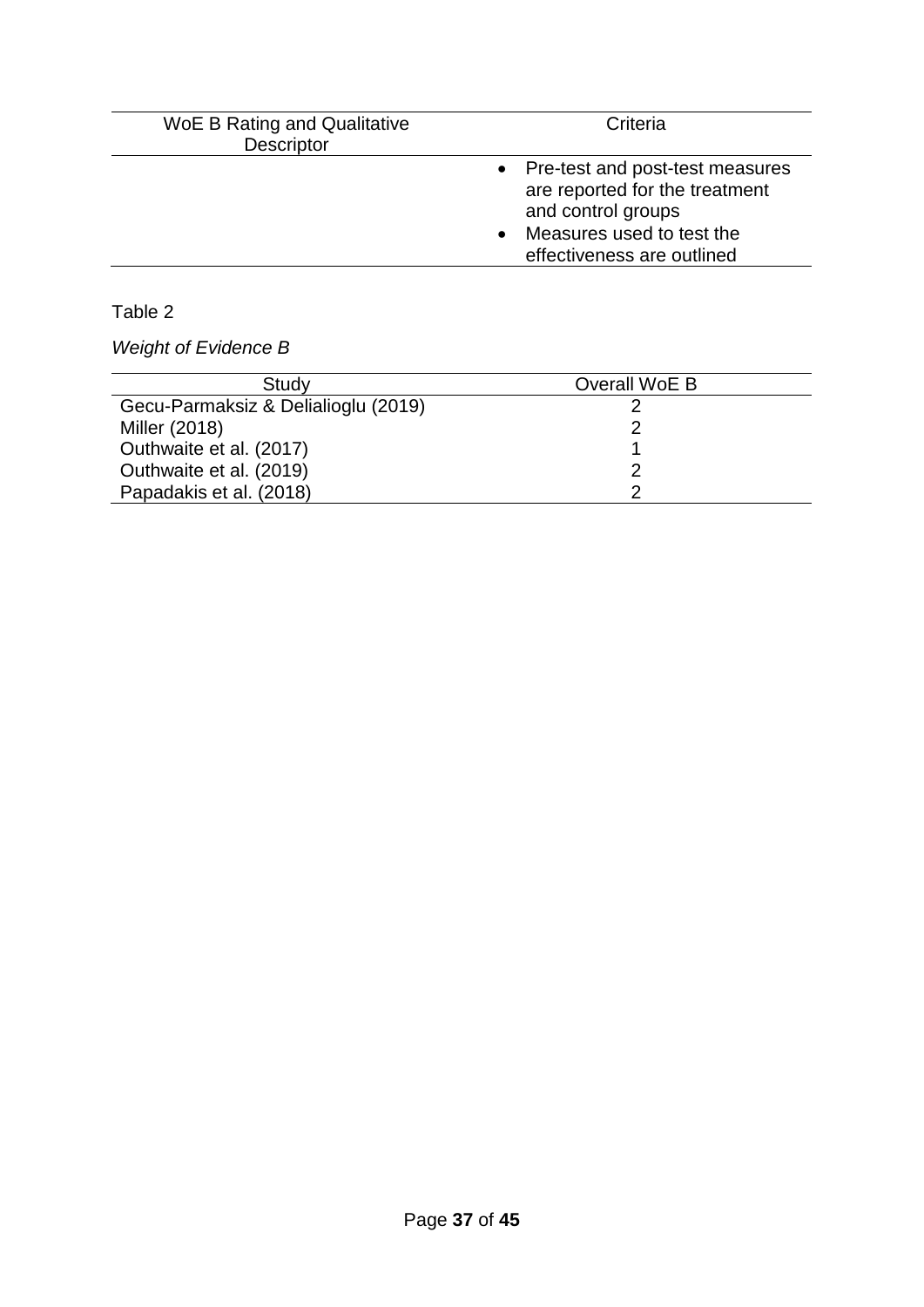# **Appendix F**

# Weight of Evidence C (WoE C): Topic Relevance

WoE C is a review-specific judgement that evaluates a study based on the evidence in the review question (Gough, 2007). Studies were assessed on various criteria and given a WoE C rating (see table 1).

Table 1

| <b>WoE C Criteria Rating and Rationale</b> |  |  |
|--------------------------------------------|--|--|
|--------------------------------------------|--|--|

| Criteria              | <b>WoE Rating</b> | Descriptor                              | Rationale                              |
|-----------------------|-------------------|-----------------------------------------|----------------------------------------|
| Location of           | 3                 | Schools in the UK                       | The relevance of                       |
| Intervention          | $\overline{2}$    |                                         | the research to the                    |
|                       |                   | Schools in OECD<br>countries            | practice of<br>Educational             |
|                       | 1                 | Schools outside                         | Psychologists in                       |
|                       |                   | <b>OECD</b> countries                   | the UK would be                        |
|                       |                   |                                         | highly valued if the                   |
|                       |                   |                                         | interventions took                     |
|                       |                   |                                         | place in the UK<br>education settings, |
|                       |                   |                                         | or those most                          |
|                       |                   |                                         | similar, so that                       |
|                       |                   |                                         | findings may be                        |
|                       |                   |                                         | generalised                            |
| Intervention fidelity | 3                 | <b>Teacher led</b><br>intervention with | Implementation<br>with the support of  |
|                       |                   | researcher                              | researchers, will                      |
|                       |                   | support, through                        | ensure the quality                     |
|                       |                   | initial training or                     | of delivery is                         |
|                       |                   | ongoing                                 | maintained but still                   |
|                       | $\overline{c}$    | supervision<br><b>Teacher led</b>       | ensures that the<br>teacher takes the  |
|                       | 1                 | Child led                               | lead                                   |
| Breadth of            | $\overline{3}$    | Outcome                                 | It would be of                         |
| outcome               |                   | measures include                        | interest to assess                     |
| measures              |                   | intervention                            | whether the                            |
|                       |                   | software specific<br>measures and       | intervention has an<br>impact on       |
|                       |                   | general measures                        | numeracy skills                        |
|                       |                   | of numeracy skills                      | the general                            |
|                       | $\overline{2}$    | Outcomes                                | classroom context                      |
|                       |                   | measures include                        | and not limited to                     |
|                       |                   | general measure                         | the numeracy                           |
|                       | 1                 | of numeracy skills<br>Outcome measure   | skills supported<br>through the        |
|                       |                   | is specific to the                      | intervention                           |
|                       |                   | intervention                            |                                        |
|                       |                   | software only                           |                                        |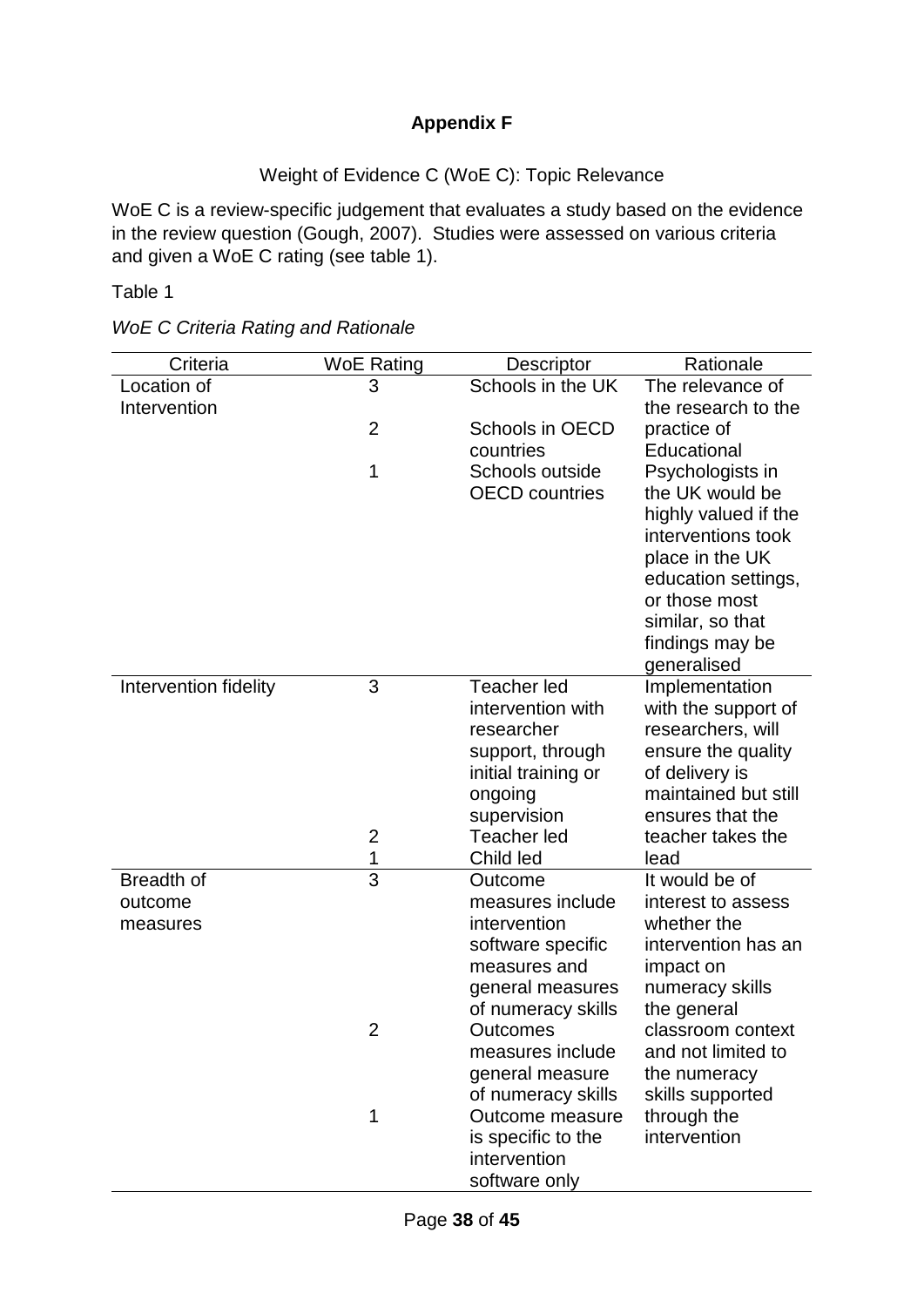| Criteria     | <b>WoE Rating</b> | <b>Descriptor</b>                                        | Rationale                                                                                                            |
|--------------|-------------------|----------------------------------------------------------|----------------------------------------------------------------------------------------------------------------------|
| Duration of  | 3                 | The intervention is                                      | When evaluating                                                                                                      |
| intervention |                   | implemented over<br>a period of 12 or<br>more weeks      | research, evidence<br>suggests that<br>interventions                                                                 |
|              | 2                 | The intervention<br>was implemented<br>over 6-11 weeks   | should be<br>implemented for a<br>minimum of 12                                                                      |
|              | 1                 | The intervention<br>was implemented<br>for under 6 weeks | weeks in order to<br>determine the full<br>benefits of the<br>intervention<br>(Higgins, Xiao &<br>Katsipataki, 2012) |

Each study was reviewed against these criteria, which were totalled and divided by four to calculate an overall WoE C rating (see table 2 for rating).

# Table 2

*Summary of Weight of Evidence C Ratings*

| Study                                         | Location of<br>Intervention | Intervention<br>Fidelity | <b>Breadth</b><br><b>of</b><br>Outcome<br><b>Measures</b> | Duration of<br>Intervention | <b>Overall WoE</b><br>C Rating<br>and<br>Qualitative<br>Descriptor |
|-----------------------------------------------|-----------------------------|--------------------------|-----------------------------------------------------------|-----------------------------|--------------------------------------------------------------------|
| Gecu-<br>Parmaksiz &<br>Delialioglu<br>(2019) | $\overline{2}$              | $\overline{2}$           | 1                                                         | 1                           | 1.5<br>(low)                                                       |
| Miller (2018)                                 | 3                           | 3                        | 1                                                         |                             | 2<br>(medium)                                                      |
| Outhwaite et<br>al. (2017)                    | 3                           | 3                        | 3                                                         | $\overline{2}$              | 2.75<br>(high)                                                     |
| Outhwaite et<br>al. (2019)                    | 3                           | $\overline{2}$           | 2                                                         | 3                           | 2.5<br>(high)                                                      |
| Papadakis et<br>al. (2018)                    | 2                           | 3                        | 2                                                         | 3                           | 2.5<br><u>(high)</u>                                               |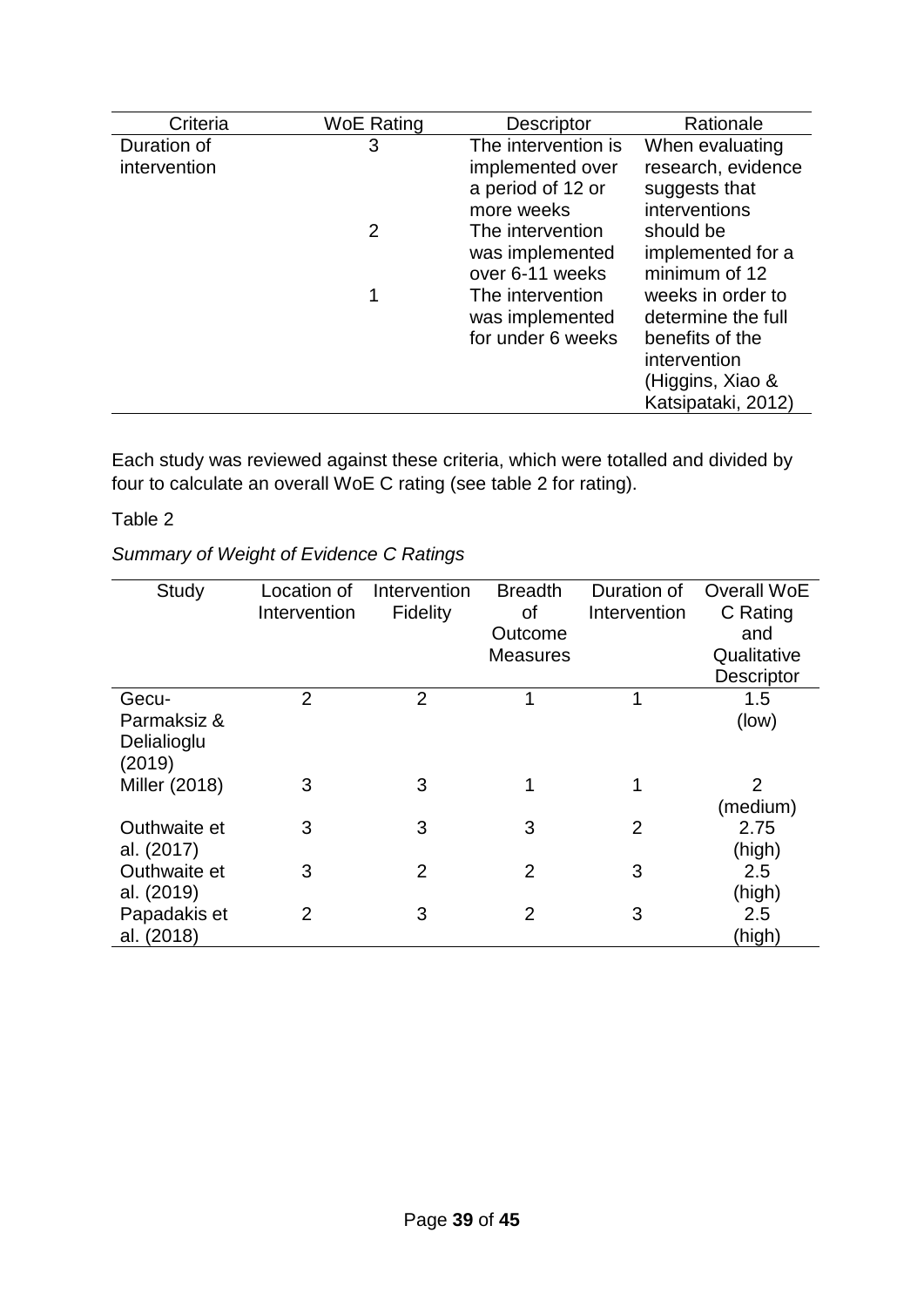# **Appendix G**

# Weight of Evidence D (WoE D): Overall WoE

Table 1

*WoE D Rating Descriptor*

| Score   | <b>WoE D Descriptor</b> |
|---------|-------------------------|
|         | LOW                     |
| $2 - 3$ | Medium                  |
| >3      | High                    |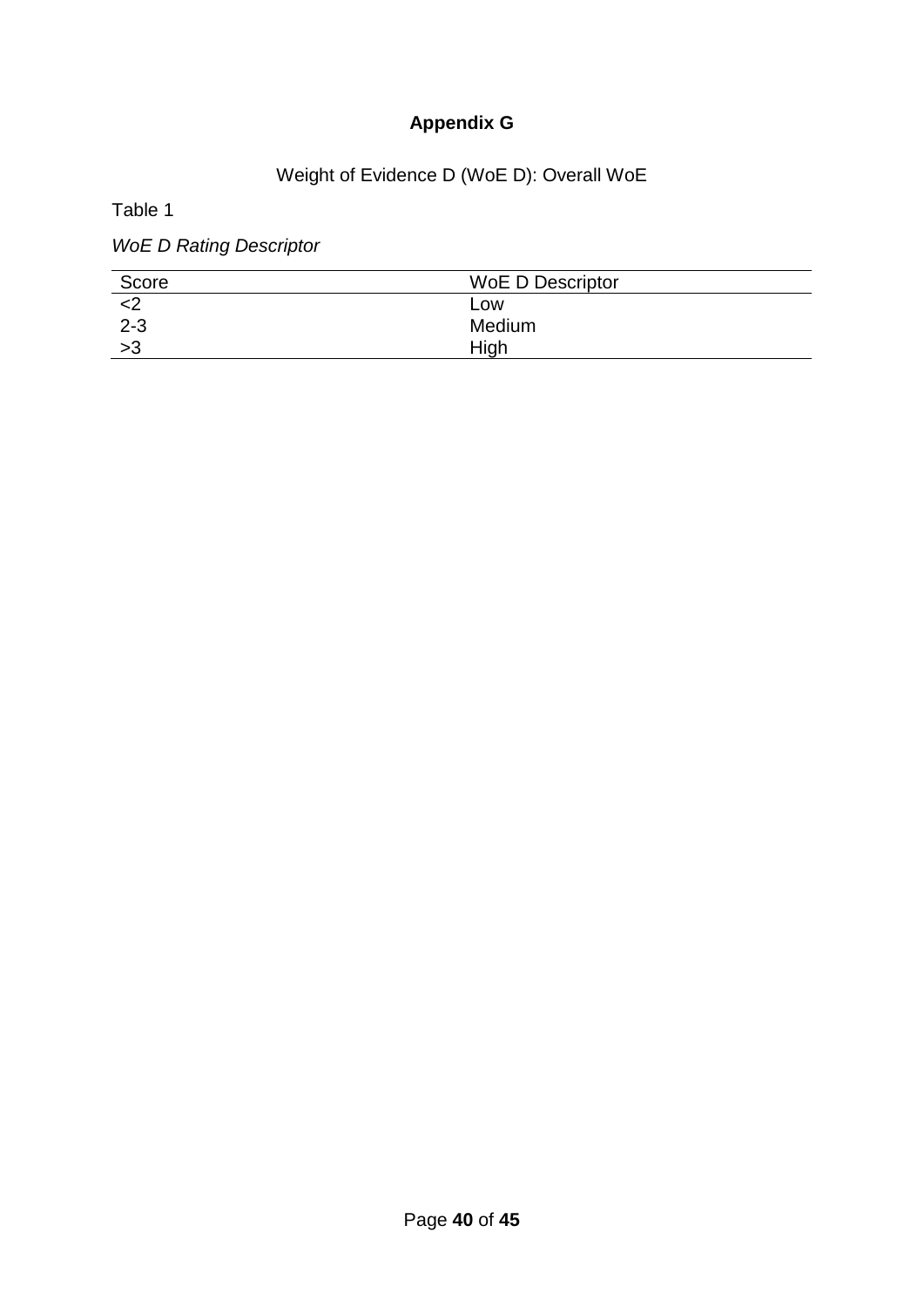# **Appendix H**

# Table 1

# *Mapping the Field*

| Author and<br>geographical<br>distribution | Sample and<br>age/gender                                        | Study type        | Intervention<br>investigated                                                                                                                                 | Context of<br>intervention                                                                                                                                                                                      | Outcome variables<br>measured                                                                                                                                                                                                                                                                                                                               | Follow<br>up |
|--------------------------------------------|-----------------------------------------------------------------|-------------------|--------------------------------------------------------------------------------------------------------------------------------------------------------------|-----------------------------------------------------------------------------------------------------------------------------------------------------------------------------------------------------------------|-------------------------------------------------------------------------------------------------------------------------------------------------------------------------------------------------------------------------------------------------------------------------------------------------------------------------------------------------------------|--------------|
| Miller (2018);<br>Canada                   | 13<br>(intervention<br>group 7); 4-5<br>years boys<br>and girls | Mixed-<br>methods | Children introduced to<br>a total of 15<br>applications to<br>support various<br>numeracy skills<br>including number<br>drawing, counting and<br>recognition | 2 week interactive<br>technology in a play-<br>based mathematics<br>classroom<br>implemented by a<br>veteran teacher with<br>over 20 years of<br>early years teaching<br>experience<br>alongside<br>researchers | Pre- and post-<br>tests on children's<br>mathematics<br>ability based on<br>the provincial<br>curriculum<br>document and in<br>consultation with<br>the teacher;<br>children's<br>numeracy test<br>scores using<br>application,<br>'Explain<br>Everything'<br>Observational<br>findings of<br>children's<br>behaviours and<br>applications most<br>favoured | None         |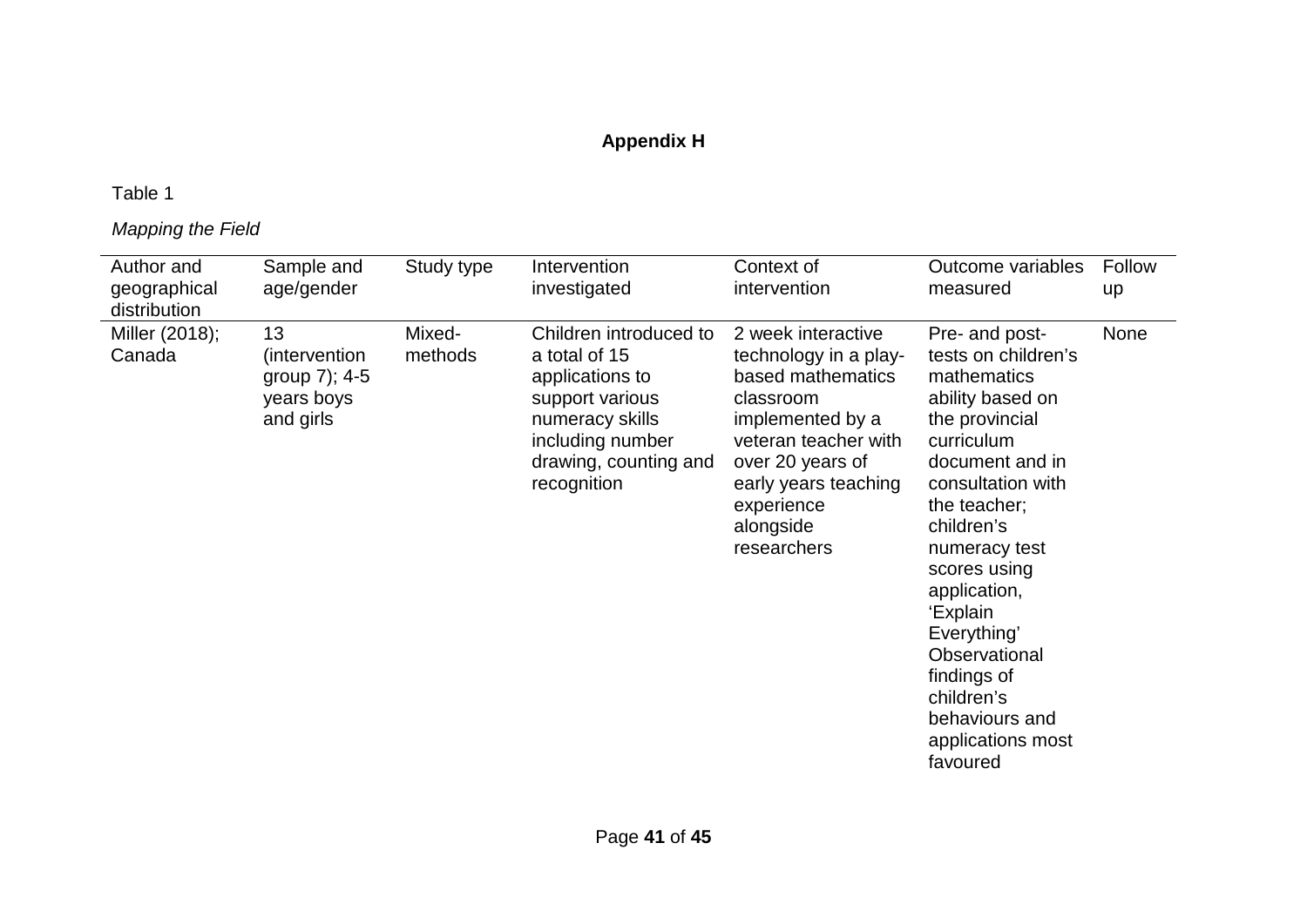| Papadakis,<br>Kalogiannakis<br>and Zaranis<br>(2018);<br>Greece | 365<br>(intervention)<br>group 183);<br>mean age 5<br>years boys<br>and girls                                                               | <b>RCT</b> | <b>Educational software</b><br>on computers and/or<br>tablets in key areas of<br>early mathematics<br>e.g. number word<br>sequence,<br>enumeration, basic<br>addition and<br>subtraction                                                                                                                                                                                                              | 24 x 40-minute<br>activities carried out<br>over 14 weeks in<br>children's<br>classrooms by<br>teachers and trained<br>undergraduate or<br>graduate students as<br>part of regular<br>mathematics<br>instruction                       | The Test of Early<br><b>Mathematics</b><br>Ability - Third<br>Edition (TEMA-3)                                                                  | None |
|-----------------------------------------------------------------|---------------------------------------------------------------------------------------------------------------------------------------------|------------|-------------------------------------------------------------------------------------------------------------------------------------------------------------------------------------------------------------------------------------------------------------------------------------------------------------------------------------------------------------------------------------------------------|----------------------------------------------------------------------------------------------------------------------------------------------------------------------------------------------------------------------------------------|-------------------------------------------------------------------------------------------------------------------------------------------------|------|
| Outhwaite et al.<br>(2019);<br>UK                               | 389<br>(intervention)<br>group 126 and<br>time-<br>equivalent<br>intervention<br>group $131$ ;<br>mean age<br>5.05 years<br>boys and girls) | <b>RCT</b> | "Maths 3-5" and<br>"Maths 4-6" math app<br>intervention on iPads<br>based on core<br>mathematical<br>concepts in Number<br>and Shape, and<br>Space and Measure,<br>covered in the EYFS<br>Profile (DfE, 2013)<br>and UK National<br><b>Primary Curriculum</b><br>for Key Stage 1 (DfE,<br>2014) covering<br>conceptual<br>understanding, factual<br>knowledge and<br>mathematical<br>reasoning skills | 30 minutes daily,<br>over 12-week<br>intervention period.<br>Children complete<br>this individually,<br>using headsets at<br>their own pace, or in<br>activities led by the<br>class teacher in<br>small groups or as a<br>whole class | PTM5 (Math<br>Assessment<br>Resource Service,<br>2015) measure of<br>mathematical<br>ability with items<br>from the EYFS<br>Profile (DfE, 2013) | None |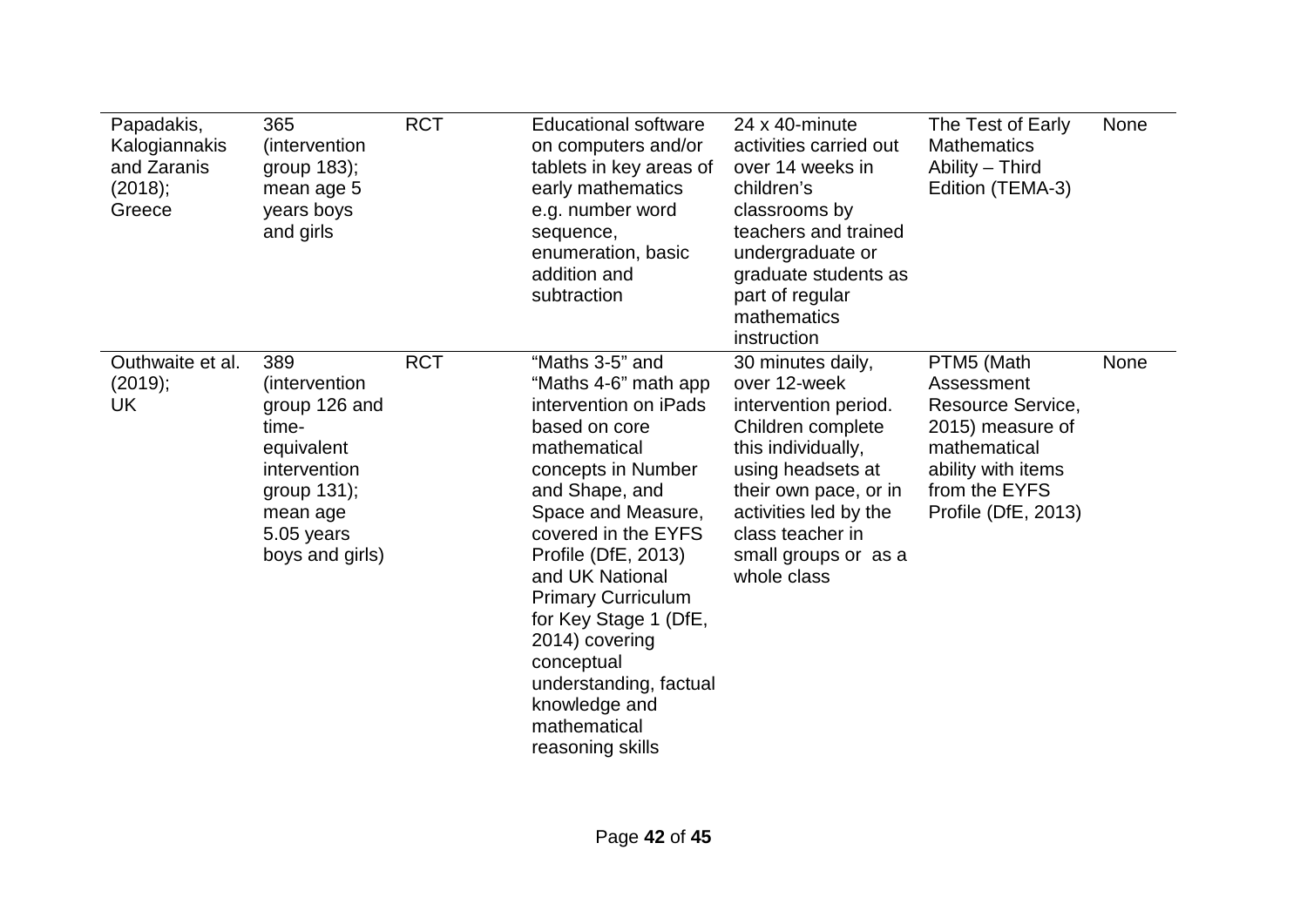| Gecu-<br>Parmaksiz &<br>Delialioglu<br>(2019);<br>Turkey | 72<br>(intervention<br>group 36); 5-6<br>years boys<br>and girls   | Quasi-<br>experimental | Learnt about<br>geometric shapes<br>using virtual<br>manipulatives through<br>an Augmented Reality<br>(AR) application<br>called "Augment" on a<br>tablet computer to<br>categorise 2D and 3D<br>geometric figures | 45 minute per class,<br>4 weeks, with<br>teacher (also<br>researcher) support<br>with terminology                                                                                                                                                                                                                                | <b>Geometric Shape</b><br><b>Recognition Task</b><br>(GSRT)                                                                                                                                                | None                                   |
|----------------------------------------------------------|--------------------------------------------------------------------|------------------------|--------------------------------------------------------------------------------------------------------------------------------------------------------------------------------------------------------------------|----------------------------------------------------------------------------------------------------------------------------------------------------------------------------------------------------------------------------------------------------------------------------------------------------------------------------------|------------------------------------------------------------------------------------------------------------------------------------------------------------------------------------------------------------|----------------------------------------|
| Outhwaite,<br>Gulliford &<br>Pitchford (2017)<br>UK      | 133<br>(intervention)<br>group 61); 4-7<br>years boys<br>and girls | Group<br>experimental  | Maths tablet<br>intervention with<br>child-centred tuition<br>focusing on Number,<br>Shape, Space and<br>Measure                                                                                                   | Daily 30 minute<br>intervention, every<br>day for 6 weeks.<br>Pupils work<br>individually through<br>app with<br>headphones with a<br>virtual teacher to<br>scaffold learning with<br>clear instructions<br>and demonstrations.<br>Children are in small<br>groups of up to 15,<br>under the<br>supervision of<br>teaching staff | Measure of<br>curriculum<br>knowledge (based<br>on quiz items from<br>the applications).<br>Measure of maths<br>concepts (similar<br>to Numerical<br>Operations sub-<br>test of the WIAT-<br>$\vert \vert$ | $5-$<br>months<br>follow-<br><b>up</b> |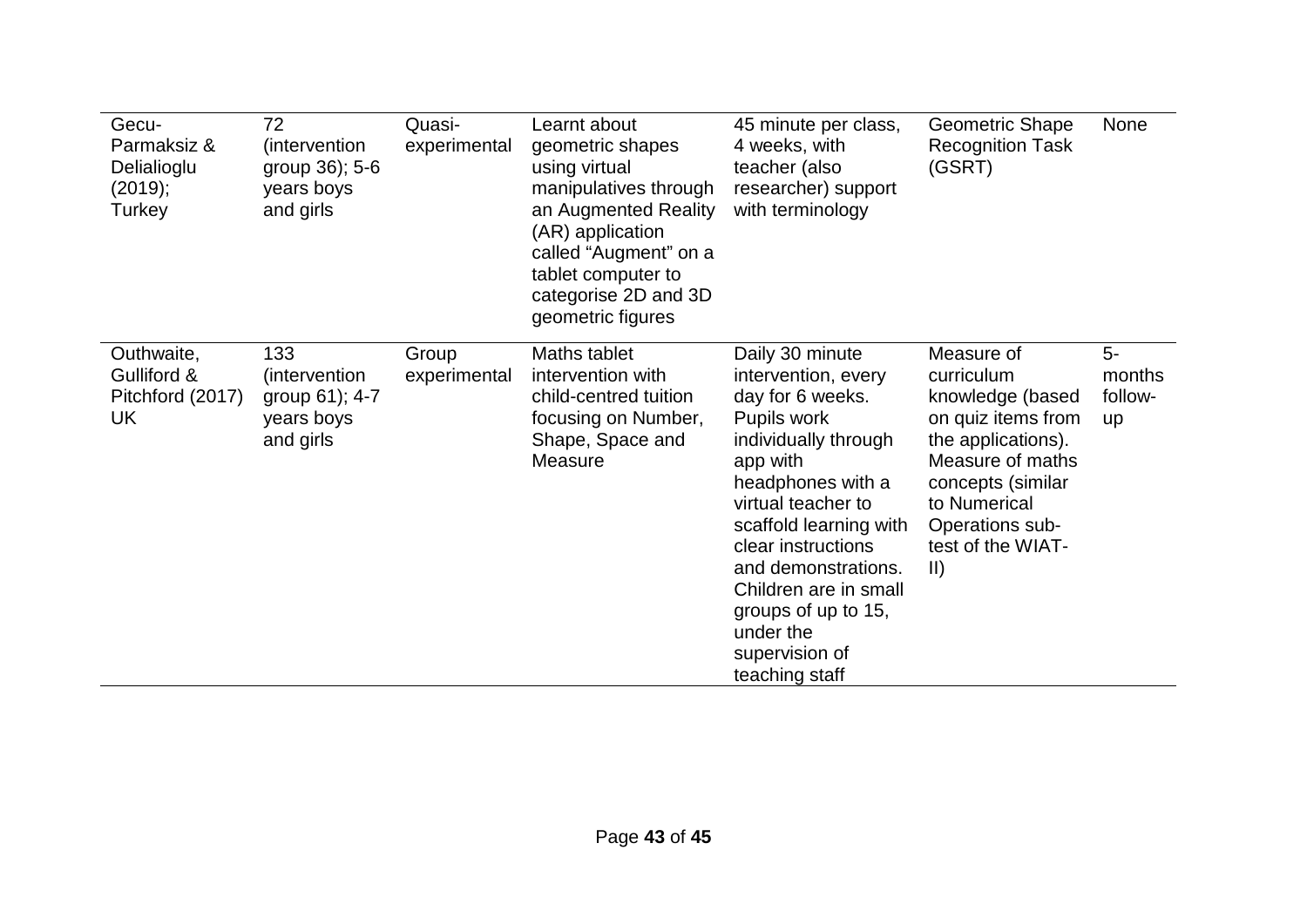# **Appendix I**

Campbell Collaboration Calculator

A web-based effect-size calculator, provided by the Campbell Collaboration, was used to compute and calculate effect sizes for the analysis, using the input data provided in the studies. The calculator can be accessed from: <https://campbellcollaboration.org/research-resources/effect-size-calculator.html>